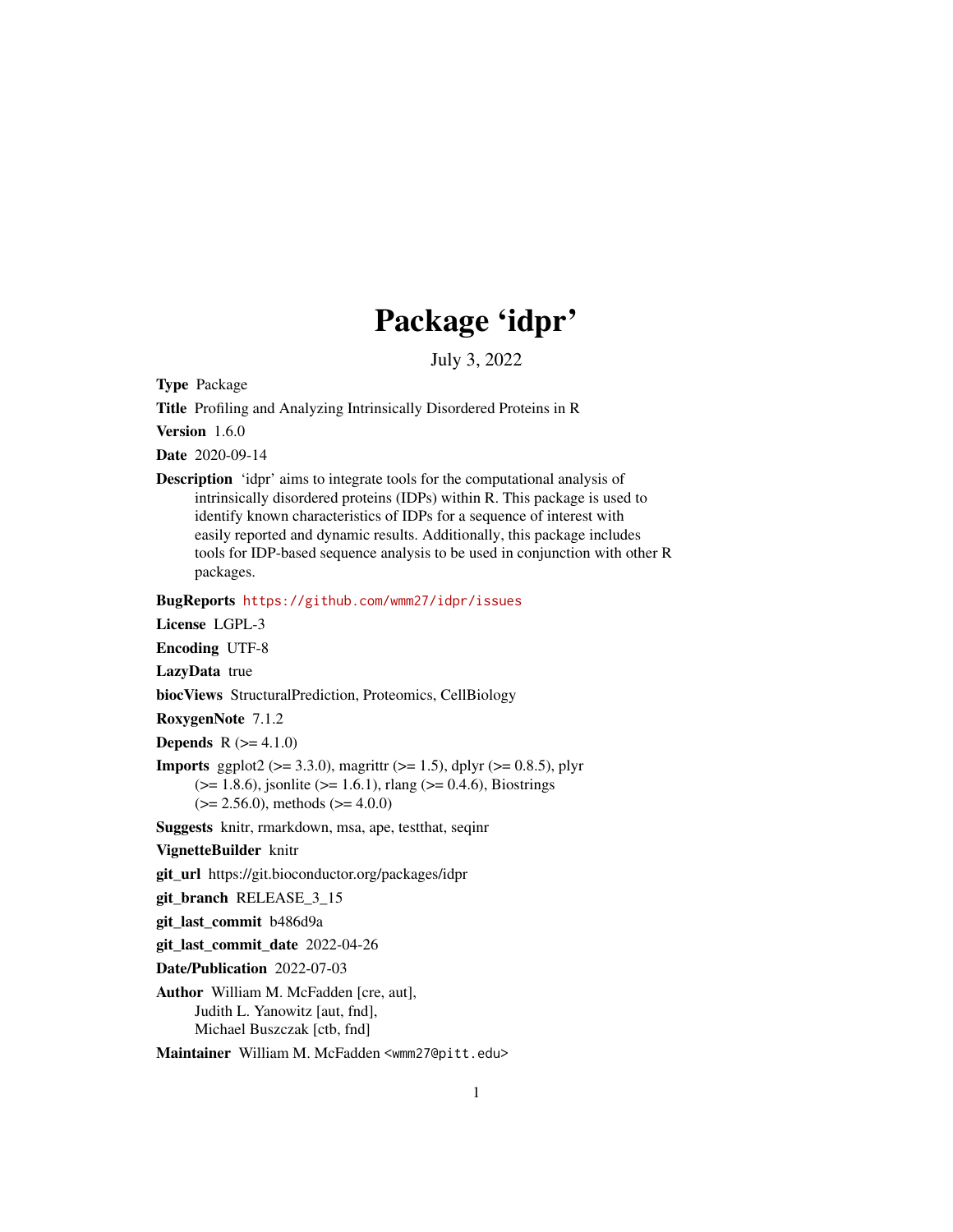# <span id="page-1-0"></span>R topics documented:

| Index |                                                                                                         | 50 |
|-------|---------------------------------------------------------------------------------------------------------|----|
|       |                                                                                                         |    |
|       |                                                                                                         |    |
|       |                                                                                                         |    |
|       |                                                                                                         |    |
|       |                                                                                                         |    |
|       |                                                                                                         |    |
|       |                                                                                                         |    |
|       |                                                                                                         |    |
|       |                                                                                                         |    |
|       |                                                                                                         |    |
|       |                                                                                                         |    |
|       |                                                                                                         |    |
|       |                                                                                                         |    |
|       |                                                                                                         |    |
|       |                                                                                                         |    |
|       |                                                                                                         |    |
|       |                                                                                                         |    |
|       |                                                                                                         |    |
|       |                                                                                                         |    |
|       |                                                                                                         |    |
|       |                                                                                                         |    |
|       | charge Calculation Local $\ldots \ldots \ldots \ldots \ldots \ldots \ldots \ldots \ldots \ldots \ldots$ |    |
|       |                                                                                                         |    |

<span id="page-1-1"></span>chargeCalculationGlobal

*Protein Charge Calculation, Globally*

# Description

This function will determine the charge of a peptide using the Henderson-Hasselbalch Equation. The output is a data frame (default) or a plot of charge calculations along the peptide sequence. Charges are determined globally, or along the entire chain.

# Usage

```
chargeCalculationGlobal(
  sequence,
  pKaSet = "IPC_protein",
 pH = 7,
  plotResults = FALSE,
  includeTermini = TRUE,
  sumTermini = TRUE,
  proteinName = NA,
```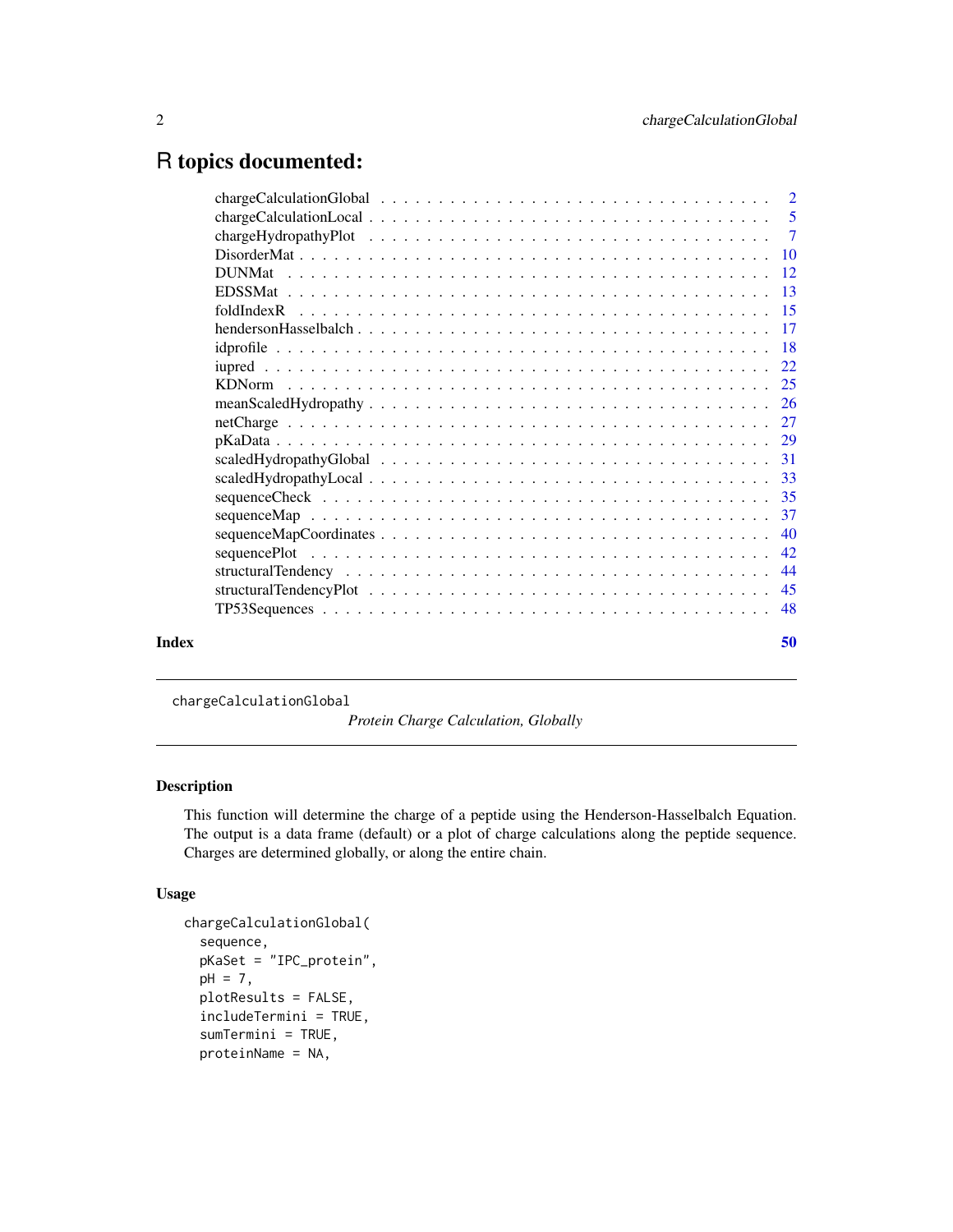```
printCitation = FALSE,
...
```
# Arguments

 $\mathcal{L}$ 

| sequence                   | amino acid sequence as a character string or vector of individual residues. alter-<br>natively, a character string of the path to a .fasta / .fa file                                                                                                                                                                                                                                                                                                                                                                                                                                                                                                                                                                                                                                                                       |  |  |  |
|----------------------------|-----------------------------------------------------------------------------------------------------------------------------------------------------------------------------------------------------------------------------------------------------------------------------------------------------------------------------------------------------------------------------------------------------------------------------------------------------------------------------------------------------------------------------------------------------------------------------------------------------------------------------------------------------------------------------------------------------------------------------------------------------------------------------------------------------------------------------|--|--|--|
| pKaSet                     | A character string or data frame. "IPC_protein" by default. Character string<br>to load specific, preloaded pKa sets. c("EMBOSS", "DTASelect", "Solomons",<br>"Sillero", "Rodwell", "Lehninger", "Toseland", "Thurlkill", "Nozaki", "Daw-<br>son", "Bjellqvist", "ProMoST", "Vollhardt", "IPC_protein", "IPC_peptide") Al-<br>ternatively, the user may supply a custom pKa dataset. The format must be<br>a data frame where: Column 1 must be a character vector of residues named<br>"AA" AND Column 2 must be a numeric vector of pKa values.                                                                                                                                                                                                                                                                           |  |  |  |
| рH                         | numeric value, 7.0 by default. The environmental pH used to calculate residue<br>charge.                                                                                                                                                                                                                                                                                                                                                                                                                                                                                                                                                                                                                                                                                                                                    |  |  |  |
| plotResults                | logical value, FALSE by default. This determines what is returned. If plot Results<br>= FALSE, a data frame is returned with the position, residue, and charge (-1 to<br>+1). If plotResults = TRUE, a graphical output is returned (ggplot) showing the<br>charge distribution.                                                                                                                                                                                                                                                                                                                                                                                                                                                                                                                                            |  |  |  |
| includeTermini, sumTermini | Logical values, both TRUE by default. This determines how the calculation han-<br>dles the N- and C- terminus. includeTermini determines if the calculation will<br>use the charge of the amine and carboxyl groups at the ends of the peptide (When<br>TRUE). These charges are ignored when includeTermini = FALSE. sumTer-<br>mini determines if the charge of the first (likely Met, therefore uncharged), and<br>final residue (varies) will be added to the termini charges, or if the N and C ter-<br>minus will be returned as separate residues. When sumTermini = TRUE, charges<br>are summed. When sumTermini = $FALSE$ , the N and C terminus are added as a<br>unique residue in the DF. This will impact averages by increasing the sequence<br>length by 2. sumTermini is ignored if includeTermini = FALSE. |  |  |  |
| proteinName                | character string with length $= 1$ . optional setting to include the name in the plot<br>title.                                                                                                                                                                                                                                                                                                                                                                                                                                                                                                                                                                                                                                                                                                                             |  |  |  |
| printCitation              | Logical value. FALSE by default. When printCitation = TRUE the citation<br>for the pKa set is printed. This allows for the user to easily obtain the dataset<br>citation. Will not print if there is a custom dataset.                                                                                                                                                                                                                                                                                                                                                                                                                                                                                                                                                                                                      |  |  |  |
| $\cdots$                   | any additional parameters, especially those for plotting.                                                                                                                                                                                                                                                                                                                                                                                                                                                                                                                                                                                                                                                                                                                                                                   |  |  |  |

# Value

If plotResults = FALSE, a data frame is returned with the position, residue, and charge  $(-1 \text{ to } +1)$ . If plotResults = TRUE, a graphical output is returned (ggplot) showing the charge distribution.

#### Plot Colors

For users who wish to keep a common aesthetic, the following colors are used when plotResults = TRUE.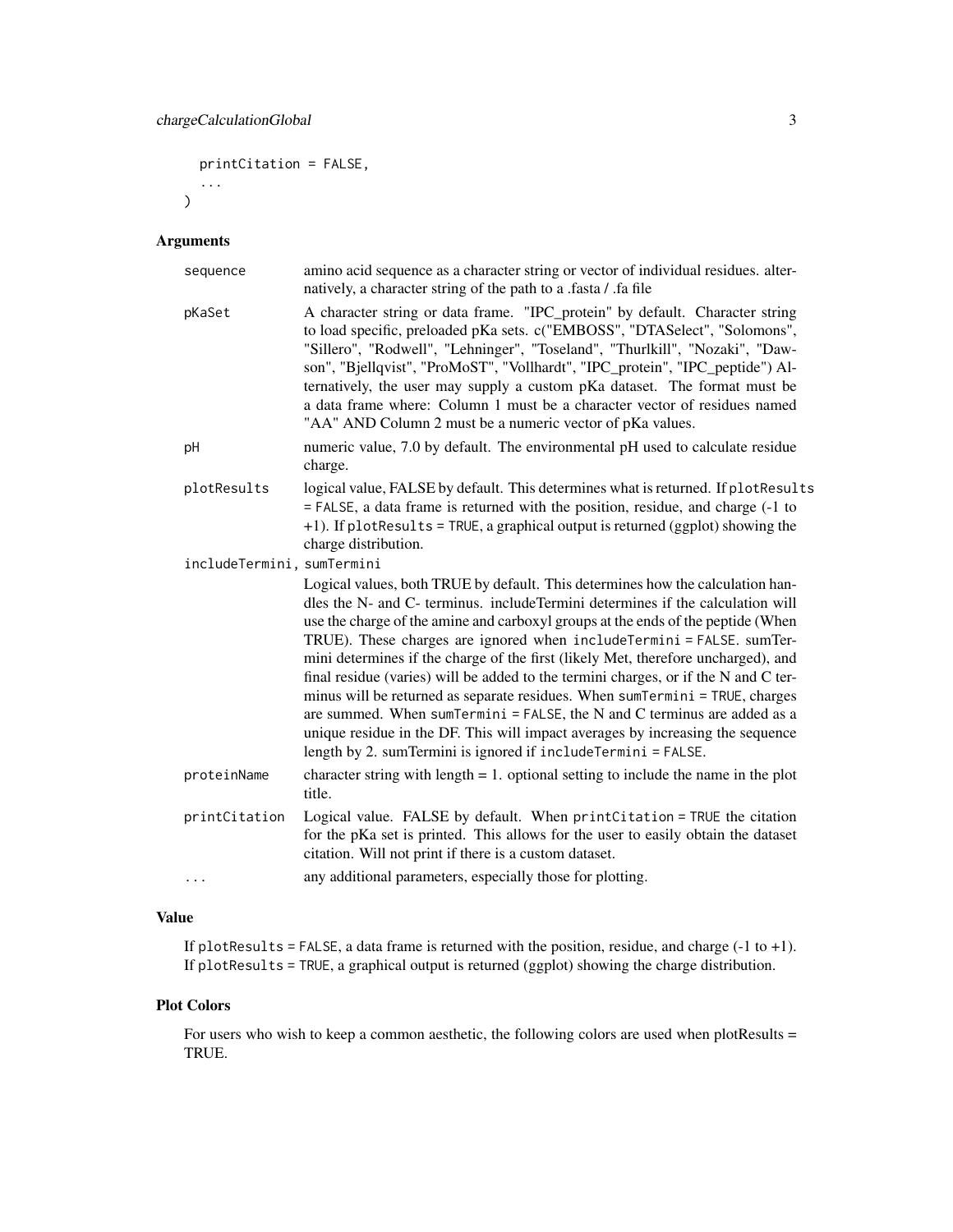- <span id="page-3-0"></span>• Dynamic line colors:
	- Close to  $-1 =$  "#92140C"
	- $-$  Close to  $+1 =$  "#348AA7"
	- Close to 0 (midpoint) = "grey65" or "#A6A6A6"

#### See Also

[pKaData](#page-28-1) for residue pKa values and [hendersonHasselbalch](#page-16-1) for charge calculations.

Other charge functions: [chargeCalculationLocal\(](#page-4-1)), [hendersonHasselbalch\(](#page-16-1)), [netCharge\(](#page-26-1))

#### Examples

```
#Amino acid sequences can be character strings
aaString <- "ACDEFGHIKLMNPQRSTVWY"
#Amino acid sequences can also be character vectors
aaVector <- c("A", "C", "D", "E", "F",
              "G", "H", "I", "K", "L",
              "M", "N", "P", "Q", "R",
              "S", "T", "V", "W", "Y")
#Alternatively, .fasta files can also be used by providing
#a character string of the path to the file.
exampleDF <- chargeCalculationGlobal(aaString)
head(exampleDF)
exampleDF <- chargeCalculationGlobal(aaVector)
head(exampleDF)
#Changing pKa set or pH used for calculations
exampleDF_pH5 <- chargeCalculationGlobal(aaString,
                                         pH = 5)
head(exampleDF_pH5)
exampleDF_pH7 <- chargeCalculationGlobal(aaString,
                                         pH = 7)
head(exampleDF_pH7)
exampleDF_EMBOSS <- chargeCalculationGlobal(aaString,
                                            pH = 7,
                                            pKa = "EMBOSS")
head(exampleDF_EMBOSS)
#If the termini charge should not be included with includeTermini = F
exampleDF_NoTermini <- chargeCalculationGlobal(aaString,
                                               includeTermini = FALSE)
head(exampleDF_NoTermini)
#and how the termini should be handeled with sumTermini
exampleDF_SumTermini <- chargeCalculationGlobal(aaString,
                                                sumTermini = TRUE)
head(exampleDF_SumTermini)
exampleDF_SepTermini <- chargeCalculationGlobal(aaString,
                                                sumTermini = FALSE)
```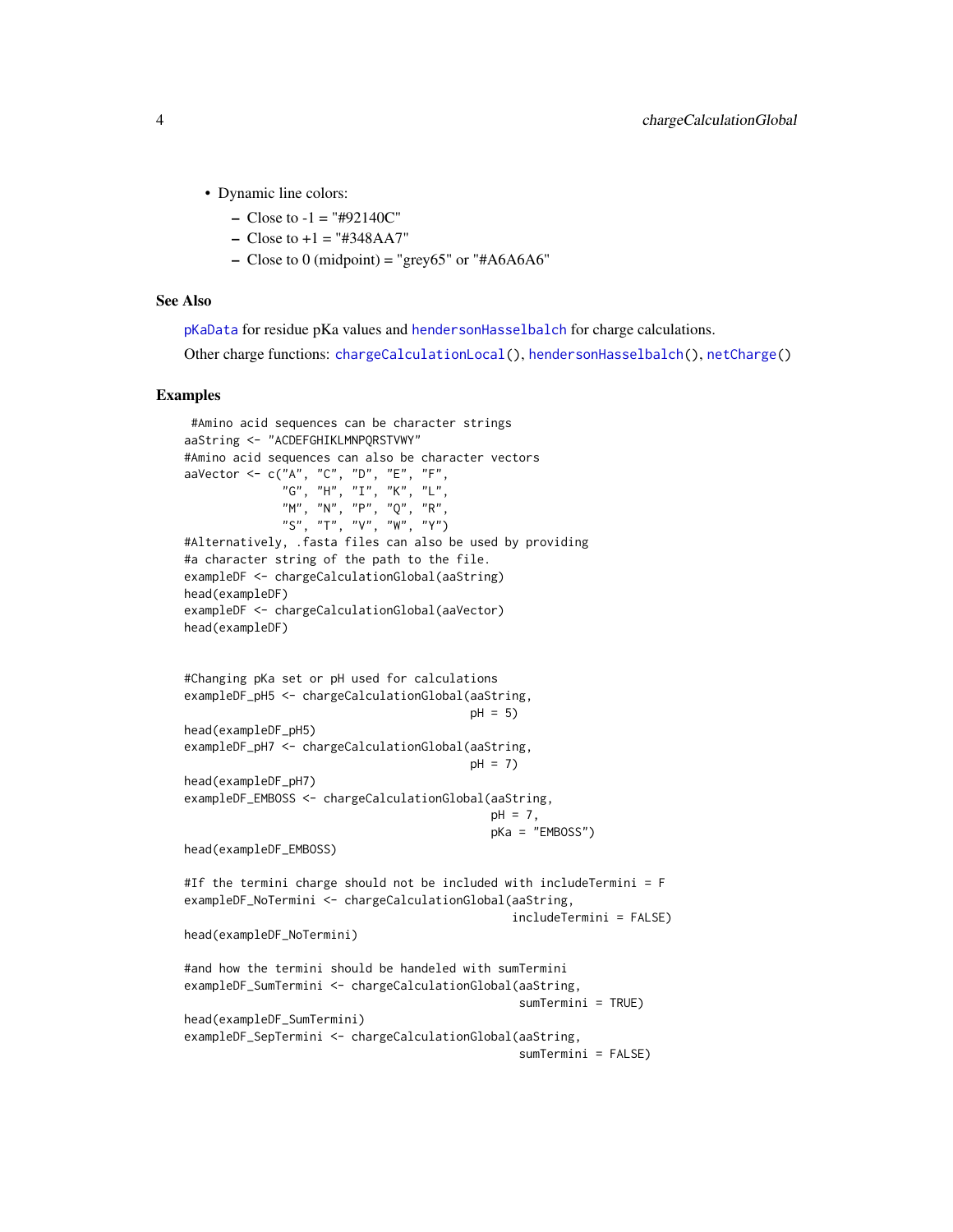```
head(exampleDF_SepTermini)
#plotResults = TRUE will output a ggplot as a line plot
 chargeCalculationGlobal(aaString,
                          plot = TRUE)
 #since it is a ggplot, you can change or annotate the plot
 gg <- chargeCalculationGlobal(aaVector,
                                window = 3,
                                plot = TRUE)
 gg <- gg + ggplot2::ylab("Residue Charge")
 gg <- gg + ggplot2::geom_text(data = exampleDF,
                                ggplot2::aes(label = AA,
                                             y =Charge + 0.1))
 plot(gg)
#alternatively, you can pass the data frame to sequenceMap()
sequenceMap(sequence = exampleDF$AA,
            property = exampleDF$Charge)
```
<span id="page-4-1"></span>chargeCalculationLocal

*Charge Calculation Along a Protein Sequence*

#### Description

This calculates the charge, as determined by the Henderson-Hasselbalch equation, for each window along the sequence. This function uses a sliding window. The output is either a graph or a data frame of calculated charges.

#### Usage

```
chargeCalculationLocal(
  sequence,
  window = 9,
  proteinName = NA,
  pH = 7,
  pKaSet = "IPC_protein",
  printCitation = FALSE,
  plotResults = FALSE,
  ...
\mathcal{L}
```
#### Arguments

sequence amino acid sequence as a single character string or vector of single characters. It also supports a single character string that specifies the location of a .fasta or .fa file.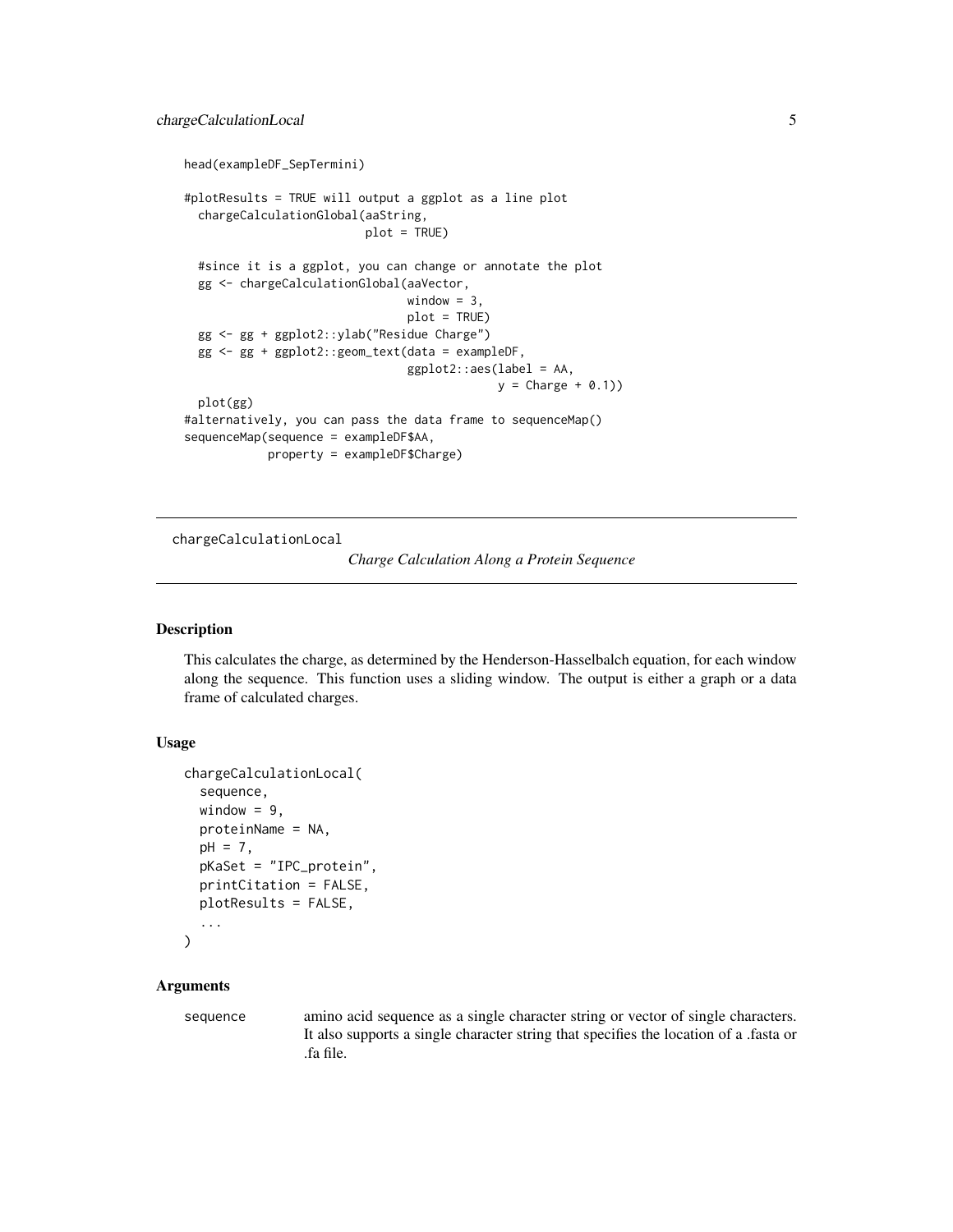<span id="page-5-0"></span>

| window        | a positive, odd integer. 9 by default. Sets the size of sliding window, must be an<br>odd number. The window determines the number of residues to be analyzed and<br>averaged for each position along the sequence.                                                                                                                                                                                                                                                                                                                               |
|---------------|---------------------------------------------------------------------------------------------------------------------------------------------------------------------------------------------------------------------------------------------------------------------------------------------------------------------------------------------------------------------------------------------------------------------------------------------------------------------------------------------------------------------------------------------------|
| proteinName   | character string, optional. Used to add protein name to the title in ggplot. Ig-<br>nored if plotResults = FALSE.                                                                                                                                                                                                                                                                                                                                                                                                                                 |
| pH            | numeric value, 7.0 by default. The environmental pH used to calculate residue<br>charge.                                                                                                                                                                                                                                                                                                                                                                                                                                                          |
| pKaSet        | A character string or data frame. "IPC_protein" by default. Character string<br>to load specific, preloaded pKa sets. c("EMBOSS", "DTASelect", "Solomons",<br>"Sillero", "Rodwell", "Lehninger", "Toseland", "Thurlkill", "Nozaki", "Daw-<br>son", "Bjellqvist", "ProMoST", "Vollhardt", "IPC_protein", "IPC_peptide") Al-<br>ternatively, the user may supply a custom pKa dataset. The format must be<br>a data frame where: Column 1 must be a character vector of residues named<br>"AA" AND Column 2 must be a numeric vector of pKa values. |
| printCitation | Logical value. FALSE by default. When print Citation = TRUE the citation<br>for the pKa set is printed. This allows for the user to easily obtain the dataset<br>citation. Will not print if there is a custom dataset.                                                                                                                                                                                                                                                                                                                           |
| plotResults   | logical value. TRUE by default. If plotResults = TRUE, a ggplot of window<br>charges are returned. If plotResults = FALSE, a data frame of window charges<br>are returned.                                                                                                                                                                                                                                                                                                                                                                        |
|               | any additional parameters, especially those for plotting.                                                                                                                                                                                                                                                                                                                                                                                                                                                                                         |

#### Value

see plotResults argument

#### Plot Colors

For users who wish to keep a common aesthetic, the following colors are used when plotResults = TRUE.

- Dynamic line colors:
	- $-$  Close to  $-1 =$  "#92140C"
	- Close to  $+1 =$  "#348AA7"
	- $-$  Close to 0 (midpoint) = "grey65" or "#A6A6A6"

#### See Also

[pKaData](#page-28-1) for residue pKa values and citations. See [hendersonHasselbalch](#page-16-1) for charge calculations. Other charge functions: [chargeCalculationGlobal\(](#page-1-1)), [hendersonHasselbalch\(](#page-16-1)), [netCharge\(](#page-26-1))

# Examples

#Amino acid sequences can be character strings aaString <- "ACDEFGHIKLMNPQRSTVWY" #Amino acid sequences can also be character vectors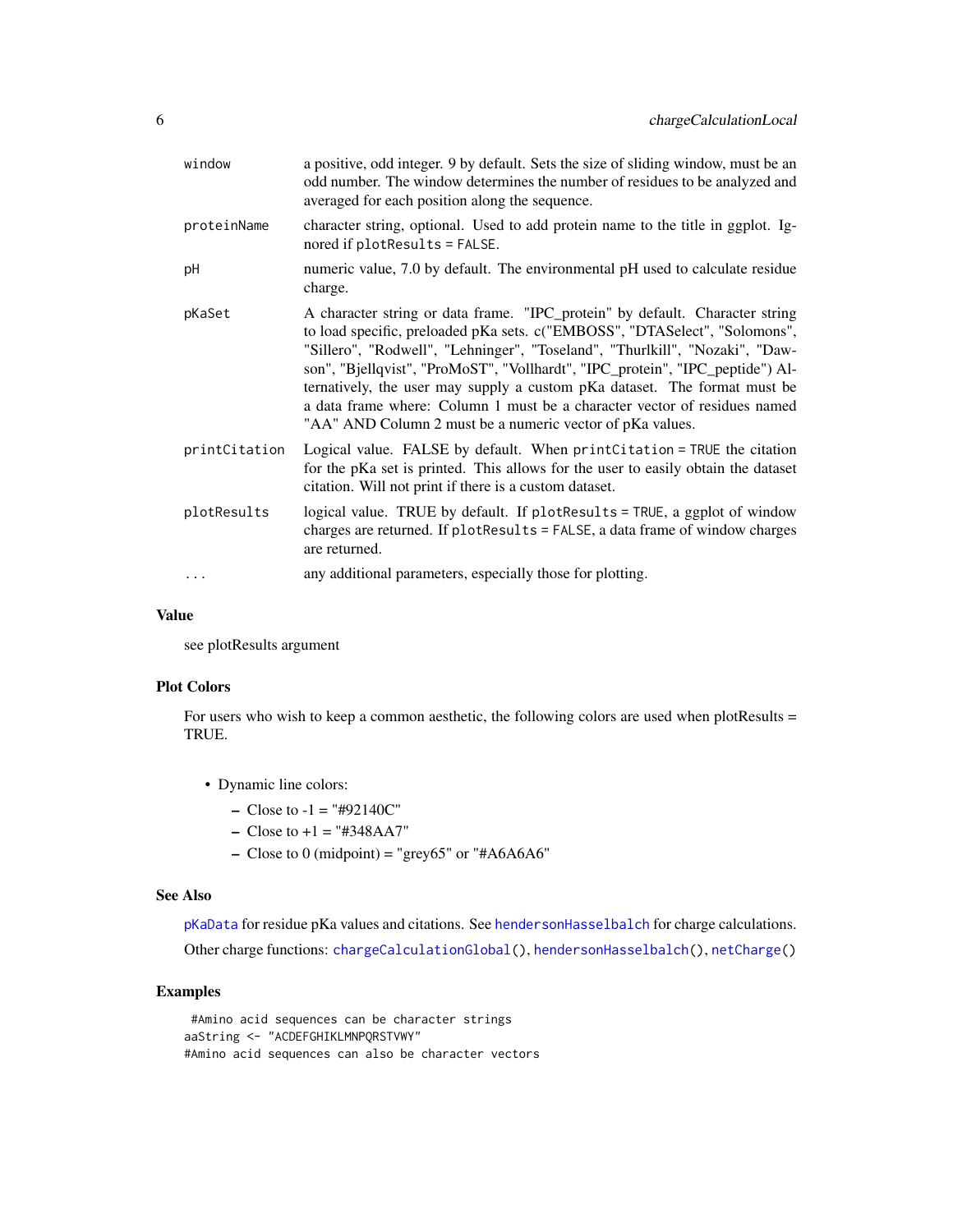```
aaVector <- c("A", "C", "D", "E", "F",
              "G", "H", "I", "K", "L",
              "M", "N", "P", "Q", "R",
              "S", "T", "V", "W", "Y")
#Alternatively, .fasta files can also be used by providing
# a character string of the path to the file.
exampleDF <- chargeCalculationLocal(aaString)
exampleDF <- chargeCalculationLocal(aaVector)
head(exampleDF)
#Changing window will alter the number of residues analyzed
exampleDF_window3 <- chargeCalculationLocal(aaString,
                                            window = 3)head(exampleDF_window3)
exampleDF_window15 <- chargeCalculationLocal(aaString,
                                             window = 15)head(exampleDF_window15)
#Changing pKa set or pH used for calculations
exampleDF_pH5 <- chargeCalculationLocal(aaString,
                                        pH = 5head(exampleDF_pH5)
exampleDF_pH7 <- chargeCalculationLocal(aaString,
                                       pH = 7)
head(exampleDF_pH7)
exampleDF_EMBOSS <- chargeCalculationLocal(aaString,
                                           pH = 7,
                                           pKa = "EMBOSS")
head(exampleDF_EMBOSS)
#plotResults = TRUE will output a ggplot
 chargeCalculationLocal(aaString,
                         plot = TRUE)
 #since it is a ggplot, you can change or annotate the plot
 gg <- chargeCalculationLocal(aaVector,
                               window = 3,
                               plot = TRUE)
 gg <- gg + ggplot2::ylab("Local Charge")
 gg <- gg + ggplot2::geom_text(data = exampleDF_window3,
                                ggplot2::aes(label = CenterResidue,
                                             y = windowCharge + 0.1))
 plot(gg)
```
<span id="page-6-1"></span>chargeHydropathyPlot *Charge-Hydropathy Plot*

#### **Description**

This function calculates the average net charge  $\langle R \rangle$  and the average scaled hydropathy  $\langle H \rangle$  and visualizes the data. There are known boundaries on the C-H plot that separate extended and collapsed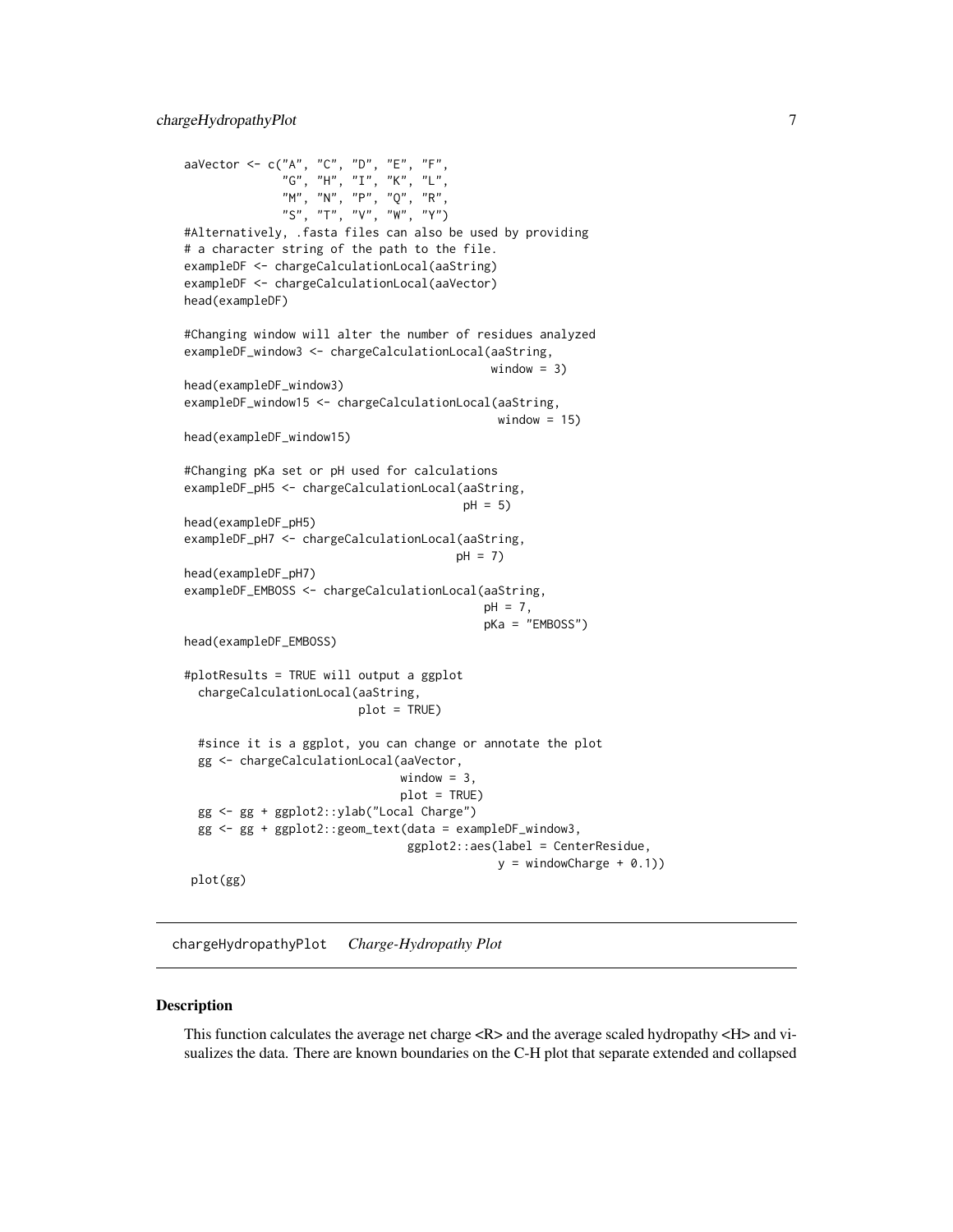#### proteins.

This was originally described in Uversky et al. (2000) [https://doi.org/10.1002/1097-0134\(20001115\)41:3<415::AID-PROT130>3.0.CO;2-7](https://doi.org/10.1002/1097-0134(20001115)41:3<415::AID-PROT130>3.0.CO;2-7) . The plot returned is based on the charge-hydropathy plot from Uversky (2016) [https://doi.org/](https://doi.org/10.1080/21690707.2015.1135015) [10.1080/21690707.2015.1135015](https://doi.org/10.1080/21690707.2015.1135015). See Uversky (2019) <https://doi.org/10.3389/fphy.2019.00010> for additional information and a recent review on the topic. This plot has also been referred to as a "Uversky Plot".

# Usage

```
chargeHydropathyPlot(
  sequence,
  displayInsolubility = TRUE,
  insolubleValue = 0.7,
  proteinName = NA,
  customPlotTitle = NA,
 pH = 7,
 pKaSet = "IPC_protein",
 plotResults = TRUE,
  ...
)
```
# Arguments

| sequence                     | amino acid sequence (or pathway to a fasta file) as a character string. Supports<br>multiple sequences / files, as a character vector of strings. Additionally, this sup-<br>ports a single protein as character vectors. Multiple proteins are not supported<br>as a character vector of single characters.              |  |  |  |  |  |
|------------------------------|---------------------------------------------------------------------------------------------------------------------------------------------------------------------------------------------------------------------------------------------------------------------------------------------------------------------------|--|--|--|--|--|
| displayInsolubility          |                                                                                                                                                                                                                                                                                                                           |  |  |  |  |  |
|                              | logical value, TRUE by default. This adds (or removes when FALSE) the verti-<br>cal line separating collapsed proteins and insoluble proteins                                                                                                                                                                             |  |  |  |  |  |
|                              | insolubleValue numerical value. 0.7 by default. Ignored when displayInsolubility = FALSE.<br>Plots the vertical line $\langle H \rangle = display$ displayInsolubility.                                                                                                                                                   |  |  |  |  |  |
| proteinName, customPlotTitle |                                                                                                                                                                                                                                                                                                                           |  |  |  |  |  |
|                              | optional character string. NA by default. Used to either add the name of the<br>protein to the plot title when there is only one protein, or to create a custom plot<br>title for the output.                                                                                                                             |  |  |  |  |  |
| рH                           | numeric value, 7.0 by default. The environmental pH is used to calculate residue<br>charge.                                                                                                                                                                                                                               |  |  |  |  |  |
| pKaSet                       | pKa set used for charge calculations. See netCharge for additional details                                                                                                                                                                                                                                                |  |  |  |  |  |
| plotResults                  | logical value, TRUE by default. This determines what is returned. If plotResults<br>$=$ FALSE, a data frame is returned with the Sequence(s), Average Scaled Hy-<br>dropathy, and Average Net Charge. If plotResults = TRUE, a graphical output<br>is returned (ggplot) showing the Charge Hydropathy Plot (recommended). |  |  |  |  |  |
| .                            | additional arguments to be passed to idpr::netCharge(), idpr::meanScaledHydropathy()<br>or ggplot                                                                                                                                                                                                                         |  |  |  |  |  |

<span id="page-7-0"></span>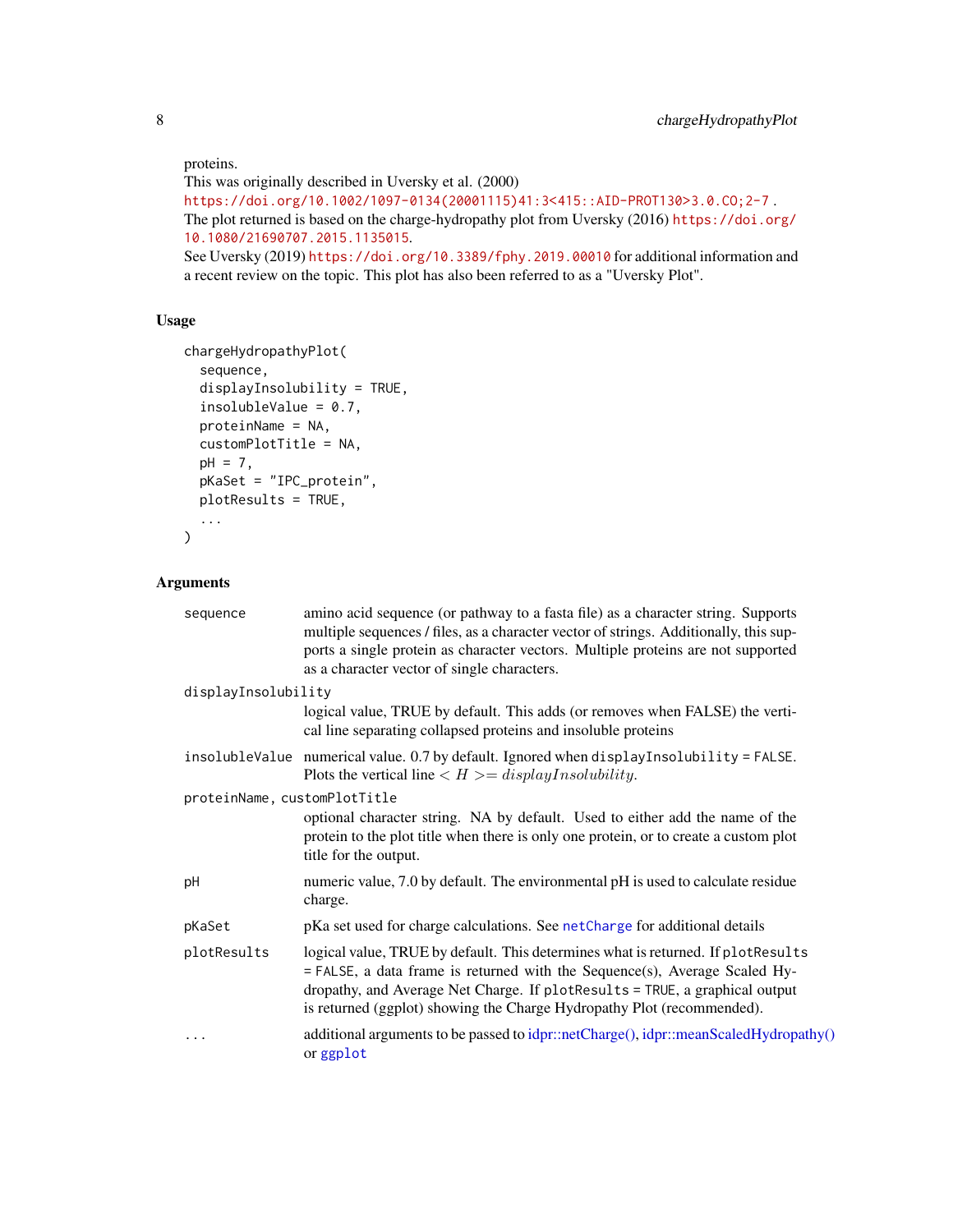#### <span id="page-8-0"></span>Value

Graphical values of Charge-Hydropathy Plot

#### Plot Colors

For users who wish to keep a common aesthetic, the following colors are used when plotResults = TRUE.

- Point(s) = "chocolate1" or "#ff7f24"
- Lines = "black"

# References

Kozlowski, L. P. (2016). IPC – Isoelectric Point Calculator. Biology Direct, 11(1), 55. [https:](https://doi.org/10.1186/s13062-016-0159-9) [//doi.org/10.1186/s13062-016-0159-9](https://doi.org/10.1186/s13062-016-0159-9)

Kyte, J., & Doolittle, R. F. (1982). A simple method for displaying the hydropathic character of a protein. Journal of molecular biology, 157(1), 105-132.

Uversky, V. N. (2019). Intrinsically Disordered Proteins and Their "Mysterious" (Meta)Physics. Frontiers in Physics, 7(10). <https://doi.org/10.3389/fphy.2019.00010>

Uversky, V. N. (2016). Paradoxes and wonders of intrinsic disorder: Complexity of simplicity. Intrinsically Disordered Proteins, 4(1), e1135015. [https://doi.org/10.1080/21690707.2015.](https://doi.org/10.1080/21690707.2015.1135015) [1135015](https://doi.org/10.1080/21690707.2015.1135015)

Uversky, V. N., Gillespie, J. R., & Fink, A. L. (2000). Why are "natively unfolded" proteins unstructured under physiologic conditions?. Proteins: structure, function, and bioinformatics, 41(3), 415- 427. [https://doi.org/10.1002/1097-0134\(20001115\)41:3<415::AID-PROT130>3.0.CO;2-7](https://doi.org/10.1002/1097-0134(20001115)41:3<415::AID-PROT130>3.0.CO;2-7)

#### See Also

[netCharge](#page-26-1) and [meanScaledHydropathy](#page-25-1) for functions used to calculate values.

#### Examples

```
#Amino acid sequences can be character strings
aaString <- "ACDEFGHIKLMNPQRSTVWY"
#Amino acid sequences can also be character vectors
aaVector <- c("A", "C", "D", "E", "F",
              "G", "H", "I", "K", "L",
              "M", "N", "P", "Q", "R",
              "S", "T", "V", "W", "Y")
#Alternatively, .fasta files can also be used by providing
##The path to the file as a character string
chargeHydropathyPlot(sequence = aaString)
chargeHydropathyPlot( sequence = aaVector)
#This function also supports multiple sequences
#only as character strings or .fasta files
multipleSeq <- c("ACDEFGHIKLMNPQRSTVWY",
               "ACDEFGHIK",
               "LMNPQRSTVW")
```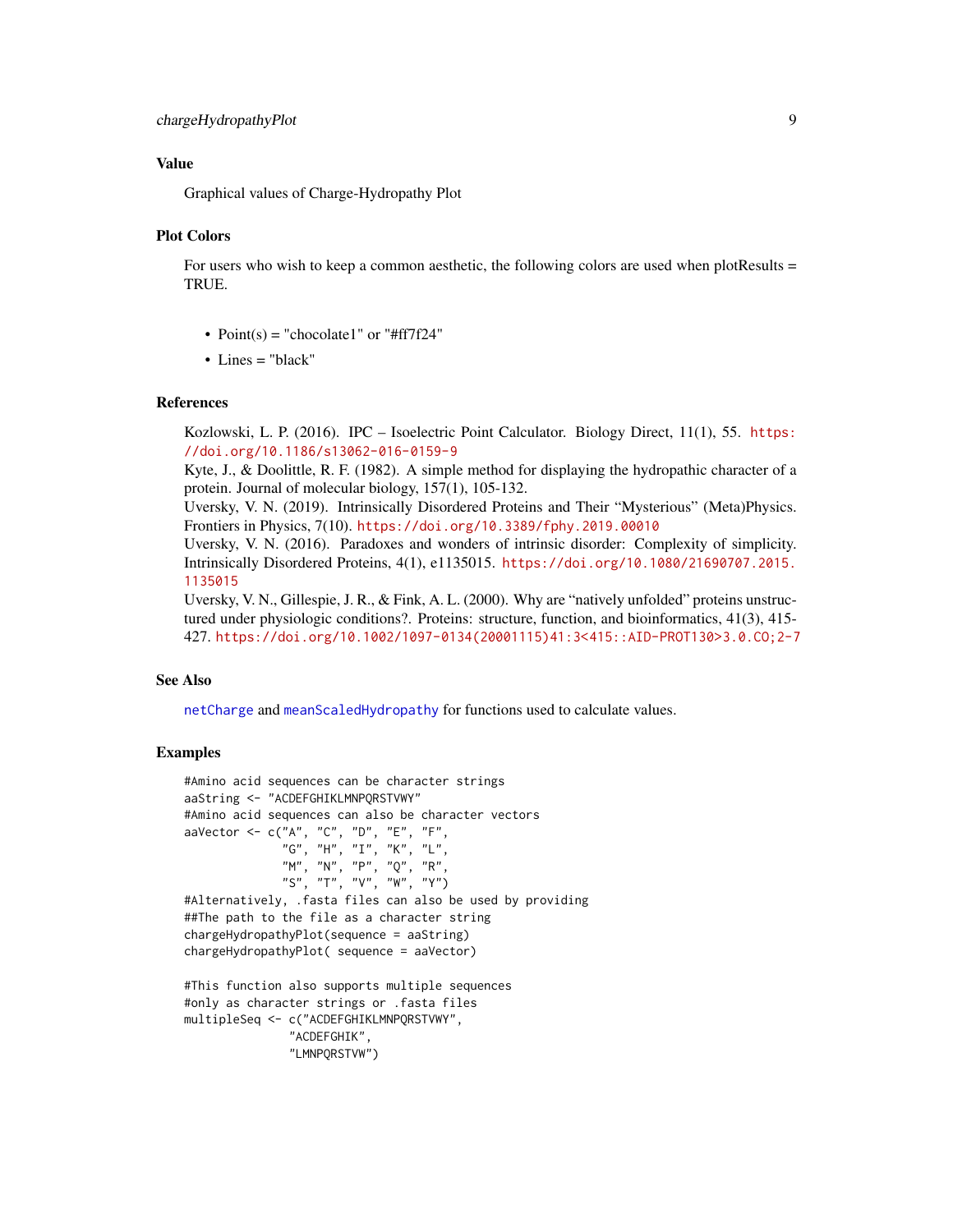```
chargeHydropathyPlot(sequence = multipleSeq)
#since it is a ggplot, we can add additional annotations or themes
chargeHydropathyPlot(
 sequence = multipleSeq) +
 ggplot2::theme_void()
chargeHydropathyPlot(
 sequence = multipleSeq) +
 ggplot2::geom\_hline(yintercept = 0,color = "red")
#choosing the pKa set used for calculations
chargeHydropathyPlot(
 sequence = multipleSeq,
 pKaSet = "EMBOSS")
```
<span id="page-9-1"></span>

DisorderMat *Disorder-based Substitution Matrices.*

#### Description

# The Disorder40, Disorder60, and Disorder85 Matrices were developed and described in [Brown](https://doi.org/10.1093/molbev/msp277) [et al. \(2009\).](https://doi.org/10.1093/molbev/msp277)

In short: There are substitution scoring matrices used to align proteins or regions which experience intrinsic disorder. The matrices were calculated using pairwise sequence alignments of protein families which here identified from 287 experimentally confirmed Intrinsically Disordered Proteins (IDPs). The IDPs contained at least 30 sequential residues of intrinsic disorder and protein families were found using BLAST.

There was not a comprehensive comparison to other frequently used substitution matrices (like BLOSUM and PAM) in terms of improving IDP sequence alignments. The authors note that the purpose of these matrices were made to compare evolutionary characteristics of disordered and ordered proteins. Please see the source material for additional information.

[Trivedi and Nagarajaram \(2019\)](https://doi.org/10.1038/s41598-019-52532-8) compared EDSSMat62 against all three Disordered Matrices. Disorder40 and Disorder85 attain lower E-values for highly disordered proteins, on average, when compared to EDSSMat62. EDSSMat62 attained lower E-values when compared to Disorder60 for aligning highly disordered proteins. EDSSMat62 preforms better than all three Disorder matrices for IDPs enriched in ordered regions. Please see the referenced paper, specifically Supplementary Figures S18-20, for additional information and original comparison.

Additionally, please cite the source article when using Disorder40, Disorder60, or Disorder85.

#### Usage

Disorder40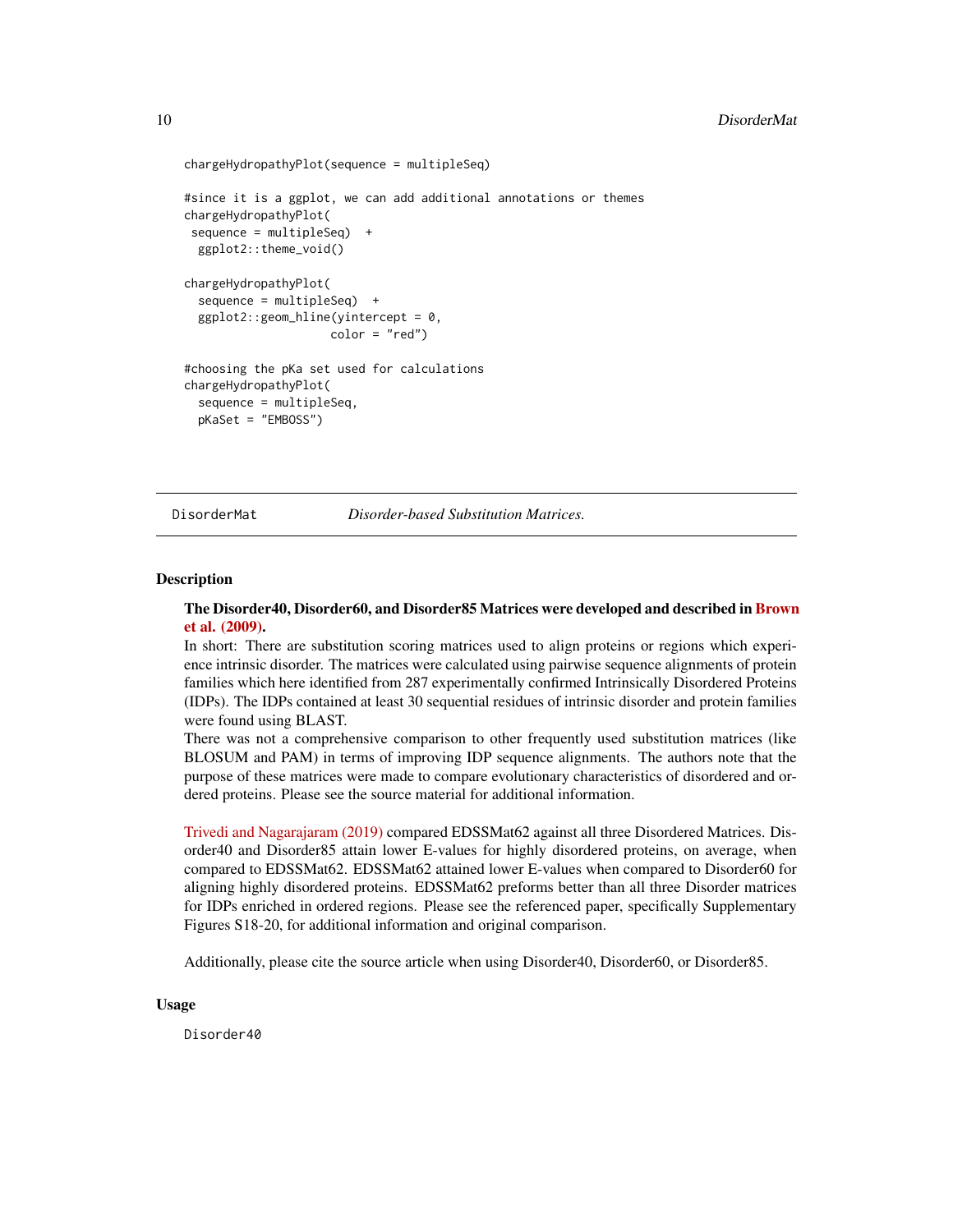#### <span id="page-10-0"></span>DisorderMat 11

Disorder60

Disorder85

#### Format

All matrices are symmetric. 24 residues are represented:

- Each of the standard 20 standard amino acids
- Four ambiguous residues:
	- B: Asparagine or Aspartic Acid (Asx)
	- Z: Glutamine or Glutamic Acid (Glx)
	- X: Unspecified or unknown amino acid
	- \*: Stop

An object of class matrix (inherits from array) with 24 rows and 24 columns.

An object of class matrix (inherits from array) with 24 rows and 24 columns.

An object of class matrix (inherits from array) with 24 rows and 24 columns.

# Optimal Gap Parameters

As mentioned in the Description, the intended use of these matrices was not to improve sequence alignments. Therefore, no gap penalty values are provided.

It should also be noted that a more recent work, [Trivedi and Nagarajaram \(2019\),](https://doi.org/10.1038/s41598-019-52532-8) determined optimal parameters based on the disordered content of query sequences, as reported in the paper's Supplementary Table S5.

| Matrix Name            | Gap Open (LD) | Gap Extension (LD) | Gap Open (MD) | Gap Extension (MD) | Gap Open (HD) | Gap I |
|------------------------|---------------|--------------------|---------------|--------------------|---------------|-------|
| Disorder40             | $-20$         |                    |               |                    |               |       |
| Disorder <sub>60</sub> | $-20$         |                    |               | -                  | - 1           |       |
| Disorder <sup>85</sup> | $-20$         |                    |               |                    |               |       |
|                        |               |                    |               |                    |               |       |

Please see the referenced paper for additional information and original reporting. Additionally, please see [EDSSMat](#page-12-1).

#### Additional Reference

Trivedi, R., Nagarajaram, H.A. Amino acid substitution scoring matrices specific to intrinsically disordered regions in proteins. Sci Rep 9, 16380 (2019). <https://doi.org/10.1038/s41598-019-52532-8>

# Source

Brown, C. J., Johnson, A. K., & Daughdrill, G. W. (2009). Comparing Models of Evolution for Ordered and Disordered Proteins. Molecular Biology and Evolution, 27(3), 609-621. [doi:10.1093/molbev/msp277](https://doi.org/10.1093/molbev/msp277)

#### See Also

Disordered Matrices Vignette within the idpr package and EDSSMat62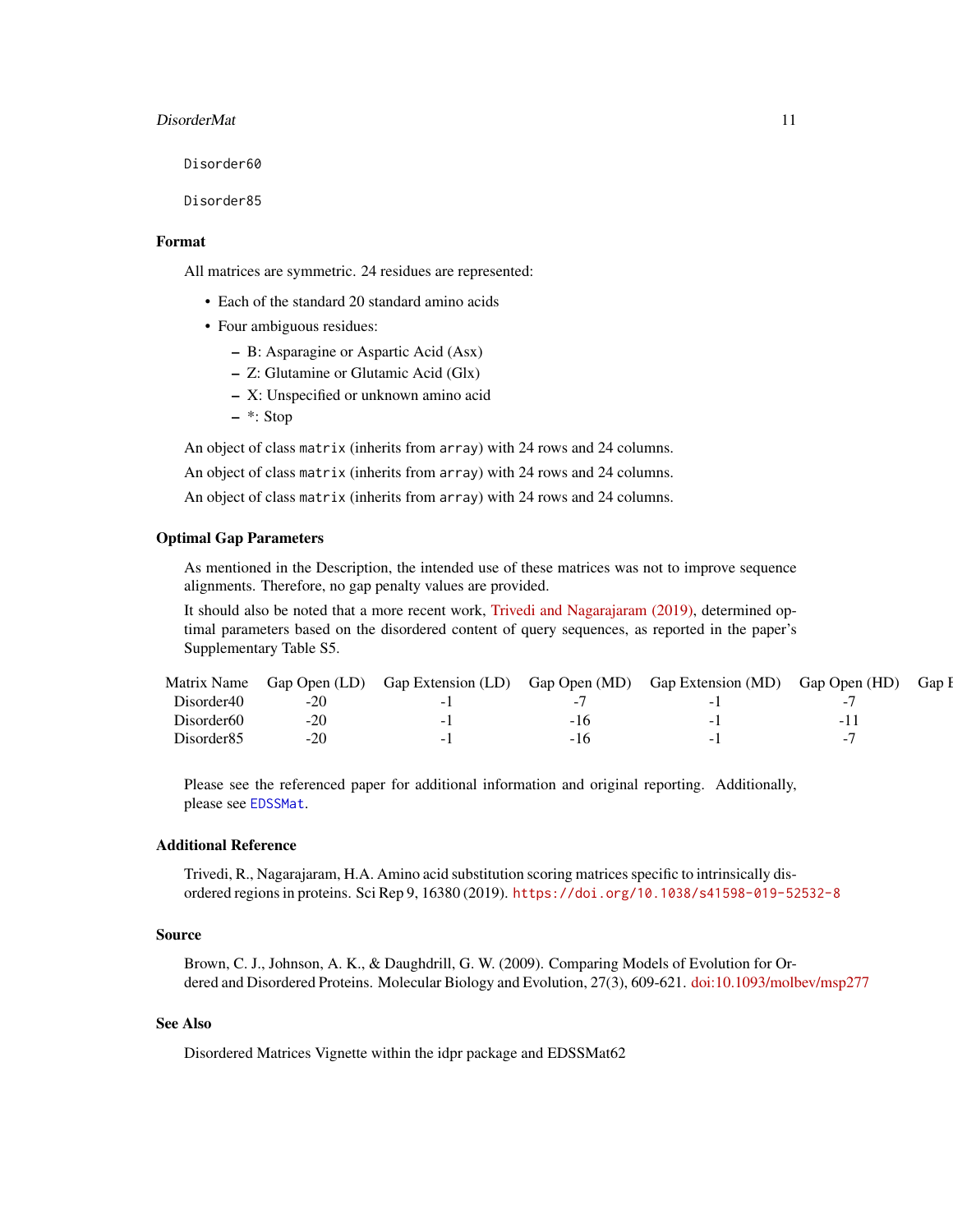<span id="page-11-0"></span>Other IDP-based Substitution Matrices: [DUNMat](#page-11-1), [EDSSMat](#page-12-1)

<span id="page-11-1"></span>DUNMat *A Substitution Matrix for Aligning Intrinsically Disordered Proteins*

#### Description

#### This matrix was developed and described in [Radivojac et al. \(2002\).](https://doi.org/10.1142/9789812799623_0055)

The name "DUNMat" is taken from [Trivedi and Nagarajaram \(2019\).](https://doi.org/10.1038/s41598-019-52532-8) This is to keep naming consistent and distinct from other matrices named "Disorder".

In short: This is a substitution scoring matrix used to align proteins or regions which experience intrinsic disorder. The scores for this matrix are derived from proteins that have long regions of disorder (LDR), defined in this paper as an intrinsically disordered region (IDR) of at least 40 sequential residues. 55 protein families with LDRs were used to generate the data. Direct comparisons were not made against BLOSUM or PAM matrices within the source paper due to differences in scaling, however, when ranking its performance, it preformed the best in aligning proteins with less than 50% sequence identity. Please see the source material, specifically, table 2, for additional information.

[Trivedi and Nagarajaram \(2019\)](https://doi.org/10.1038/s41598-019-52532-8) compared EDSSMat62 and DUNMat and show that DUNMat, on average, attained smaller E-values in the dataset of IDPs enriched in ordered regions, while EDSSMat62 attained smaller E-values in sets of highly disordered IDPs. Please see the referenced paper, specifically Supplementary Figure S21, for additional information and original comparison.

Additionally, please cite the source article when using the "DUNMat" Matrix.

#### Usage

DUNMat

#### Format

A symmetrical matrix. 20x20 representing the 20 standard amino acids

### Optimal Gap Parameters

These values were described in the source article and reported in Table 2. After the optimal parameters were determined, the authors further refined the gap costs. Therefore, it is recommended to use these parameters for any alignment utilizing this matrix. These were:

| <b>DUNMat</b>             |        | Gap Open Gap Extension |
|---------------------------|--------|------------------------|
| Original Optimization     | $-3$   | $-0.5$                 |
| <b>Further Refinement</b> | $-3.2$ | $-0.1$                 |

It should also be noted that a more recent work, [Trivedi and Nagarajaram \(2019\),](https://doi.org/10.1038/s41598-019-52532-8) determined optimal parameters based on the disordered content of query sequences, as reported in the paper's Supplementary Table S5.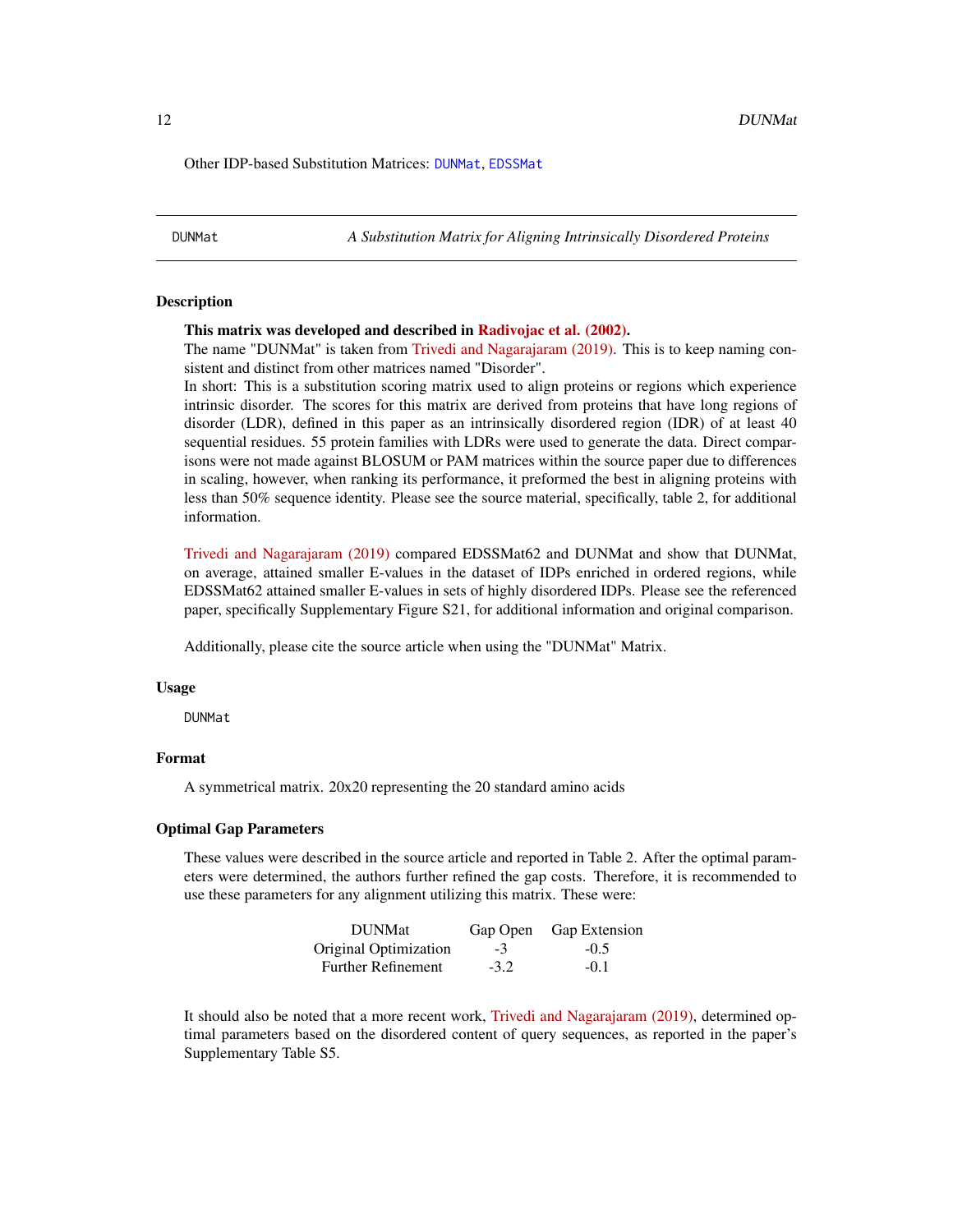#### <span id="page-12-0"></span>EDSSMat 13

|               |  | Matrix Name Gap Open (LD) Gap Extension (LD) Gap Open (MD) Gap Extension (MD) Gap Open (HD) | Gap h |
|---------------|--|---------------------------------------------------------------------------------------------|-------|
| <b>DUNMat</b> |  | -                                                                                           |       |

Please see the referenced paper for additional information and original reporting. Additionally, please see [EDSSMat](#page-12-1).

#### Additional Reference

Trivedi, R., Nagarajaram, H.A. Amino acid substitution scoring matrices specific to intrinsically disordered regions in proteins. Sci Rep 9, 16380 (2019). <https://doi.org/10.1038/s41598-019-52532-8>

#### Source

Radivojac, P., Obradovic, Z., Brown, C. J., & Dunker, A. K. (2001). Improving sequence alignments for intrinsically disordered proteins. In Biocomputing 2002 (pp. 589-600): World Scientific. [https://doi.org/10.1142/9789812799623\\_0055](https://doi.org/10.1142/9789812799623_0055)

#### See Also

EDSSMat62 and the Disordered Matrices Vignette within idpr Other IDP-based Substitution Matrices: [DisorderMat](#page-9-1), [EDSSMat](#page-12-1)

<span id="page-12-1"></span>

EDSSMat *EDSSMat Disorder-based Substitution Matrices.*

### Description

The EDSSMat series of matrices were developed and described in [Trivedi and Nagarajaram \(2019\).](https://doi.org/10.1038/s41598-019-52532-8) In short: These are substitution scoring matrices used to align proteins or regions which experience intrinsic disorder. Alignment blocks, used to compute the matrix values, were composed of predicted intrinsically disordered regions. When compared to other, more frequently used substitution matrices (like BLOSUM and PAM), EDSSMat had significantly smaller E-values when aligning regions of disorder. Additionally, EDSSMat62 was shown to identify both close and distant homologs of a specific IDP while other matrices could only identify some close homologs. See the source article for additional information and for comparisons to other matrices.

Additionally, please cite the source article when using any EDSSMat matrix.

#### Usage

EDSSMat50 EDSSMat60 EDSSMat62 EDSSMat70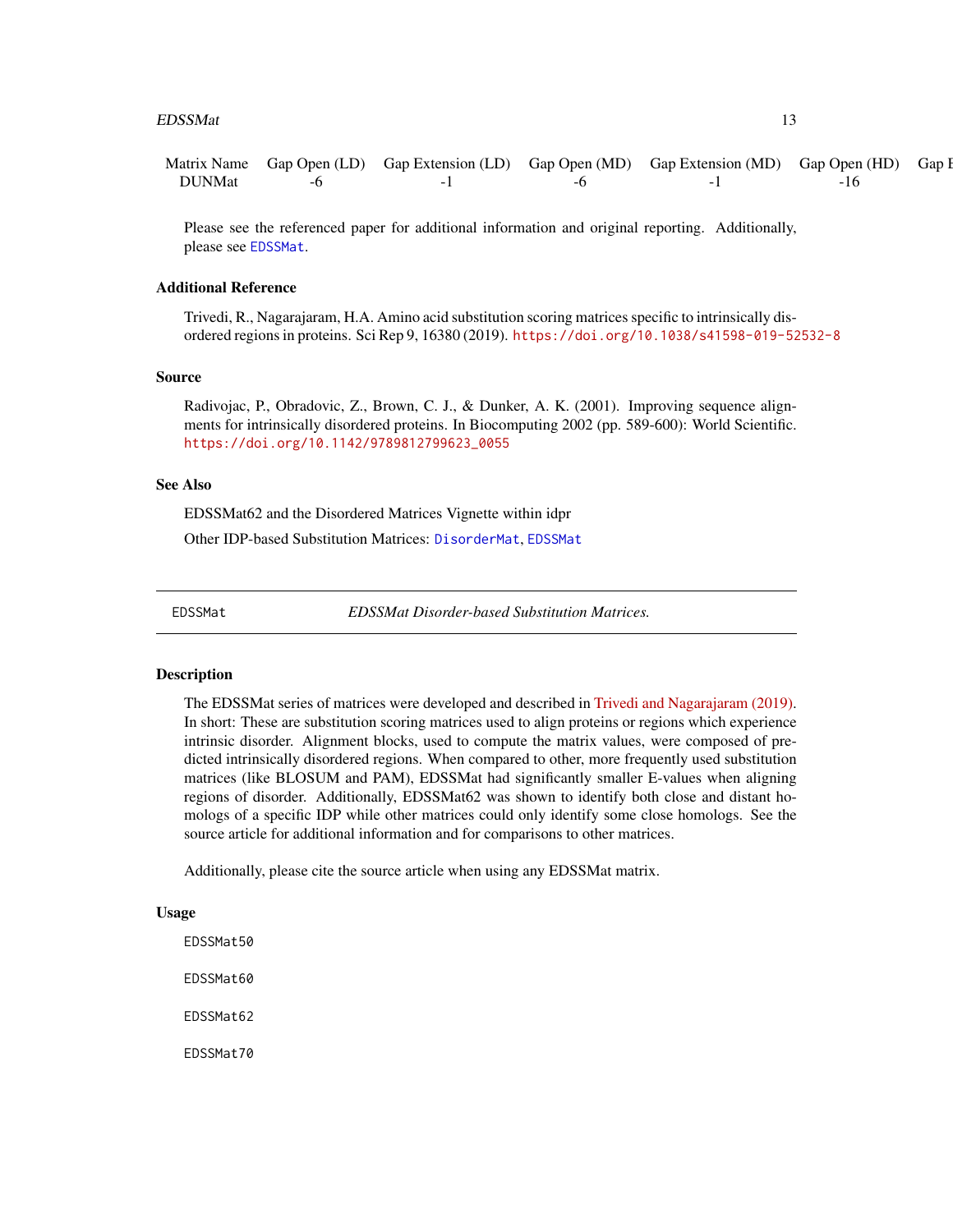EDSSMat75

EDSSMat80

EDSSMat90

# Format

All matrices are symmetric. 24 residues are represented:

- Each of the standard 20 standard amino acids
- Four ambiguous residues:
	- B: Asparagine or Aspartic Acid (Asx)
	- Z: Glutamine or Glutamic Acid (Glx)
	- X: Unspecified or unknown amino acid
	- \*: Stop

An object of class matrix (inherits from array) with 24 rows and 24 columns.

An object of class matrix (inherits from array) with 24 rows and 24 columns.

An object of class matrix (inherits from array) with 24 rows and 24 columns.

An object of class matrix (inherits from array) with 24 rows and 24 columns.

An object of class matrix (inherits from array) with 24 rows and 24 columns.

An object of class matrix (inherits from array) with 24 rows and 24 columns.

An object of class matrix (inherits from array) with 24 rows and 24 columns.

#### **Matrices**

There are 7 reported EDSSMat matrices. Each vary depending on the percent identity threshold used to cluster protein sequences. EDSSMat50 clustered proteins with 50% identity or higher, EDSSMat62 clustered proteins with 62% identity or higher, etc. See Usage Section for available matrices

#### Optimal Gap Parameters

These values were described in the source article and reported in Supplemental Table S5. Therefore, it is recommended to use these parameters for any alignment utilizing the respective EDSS matrix. These were determined for 3 categories: Proteins containing Less Disorder (LD), defined as [0- 20%] disorder, Moderate Disorder (MD), defined as (20-40%] disorder, and High Disorder (HD), defined as (40-100%] disorder.

Please see the source article for additional information.

| Matrix Name           |          | Gap Open (LD) Gap Extension (LD) Gap Open (MD) |    | Gap Extension (MD) | Gap Open (HD) | Gap F |
|-----------------------|----------|------------------------------------------------|----|--------------------|---------------|-------|
| EDSSMat60             | $\sim$ 1 | - 1                                            | -0 | $-z$               | $-14$         |       |
| EDSSMat <sub>62</sub> |          | - 1                                            |    | -2                 | $-19$         |       |
| EDSSMat70             | $\sim$ 1 | - 1                                            |    | -2                 | $-19$         |       |
| EDSSMat75             | -8       | - 1                                            |    | $-2$               | -19           |       |
| EDSSMat80             | $-1$     | - 1                                            |    | -2                 | $-1.5$        |       |
| EDSSMat90             | $\sim$ 1 | -                                              |    | ر ب                | $-19$         |       |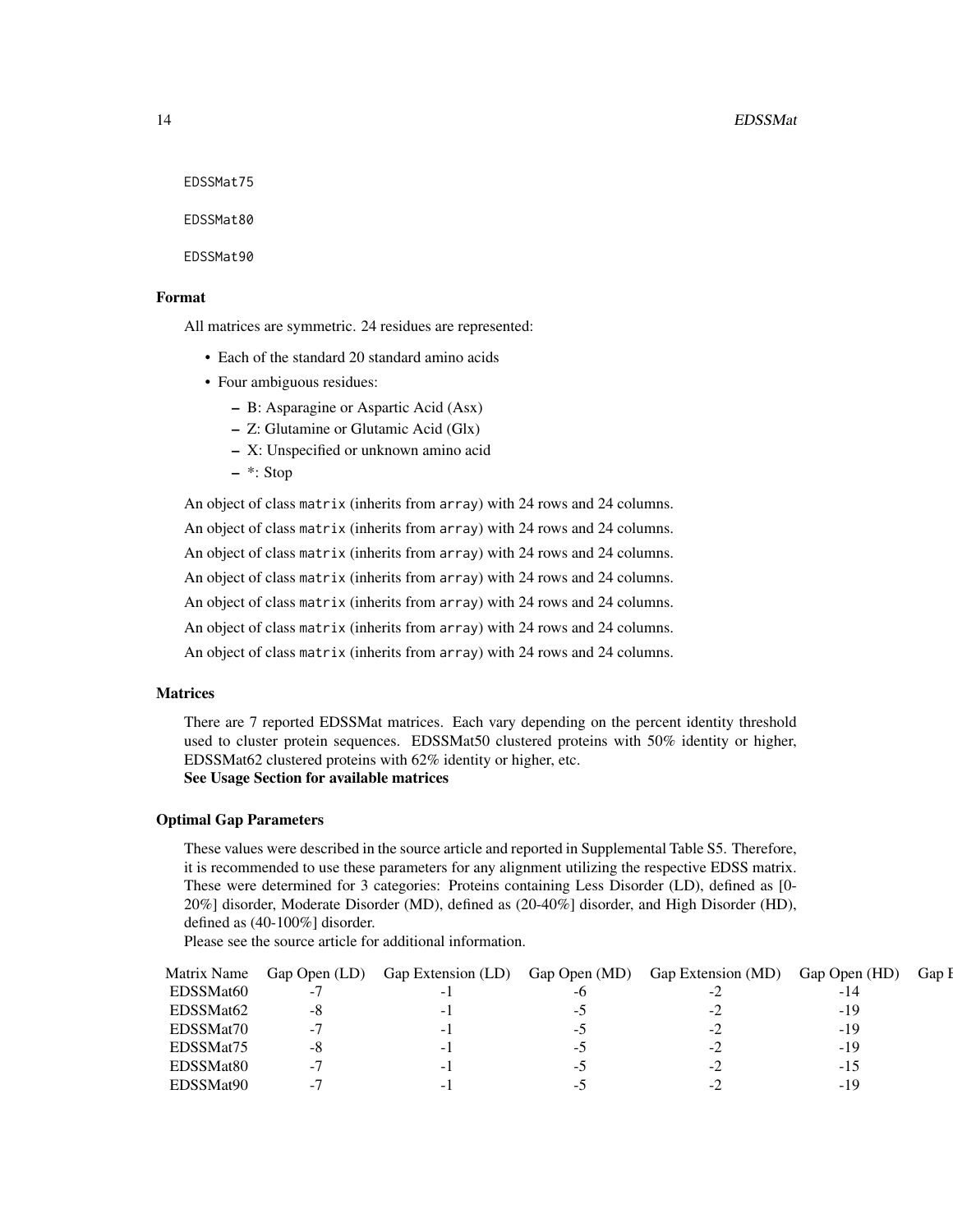#### <span id="page-14-0"></span>foldIndexR 15

#### Source

Trivedi, R., Nagarajaram, H.A. Amino acid substitution scoring matrices specific to intrinsically disordered regions in proteins. Sci Rep 9, 16380 (2019). <https://doi.org/10.1038/s41598-019-52532-8>

#### See Also

Disordered Matrices Vignette within the idpr package

Other IDP-based Substitution Matrices: [DUNMat](#page-11-1), [DisorderMat](#page-9-1)

<span id="page-14-1"></span>foldIndexR *Prediction of Intrinsic Disorder with FoldIndex method in R*

#### Description

This is used to calculate the prediction of intrinsic disorder based on the scaled hydropathy and absolute net charge of an amino acid sequence using a sliding window. FoldIndex described this relationship and implemented it graphically in 2005 by Prilusky, Felder, et al, and this tool has been implemented into multiple disorder prediction programs. When windows have a negative score (<0) sequences are predicted as disordered. When windows have a positive score ( $>0$ ) sequences are predicted as disordered. Graphically, this cutoff is displayed by the dashed line at  $y = 0$ . Calculations are at pH 7.0 based on the described method and the default is a sliding window of size 51.

The output is either a data frame or graph showing the calculated scores for each window along the sequence. The equation used was originally described in Uversky et al. (2000) [https://doi.org/10.1002/1097-0134\(20001115\)41:3<415::AID-PROT130>3.0.CO;2-7](https://doi.org/10.1002/1097-0134(20001115)41:3<415::AID-PROT130>3.0.CO;2-7) .

The FoldIndex method of using a sliding window and utilizing the uversky equation is described in Prilusky, J., Felder, C. E., et al. (2005). FoldIndex: a simple tool to predict whether a given protein sequence is intrinsically unfolded. Bioinformatics, 21(16), 3435-3438.

# Usage

```
foldIndexR(
  sequence,
  window = 51,
  proteinName = NA,
  pKaSet = "IPC_protein",
 plotResults = TRUE,
  ...
)
```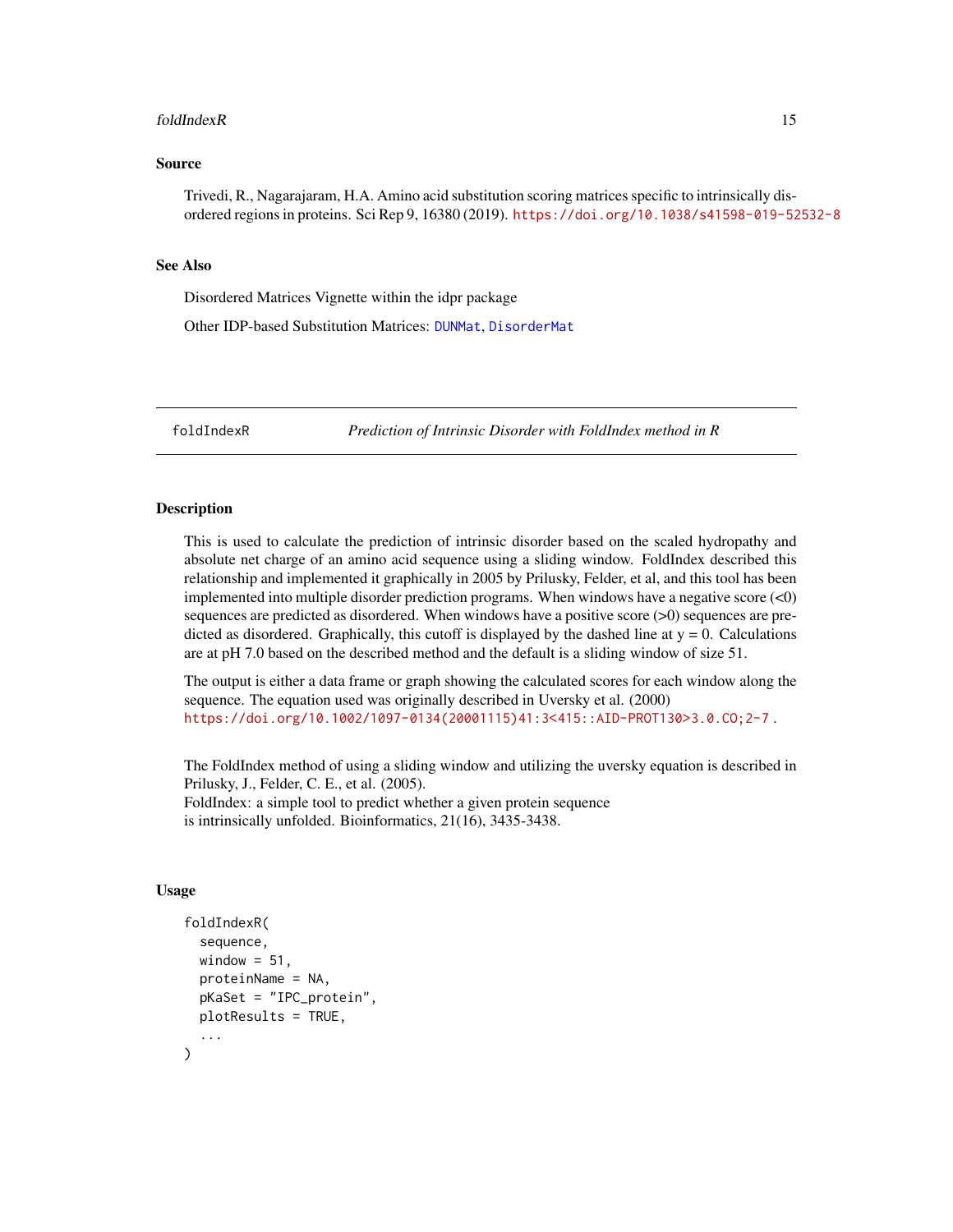#### Arguments

| sequence    | amino acid sequence as a single character string, a vector of single characters,<br>or an AAString object. It also supports a single character string that specifies<br>the path to a <i>fasta</i> or <i>fa</i> file.                                                                                                                                                                                                                                                                                                                             |
|-------------|---------------------------------------------------------------------------------------------------------------------------------------------------------------------------------------------------------------------------------------------------------------------------------------------------------------------------------------------------------------------------------------------------------------------------------------------------------------------------------------------------------------------------------------------------|
| window      | a positive, odd integer. 51 by default. Sets the size of sliding window, must be<br>an odd number. The window determines the number of residues to be analyzed<br>and averaged for each position along the sequence.                                                                                                                                                                                                                                                                                                                              |
| proteinName | character string with length $= 1$ . optional setting to replace the name of the plot<br>if $plotResults = TRUE$ .                                                                                                                                                                                                                                                                                                                                                                                                                                |
| pKaSet      | A character string or data frame. "IPC_protein" by default. Character string<br>to load specific, preloaded pKa sets. c("EMBOSS", "DTASelect", "Solomons",<br>"Sillero", "Rodwell", "Lehninger", "Toseland", "Thurlkill", "Nozaki", "Daw-<br>son", "Bjellqvist", "ProMoST", "Vollhardt", "IPC_protein", "IPC_peptide") Al-<br>ternatively, the user may supply a custom pKa dataset. The format must be<br>a data frame where: Column 1 must be a character vector of residues named<br>"AA" AND Column 2 must be a numeric vector of pKa values. |
| plotResults | logical value, TRUE by default. If plotResults = TRUE a plot will be the output.<br>If plotResults = FALSE the output is a data frame with scores for each window<br>analyzed.                                                                                                                                                                                                                                                                                                                                                                    |
|             | any additional parameters, especially those for plotting.                                                                                                                                                                                                                                                                                                                                                                                                                                                                                         |

#### Value

see plotResults argument

#### Plot Colors

For users who wish to keep a common aesthetic, the following colors are used when plotResults = TRUE.

- Dynamic line colors:
	- $-$  Close to  $-1 =$  "#9672E6"
	- $-$  Close to  $1 =$  "#D1A63F"
	- Close to midpoint = "grey65" or "#A6A6A6"

@references Kozlowski, L. P. (2016). IPC – Isoelectric Point Calculator. Biology Direct, 11(1), 55. <https://doi.org/10.1186/s13062-016-0159-9>

Kyte, J., & Doolittle, R. F. (1982). A simple method for displaying the hydropathic character of a protein. Journal of molecular biology, 157(1), 105-132.

Prilusky, J., Felder, C. E., et al. (2005).

FoldIndex: a simple tool to predict whether a given protein sequence

is intrinsically unfolded. Bioinformatics, 21(16), 3435-3438.

Uversky, V. N., Gillespie, J. R., & Fink, A. L. (2000). Why are "natively unfolded" proteins unstructured under physiologic conditions?. Proteins: structure, function, and bioinformatics, 41(3), 415- 427. [https://doi.org/10.1002/1097-0134\(20001115\)41:3<415::AID-PROT130>3.0.CO;2-7](https://doi.org/10.1002/1097-0134(20001115)41:3<415::AID-PROT130>3.0.CO;2-7)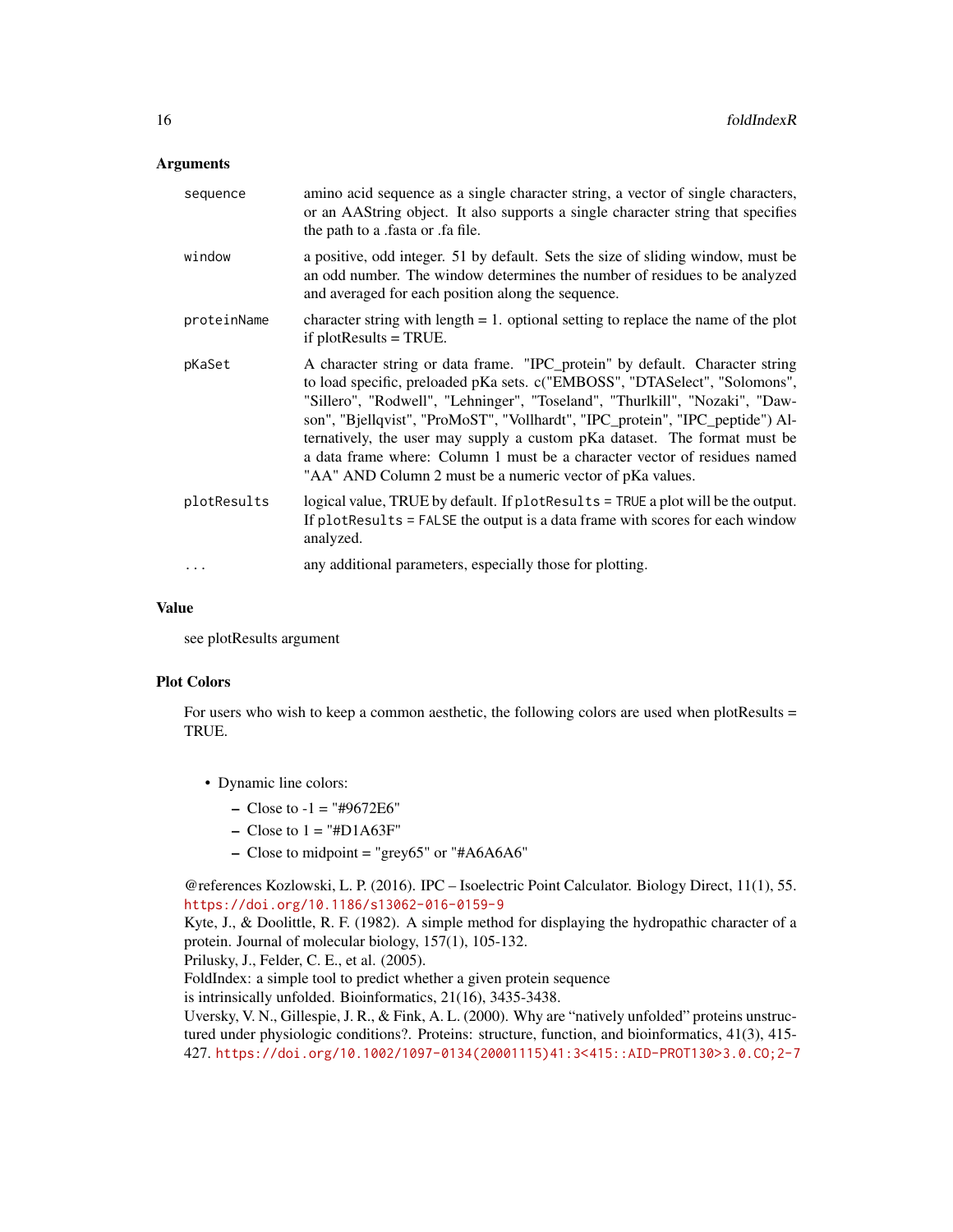# <span id="page-16-0"></span>References

Kyte, J., & Doolittle, R. F. (1982). A simple method for displaying the hydropathic character of a protein. Journal of molecular biology, 157(1), 105-132.

#### See Also

[KDNorm](#page-24-1) for residue hydropathy values. See [pKaData](#page-28-1) for residue pKa values and citations. See [hendersonHasselbalch](#page-16-1) for charge calculations.

Other scaled hydropathy functions: [KDNorm](#page-24-1), [meanScaledHydropathy\(](#page-25-1)), [scaledHydropathyGlobal\(](#page-30-1)), [scaledHydropathyLocal\(](#page-32-1))

<span id="page-16-1"></span>hendersonHasselbalch *Henderson-Hasselbalch Equation*

#### Description

This function calculates the ionic charge of a residue at a specific pH when given the pKa.  $pH =$  $pKa + log([A-]/[HA])$  Known, charged residues are accepted as well as the protein termini and general property to allow customized calculations. The output is a ratio comparing acid to conjugate base for acidic residues or a ratio comparing conjugate base to acid for basic residues.

#### Usage

hendersonHasselbalch(pKa, pH = 7, residue)

#### Arguments

| pKa     | numeric value. The point where $A = HA$ .                                                                                                                                                                                    |
|---------|------------------------------------------------------------------------------------------------------------------------------------------------------------------------------------------------------------------------------|
| pH      | numeric value. The pH of the environment. 7.0 by default                                                                                                                                                                     |
| residue | individual character or character string, accepted values are the exact aa c("C",<br>"D", "E", "H", "K", "R", "Y"), termini c("COOH","COO","NH2","NH3"), or a<br>general property c("acid", "base", "negative", "positive"). |

#### Value

a numeric value giving the ratio of charged to uncharged residues.

# See Also

[pKaData](#page-28-1) for residue pKa values and citations. See other charge functions for use. Other charge functions: [chargeCalculationGlobal\(](#page-1-1)), [chargeCalculationLocal\(](#page-4-1)), [netCharge\(](#page-26-1))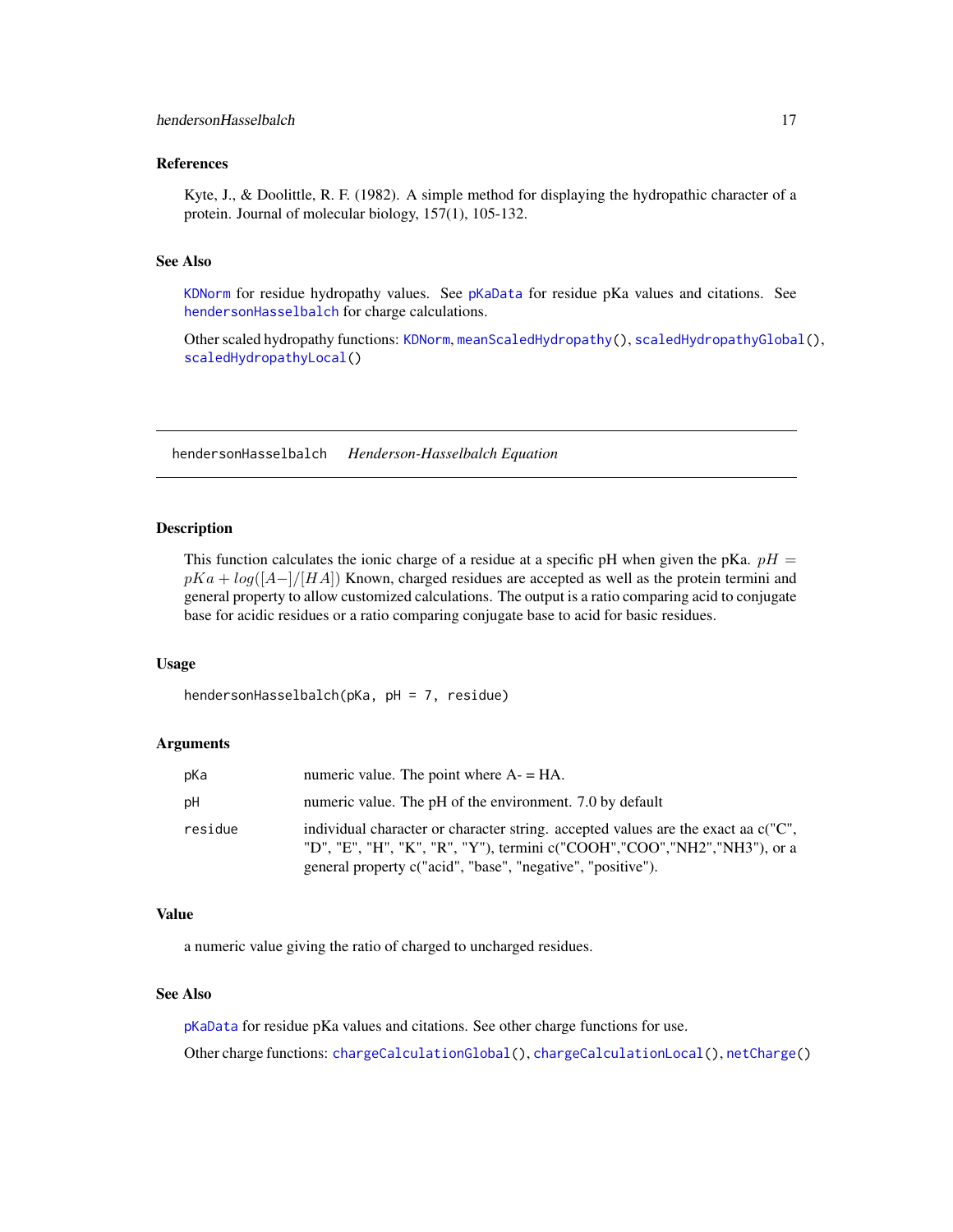#### Examples

```
#Calculating Lysine charge using the EMBOSS pKa data
EMBOSS_pKa <- pKaData[, 1:2]
EMBOSS_pKa
Lys_pKa <- EMBOSS_pKa[EMBOSS_pKa$AA == "K", ]
Lys_pKa$EMBOSS #This is Lysines pKa
hendersonHasselbalch(
  pKa = as.numeric(Lys_pKa$EMBOSS),
  pH = 7.0,
  residue = "K")
#residue = supports general properties as well
hendersonHasselbalch(
  pKa = as.numeric(Lys_pKa$EMBOSS),
  pH = 7.0,
  residue = "base")
hendersonHasselbalch(
  pKa = as.numeric(Lys_pKa$EMBOSS),
  pH = 7.0,
  residue = "positive")
#CALCULATIONS ARE DEPENDENT ON RESIDUE PROPERTY!
hendersonHasselbalch(
  pKa = as.numeric(Lys_pKa$EMBOSS),
  pH = 7.0,
  residue = "acid") #Inaccurate Description
#You can also calculate charge at different pHs
hendersonHasselbalch(
  pKa = as.numeric(Lys_pKa$EMBOSS),
  pH = 5.5,
  residue = "K")hendersonHasselbalch(
  pKa = as.numeric(Lys_pKa$EMBOSS),
  pH = 8,
  residue = "K")
```
idprofile *IDp PRofile From idpr Package*

## Description

The IDPRofile is a summation of many features of the idpr package, conveniently grouped into one function for quick analysis. This combines many plotting functions in this package. These include: [chargeHydropathyPlot](#page-6-1)

<span id="page-17-0"></span>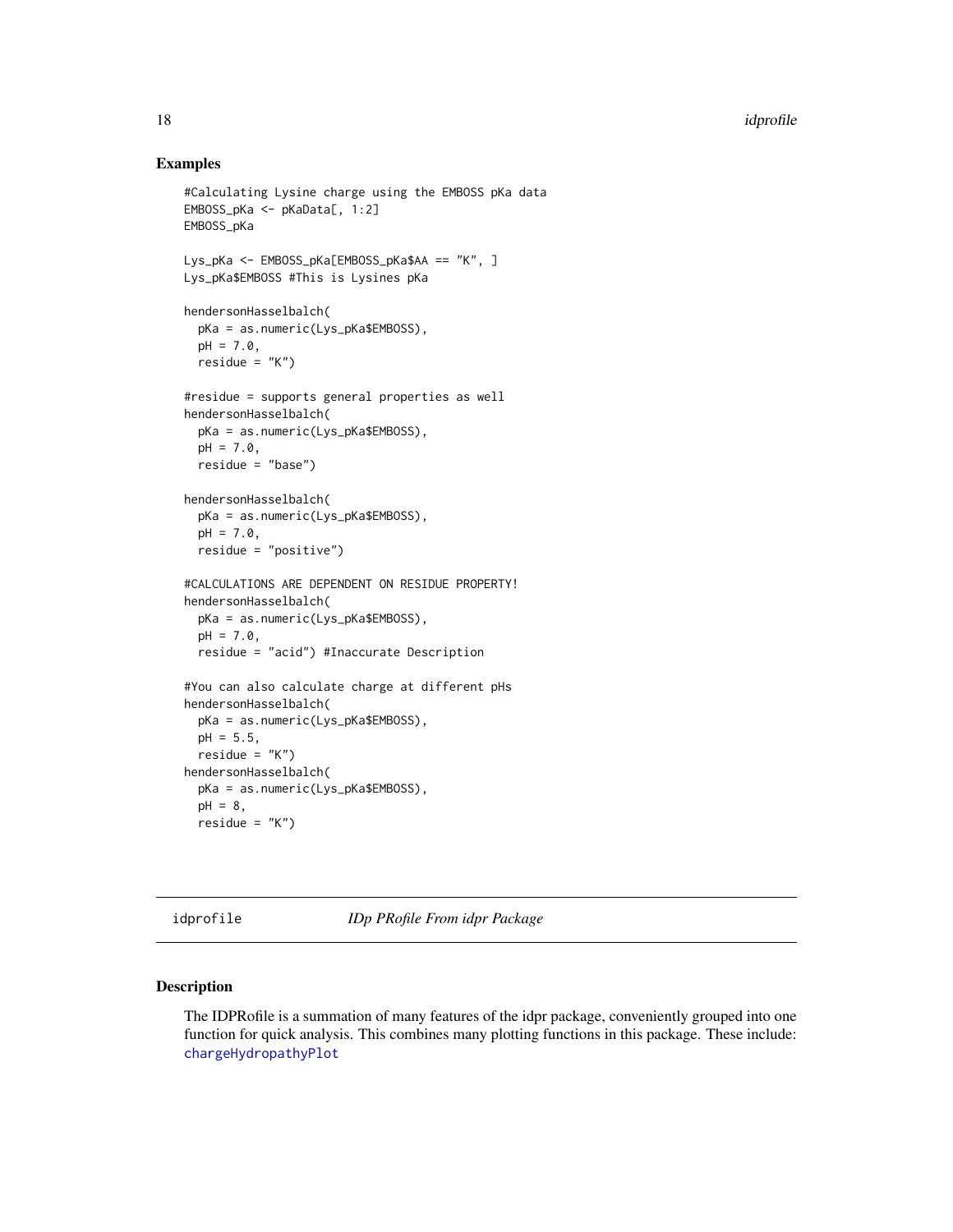#### <span id="page-18-0"></span>idprofile that the contract of the contract of the contract of the contract of the contract of the contract of the contract of the contract of the contract of the contract of the contract of the contract of the contract of

[chargeCalculationLocal](#page-4-1) [scaledHydropathyLocal](#page-32-1) [structuralTendencyPlot](#page-44-1) [foldIndexR](#page-14-1)

All of the above linked functions only require the sequence argument to output plots of characteristics associated with IDPs. The function also includes options for IUPred functions. The function does one of the following based on user-specified parameters:

[iupred](#page-21-1)

# [iupredAnchor](#page-21-2)

# [iupredRedox](#page-21-2)

The IUPred function used depends on the argument of iupredType. All require the UniProt Accession to make a proper connection to the IUPred2A REST API. If the UniProt Accession is not specified, the IUPred plot is skipped.

#### Usage

```
idprofile(
  sequence,
  uniprotAccession = NA,
 proteinName = NA,
  iupredType = "long",
  window = 9,
  foldIndexWindow = 51,
  pH = 7.2,
 pKaSet = "IPC_protein",
  structuralTendencyType = "bar",
  structuralTendencySummarize = FALSE,
 disorderPromoting = c("P", "E", "S", "Q", "K", "A", "G"),disorderNeutral = c("D", "T", "R"),
 orderPromoting = c("M", "N", "V", "H", "L", "F", "Y", "I", "W", "C")\mathcal{L}
```
#### Arguments

| sequence         | amino acid sequence as a single character string or vector of single characters.<br>It also supports a single character string that specifies the location of a fasta or<br>.fa file.                                                                                                                                                                                                                                                                                                         |
|------------------|-----------------------------------------------------------------------------------------------------------------------------------------------------------------------------------------------------------------------------------------------------------------------------------------------------------------------------------------------------------------------------------------------------------------------------------------------------------------------------------------------|
| uniprotAccession |                                                                                                                                                                                                                                                                                                                                                                                                                                                                                               |
|                  | character string specifying the UniProt Accession of the protein of interest. Used<br>to fetch predictions from IUPreds REST API. Default is NA. Keep as NA if you<br>do not have a UniProt Accession.                                                                                                                                                                                                                                                                                        |
| proteinName      | character string, optional. Used to add protein name to the title in ggplot.                                                                                                                                                                                                                                                                                                                                                                                                                  |
| iupredType       | character string specifying the type of IUPred2 prediction to retrieve. Can be<br>c("long", "short", "glob", "anchor", "redox"). "long" by default. "long", "short",<br>and "glob" use the inpred function and specify the type of plot. Both "redox"<br>and "anchor" use "long" for predictions, but are context dependent. "anchor"<br>uses iupredAnchor to get predictions of disorder with IUPred2 and predic-<br>tions of induced folding based on ANCHOR2 predictions (Shown with a red |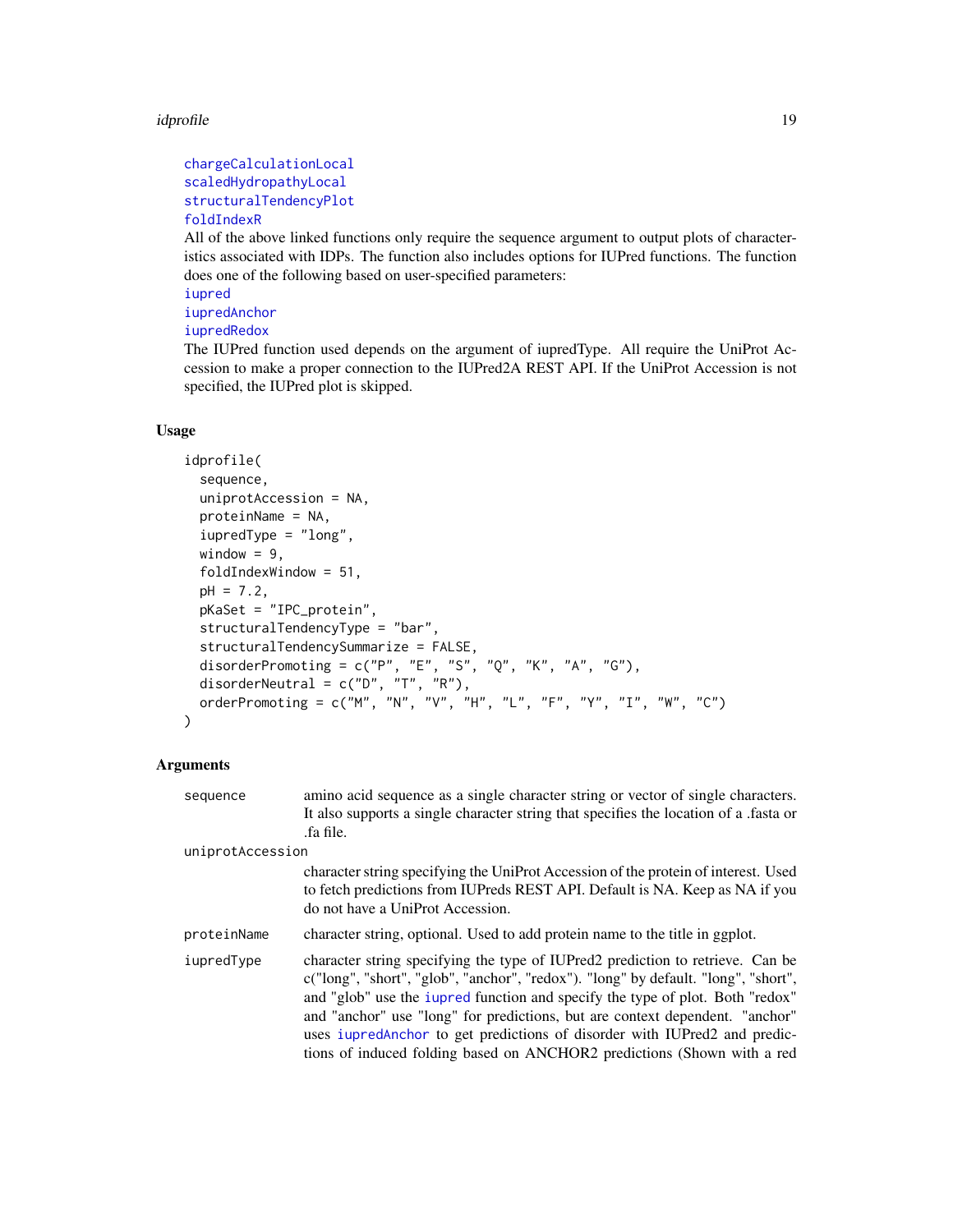line). "redox" uses [iupredRedox](#page-21-2) to make predictions of disorder based on environmental conditions. Regions of predicted environmental sensitivity are highlighted. See the respective functions for more details. This is skipped if uniprotAccession = NA.

<span id="page-19-0"></span>window a positive, odd integer. 9 by default. Sets the size of sliding window, must be an odd number. The window determines the number of residues to be analyzed and averaged for each position along the sequence. For chargeCalculationLocal and scaledHydropathyLocal.

#### foldIndexWindow

a positive, odd integer. 51 by default. Sets the size of sliding window, must be an odd number. The window determines the number of residues to be scored and averaged for each position along the sequence.

- pH numeric value, 7.0 by default. The environmental pH used to calculate residue charge.
- pKaSet A character string or data frame. "IPC\_protein" by default. Character string to load specific, preloaded pKa sets. c("EMBOSS", "DTASelect", "Solomons", "Sillero", "Rodwell", "Lehninger", "Toseland", "Thurlkill", "Nozaki", "Dawson", "Bjellqvist", "ProMoST", "Vollhardt", "IPC\_protein", "IPC\_peptide") Alternatively, the user may supply a custom pKa dataset. The format must be a data frame where: Column 1 must be a character vector of residues named "AA" AND Column 2 must be a numeric vector of pKa values.

#### structuralTendencyType

a character string specifying the type of plot the [structuralTendencyPlot](#page-44-1) should output. Can be "bar" or "pie". Equivalent argument to graphType= in the linked function. "bar" by default.

structuralTendencySummarize

a logical value specifying the [structuralTendencyPlot](#page-44-1) should be summarized into broad categories. Equivalent argument to summarize= in the linked function. FALSE by default

disorderPromoting, disorderNeutral, orderPromoting

character vectors of individual residues to be matched with the input sequence. Defaults:

- disorderPromoting =  $c("P", "E", "S", "Q", "K", "A", "G")$
- orderPromoting =  $c("M", "N", "V", "H", "L", "F", "Y", "I", "W", "C")$
- disorderNeutral =  $c("D", "T", "R")$

It is not recommended to change these. Arguments passed to [structuralTendencyPlot](#page-44-1)

#### Value

4 or 5 plots, depending if a UniProt Accession is provided.

#### Citations for each Plot

- [chargeHydropathyPlot](#page-6-1)
	- Kozlowski, L. P. (2016). IPC Isoelectric Point Calculator. Biology Direct, 11(1), 55. https://doi.org/10.1186/s13062-016-0159-9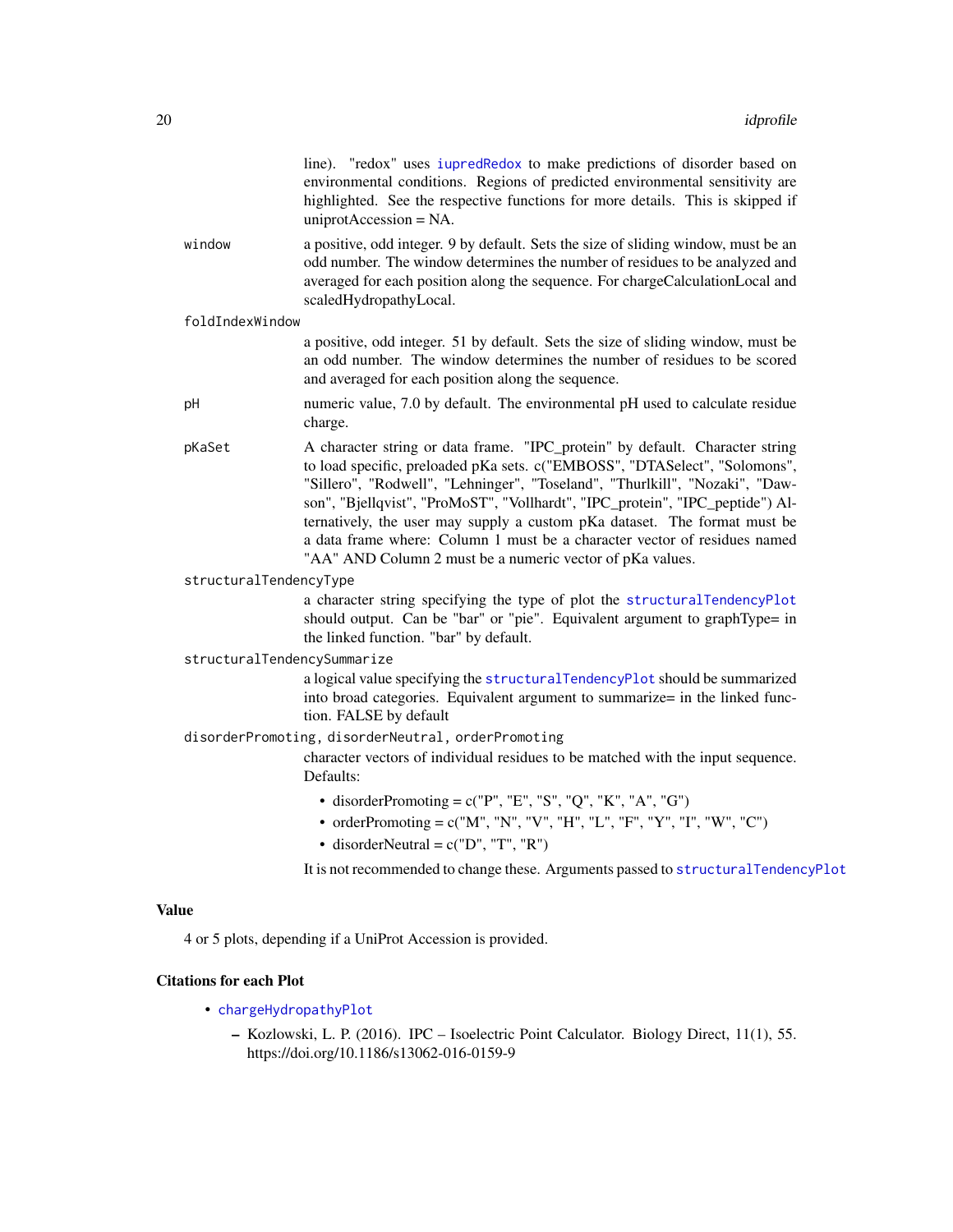#### <span id="page-20-0"></span>idprofile 21

- Kyte, J., & Doolittle, R. F. (1982). A simple method for displaying the hydropathic character of a protein. Journal of molecular biology, 157(1), 105-132.
- Uversky, V. N. (2016). Paradoxes and wonders of intrinsic disorder: Complexity of simplicity. Intrinsically Disordered Proteins, 4(1), e1135015. https://doi.org/10.1080/21690707.2015.1135015
- Uversky, V. N., Gillespie, J. R., & Fink, A. L. (2000). Why are "natively unfolded" proteins unstructured under physiologic conditions?. Proteins: structure, function, and bioinformatics, 41(3), 415-427. https://doi.org/10.1002/1097-0134(20001115)41:3<415::AID-PROT130>3.0.CO;2-7
- If a pKa set is specified, see [pKaData](#page-28-1)
- [chargeCalculationLocal](#page-4-1)
	- Kozlowski, L. P. (2016). IPC Isoelectric Point Calculator. Biology Direct, 11(1), 55. https://doi.org/10.1186/s13062-016-0159-9
	- If a pKa set is specified, see [pKaData](#page-28-1)
- [scaledHydropathyLocal](#page-32-1)
	- Kyte, J., & Doolittle, R. F. (1982). A simple method for displaying the hydropathic character of a protein. Journal of molecular biology, 157(1), 105-132.
- [structuralTendencyPlot](#page-44-1)
	- Uversky, V. N. (2013). A decade and a half of protein intrinsic disorder: Biology still waits for physics. Protein Science, 22(6), 693-724. doi:10.1002/pro.2261
- [foldIndexR](#page-14-1)
	- Prilusky, J., Felder, C. E., et al. (2005). FoldIndex: a simple tool to predict whether a given protein sequence is intrinsically unfolded. Bioinformatics, 21(16), 3435-3438.
	- Uversky, V. N., Gillespie, J. R., & Fink, A. L. (2000). Why are "natively unfolded" proteins unstructured under physiologic conditions?. Proteins: structure, function, and bioinformatics, 41(3), 415-427. https://doi.org/10.1002/1097-0134(20001115)41:3<415::AID-PROT130>3.0.CO;2-7
	- Also see citations for hydrapthy and charge plots above
- [iupred](#page-21-1), [iupredAnchor](#page-21-2), [iupredRedox](#page-21-2)
	- Bálint Mészáros, Gábor Erdos, Zsuzsanna Dosztányi, IUPred2A: context-dependent pre- ˝ diction of protein disorder as a function of redox state and protein binding, Nucleic Acids Research, Volume 46, Issue W1, 2 July 2018, Pages W329–W337, https://doi.org/10.1093/nar/gky384
	- $-$  Erdős, G., & Dosztányi, Z. (2020). Analyzing protein disorder with IUPred2A. Current Protocols in Bioinformatics, 70, e99. https://doi.org/10.1002/cpbi.99

#### See Also

[chargeHydropathyPlot](#page-6-1) [chargeCalculationLocal](#page-4-1) [scaledHydropathyLocal](#page-32-1) [structuralTendencyPlot](#page-44-1) [foldIndexR](#page-14-1) [iupred](#page-21-1) [iupredAnchor](#page-21-2) [iupredRedox](#page-21-2)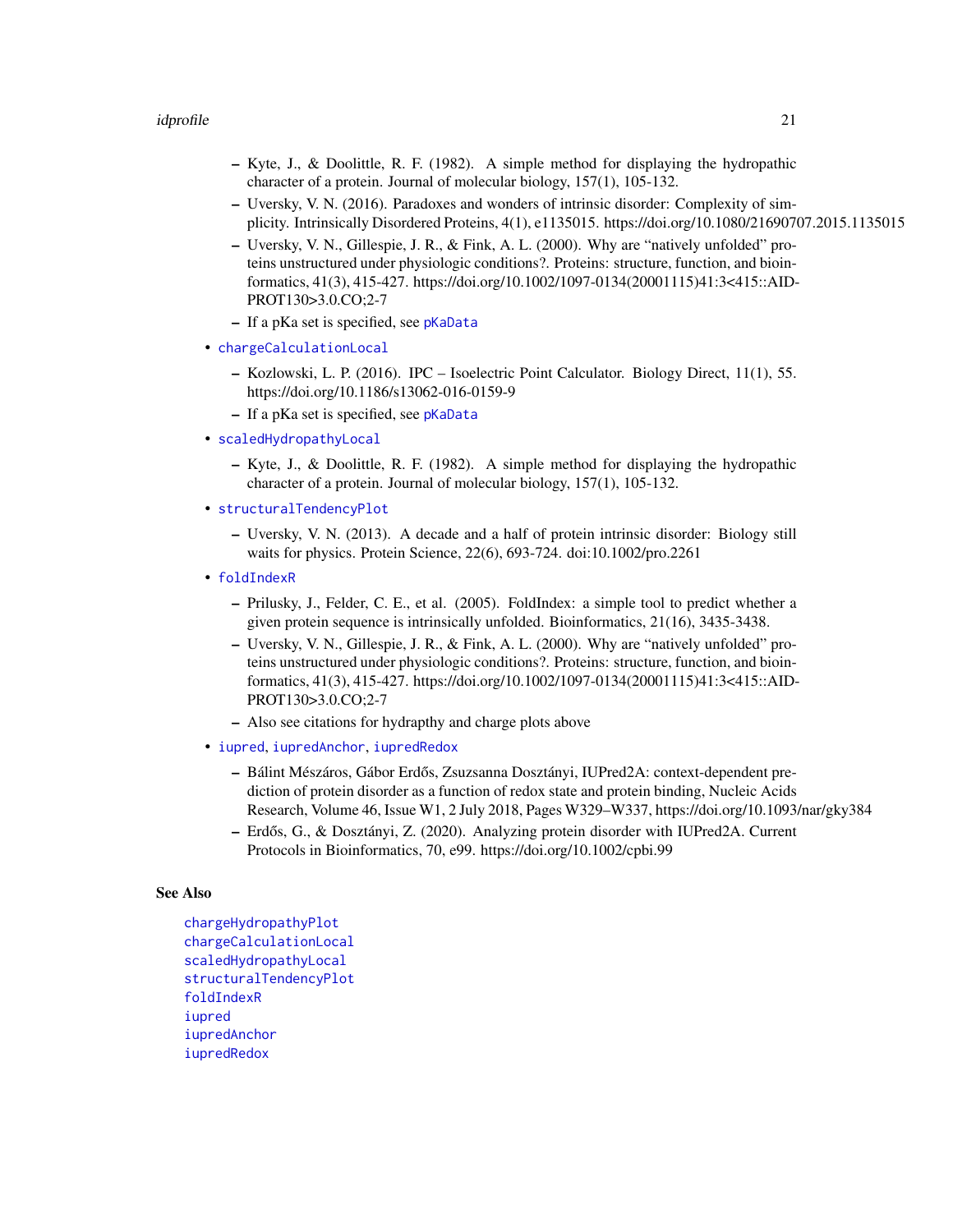#### <span id="page-21-0"></span>Examples

#For most functions, a protein sequence is all that is needed.

```
#The UniProt ID is optional but recommended for IUPred results.
proteinID <- "P04637"
p53Seq <- idpr:::TP53Sequences[2]
## Not run:
idprofile(
 sequence = p53Seq,
 uniprotAccession = proteinID)
```

```
#changing the iupred to redox
## and getting a pie chart for structuralTendency.
idprofile(
 sequence = p53Seq,
 uniprotAccession = proteinID,
 pKaSet = EMBOSS,
 iupredType = "redox",
 structuralTendencyType = "pie")
```
## End(Not run)

<span id="page-21-1"></span>iupred *Prediction of Intrinsic Disorder with IUPred2A*

#### <span id="page-21-2"></span>Description

This function makes a connection to the IUPred2A REST API based on the type of analysis and UniProt accession number. This requires the user to know the accession number of their protein and a connection to the internet. The results are then formatted to match output in the idpr package.

Predictions are made on a scale of 0-1, where any residues with a score over 0.5 are predicted to be disordered, and any residue scoring below 0.5 are predicted to be ordered (when using "long" and "short" predictions).

The output is either a graph (ggplot) or data frame of predictions.

iupred() is used for standard predictions of intrinsic disorder of an amino acid sequence. This is the core of predictions. Predictions vary by iupredType (details below) The results are either a ggplot or data frame of the fetched IUPred2. predictions.

**iupredAnchor**() is used to combine the output of IUPred2 long with ANCHOR2 predictions. AN-CHOR2 is a context-dependent predictor of binding regions for protein-protein interactions. The results are either a ggplot with 2 lines, one for IUPred2 long and another for ANCHOR predictions, or a data frame with both IUPred2 long and ANCHOR Predictions. Values are fetched by the IUPred2A REST API.

iupredRedox() is used to predict redox-sensitive regions that may experience induced folding upon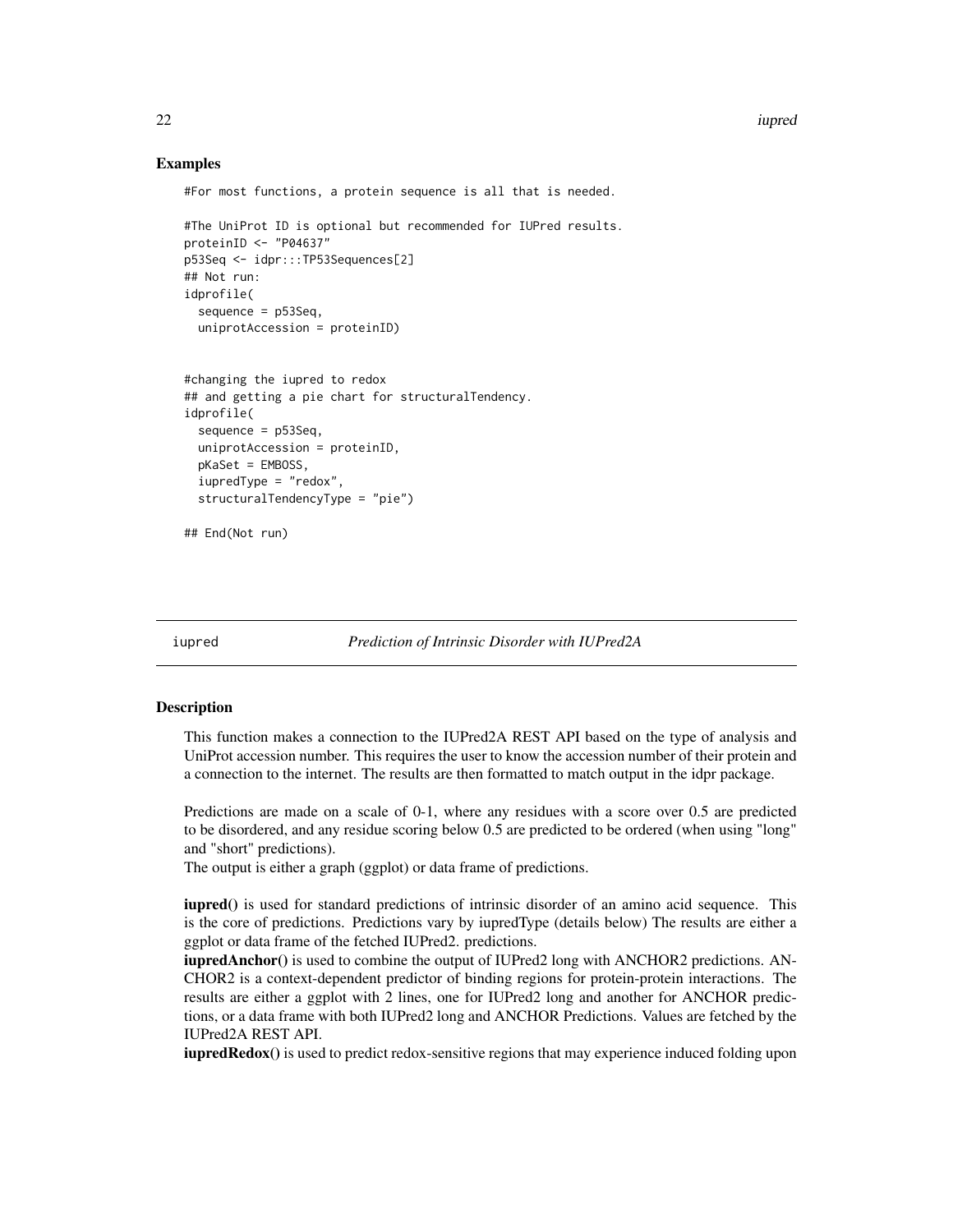#### iupred 23

changing environments. This is a context-dependent predictor of disordered regions depending on a reducing (plus) or oxidizing (minus) environment. The results can be a ggplot with two IUPred2 long predictions, one for plus and another for minus environments, with redox sensitive regions shaded (if predicted). Alternatively, the results can be a data frame with both IUPred2 long plus and minus predictions as well as a column of logical values where a residue that is TRUE is predicted to be in a redox sensitive region. Values are fetched by the IUPred2A REST API.

IUPred2 website is located at <https://iupred2a.elte.hu/>. For detailed information on using IUPred2A, please refer to Erdős & Dosztány (2020) Analyzing protein disorder with IUPred2A. Current Protocols in Bioinformatics, 70, e99. Additionally, please see [Mészáros et al \(2019\)](https://doi.org/10.1093/nar/gky384) for further information, theory, and applications of IUPred2A.

Please cite these articles if you use any iupred function.

#### Usage

```
iupred(
  uniprotAccession,
  iupredType = "long",
  plotResults = TRUE,
 proteinName = NA
)
```
iupredAnchor(uniprotAccession, plotResults = TRUE, proteinName = NA)

```
iupredRedox(uniprotAccession, plotResults = TRUE, proteinName = NA)
```
#### Arguments

uniprotAccession

|             | character string specifying the UniProt Accession of the protein of interest. Used<br>to fetch predictions from IUPreds REST API                                          |
|-------------|---------------------------------------------------------------------------------------------------------------------------------------------------------------------------|
| iupredType  | character string. "long" by default. accepted types are c("long", "short", "glob").<br>See "Prediction Type" information below.                                           |
| plotResults | logical value. TRUE by default. If plot Results = TRUE, a ggplot of IUPred<br>predictions is returned If plotResults = FALSE, a data frame of predictions is<br>returned. |
| proteinName | character string, optional. Used to add protein name to the title in ggplot. Ig-<br>nored if plotResults = FALSE.                                                         |

#### Value

see plotResults argument.

#### Prediction Type

Information from [https://iupred2a.elte.hu/help\\_new](https://iupred2a.elte.hu/help_new) on 5.22.20 Additionally, see the sources for further details and source information. This is only relevant for iupred(). iupredAnchor() and iupredRedox() always utilize "long" for data in the REST API.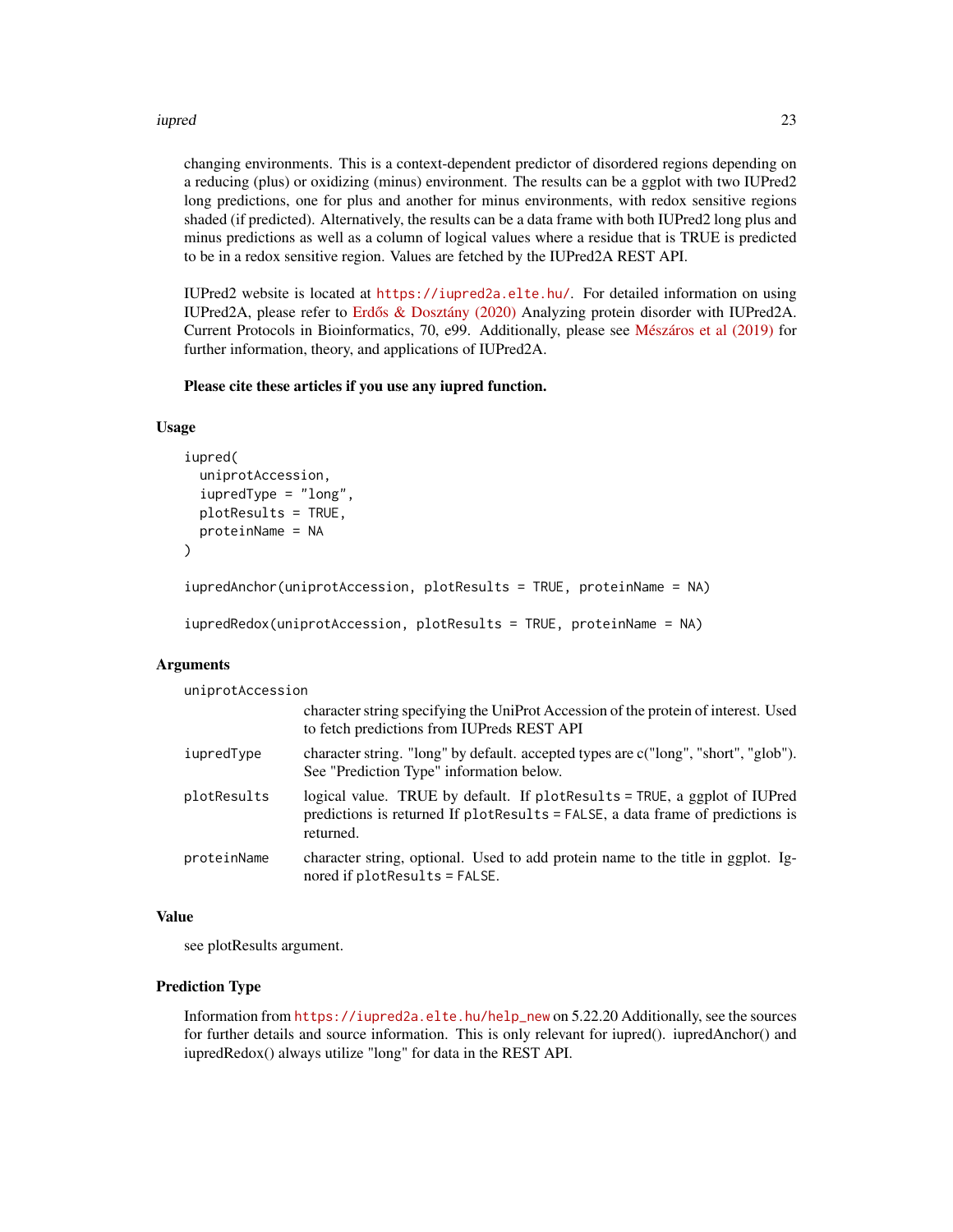- Long predictions of disorder (Default)
	- when iupredType = "long"
	- Optimized for global predictions of disorder, specifically disordered regions over 30 amino acids in length.
	- "long" is always used for iupredAnchor() and iupredRedox().
- Short predictions of disorder
	- when iupredType = "short"
	- Best for predicting small regions of disorder, especially in mostly structured proteins.
	- Has adjustments for termini, since sequence ends are often disordered.
- Structured predictions
	- $-$  when iupredType  $=$  "glob"
	- Used to predict regions of globular folding.
	- please see Erdős & Dosztány (2020) for further information on interpreting these results.

# Plot Colors

For users who wish to keep a common aesthetic, the following colors are used when plotResults = TRUE.

- iupred() iupredType = 'long', 'short', or 'glob'. Additionally, the 'long' prediction with iupredAnchor().
	- Dynamic iupred line colors:
		- \* Close to  $0 =$  "darkolivegreen3" or "#A2CD5A"
		- \* Close to 1 = "darkorchid1" or "#BF3EFF"
		- $*$  Close to 0.5 (midpoint) = "grey65" or "#A6A6A6"
- iupredAnchor :
	- Solid Line (ANCHOR2 Score) = "#92140C"
- iupredRedox:
	- iupredPlus line = "darkorchid1" or "#BF3EFF"
	- $-$  iupredMin line  $=$  "#348AA7"
	- redox sensitive regions = "#5DD39E"

#### Source

Bálint Mészáros, Gábor Erdős, Zsuzsanna Dosztányi, IUPred2A: context-dependent prediction of protein disorder as a function of redox state and protein binding, Nucleic Acids Research, Volume 46, Issue W1, 2 July 2018, Pages W329–W337, <https://doi.org/10.1093/nar/gky384>

Erdős, G., & Dosztányi, Z. (2020). Analyzing protein disorder with IUPred2A. Current Protocols in Bioinformatics, 70, e99. <https://doi.org/10.1002/cpbi.99>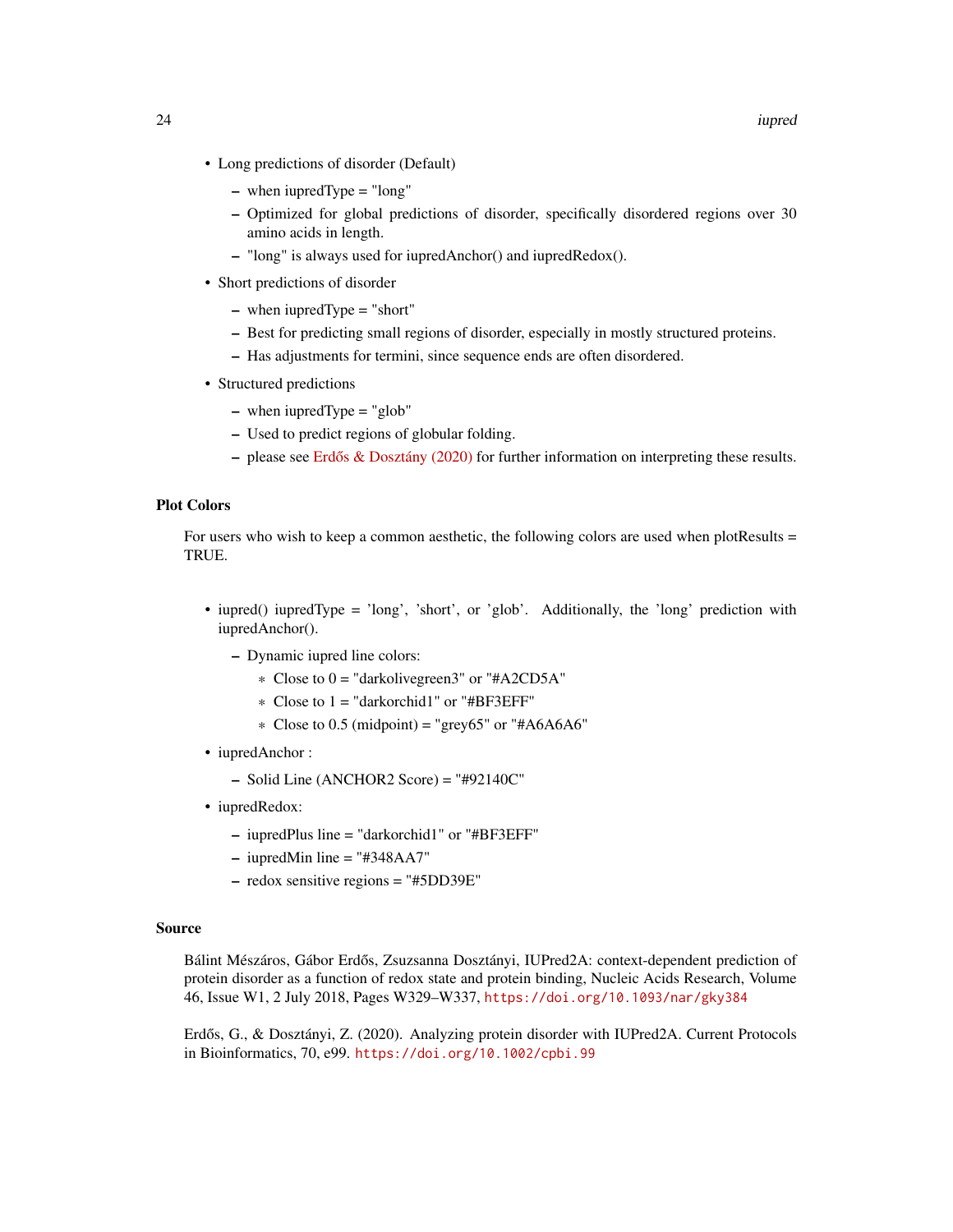#### <span id="page-24-0"></span>KDNorm 25

#### Examples

```
#A UniProt Accession must be specified.
##this example uses human P53.
TP53_UniProt <- "P04637"
## Not run:
#Getting data as a data frame
exampleDF_long <- iupred(uniprotAccession = TP53_UniProt,
                         iupredType = "long",
                         plotResults = FALSE)
head(exampleDF_long)
exampleDF_short <- iupred(uniprotAccession = TP53_UniProt,
                          iupredType = "short",
                          plotResults = FALSE)
head(exampleDF_short)
exampleDF_anchor <- iupredAnchor(uniprotAccession = TP53_UniProt,
                                 plotResults = FALSE)
head(exampleDF_anchor)
exampleDF_redox <- iupredRedox(uniprotAccession = TP53_UniProt,
                              plotResults = FALSE)
head(exampleDF_redox)
#Plotting
iupred(uniprotAccession = TP53_UniProt,
    iupredType = "long",
    plotResults = TRUE)
iupred(uniprotAccession = TP53_UniProt,
    iupredType = "short",
    plotResults = TRUE)
iupredAnchor(uniprotAccession = TP53_UniProt,
          plotResults = TRUE)
iupredRedox(uniprotAccession = TP53_UniProt,
         plotResults = TRUE)
## End(Not run)
#A valid internet connection is needed to make
##A connection with the IUPred REST API
```
KDNorm *Kyte and Doolittle Scaled Hydropathy Index*

#### Description

A dataset containing a measure of hydropathy for each amino acid residue as reported by Kyte J. and Doolittle R.F. (1982). Values normalized from 0 to 1.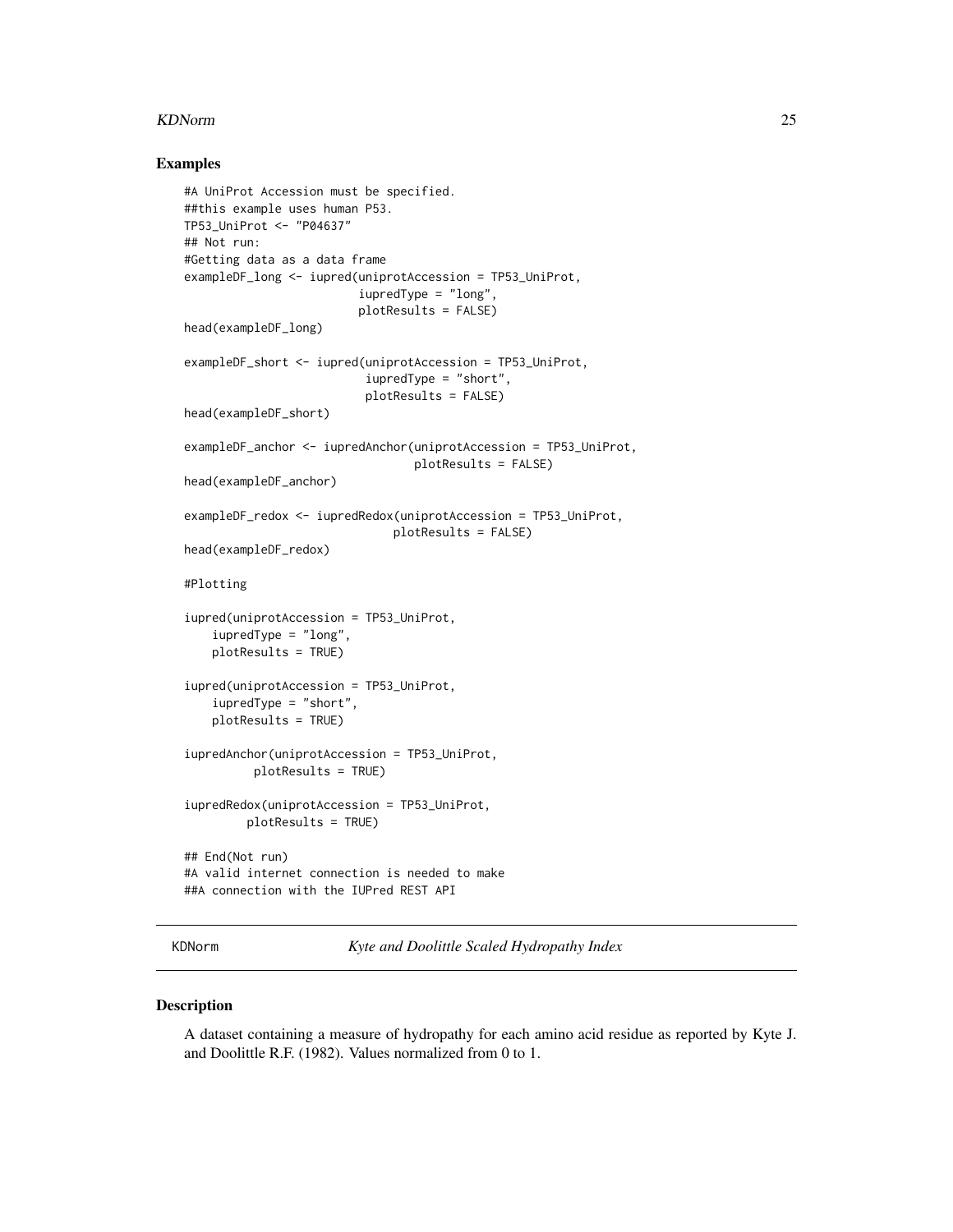# <span id="page-25-0"></span>26 meanScaledHydropathy

If you use these values, please cite the source article.

### Usage

KDNorm

# Format

a data frame with 20 rows, one for each standard amino acid, and 2 variables

V1 Amino acid residues as a single letter

V2 Scaled Hydropathy of a residue, measured 0-1

# Source

Kyte, Jack, and Russell F. Doolittle. "A simple method for displaying the hydropathic character of a protein." Journal of molecular biology 157.1 (1982): 105-132. [https://doi.org/10.1016/](https://doi.org/10.1016/0022-2836(82)90515-0) [0022-2836\(82\)90515-0](https://doi.org/10.1016/0022-2836(82)90515-0)

# See Also

Other scaled hydropathy functions: [foldIndexR\(](#page-14-1)), [meanScaledHydropathy\(](#page-25-1)), [scaledHydropathyGlobal\(](#page-30-1)), [scaledHydropathyLocal\(](#page-32-1))

<span id="page-25-1"></span>meanScaledHydropathy *Calculate the Mean Scaled Hydropathy*

#### Description

This function utilizes the scaledHydropathyGlobal() function and easily returns the averaged hydropathy as a numeric value.

#### Usage

```
meanScaledHydropathy(sequence, roundScore = NA)
```
#### Arguments

| sequence   | amino acid sequence as a single character string, a vector of single characters, |
|------------|----------------------------------------------------------------------------------|
|            | or an AAString object. It also supports a single character string that specifies |
|            | the path to a fasta or fa file.                                                  |
| roundScore | Number of decimals the score will be rounded to. NA by default.                  |

#### Value

A numeric value equal to the Mean Scaled Hydropathy.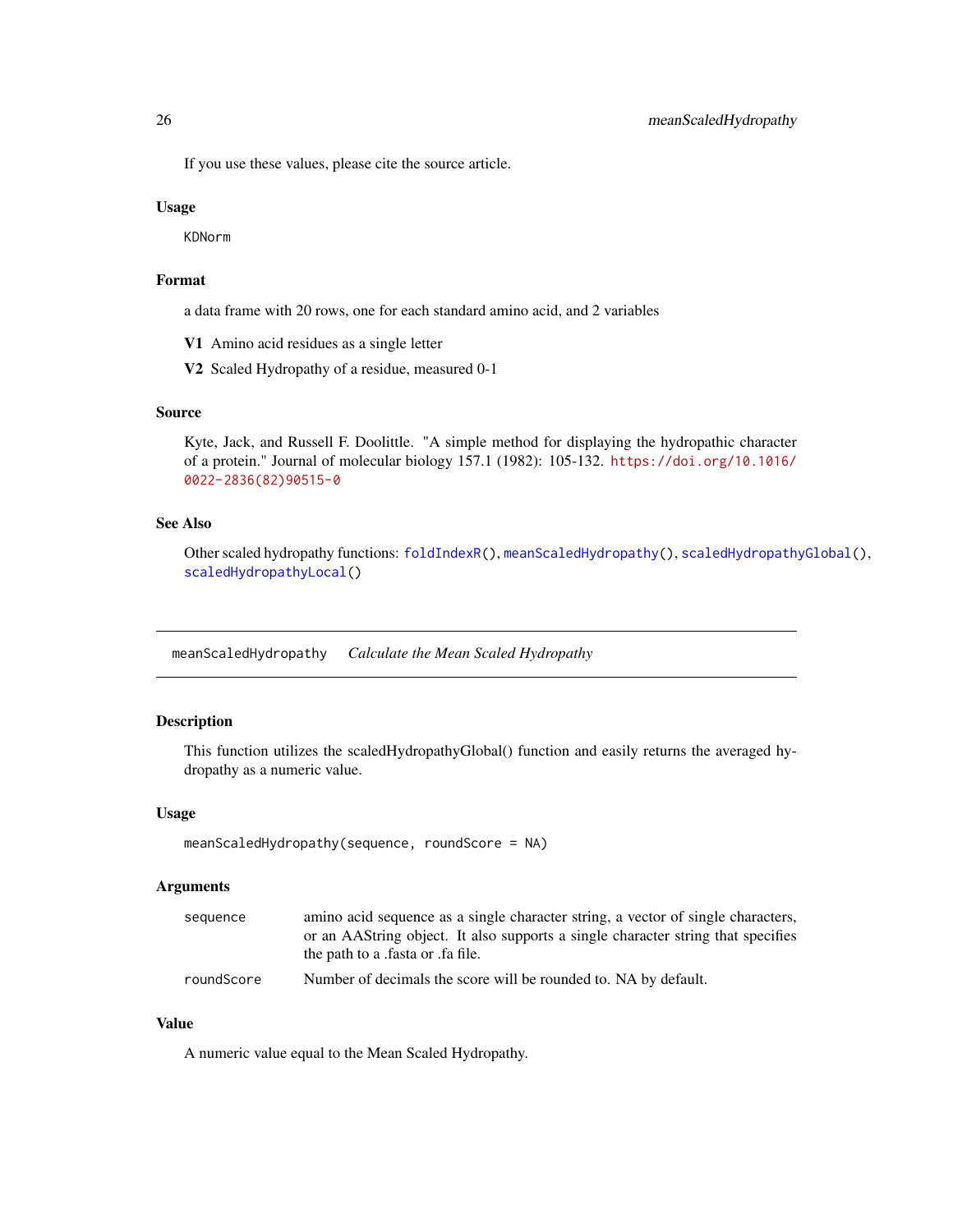#### <span id="page-26-0"></span>netCharge 27

#### References

Kyte, J., & Doolittle, R. F. (1982). A simple method for displaying the hydropathic character of a protein. Journal of molecular biology, 157(1), 105-132.

# See Also

[KDNorm](#page-24-1) for residue values.

Other scaled hydropathy functions: [KDNorm](#page-24-1), [foldIndexR\(](#page-14-1)), [scaledHydropathyGlobal\(](#page-30-1)), [scaledHydropathyLocal\(](#page-32-1))

### Examples

```
#Amino acid sequences can be character strings
aaString <- "ACDEFGHIKLMNPQRSTVWY"
#Amino acid sequences can also be character vectors
aaVector <- c("A", "C", "D", "E", "F",
              ^{\prime\prime}G", "H", "I", "K", "L",
               "M", "N", "P", "Q", "R",
               "S", "T", "V", "W", "Y")
 #Alternatively, .fasta files can also be used by providing
#Calculate the mean scaled hydropathy
meanScaledHydropathy(aaString)
meanScaledHydropathy(aaVector)
```
<span id="page-26-1"></span>netCharge *Protein Charge Calculation, Net Charge*

#### Description

This function will determine the net charge of a peptide using the Henderson-Hasselbalch Equation. The output is a numeric value describing the total net charge or the average net charge.

#### Usage

```
netCharge(
  sequence,
  pKaSet = "IPC_protein",
  pH = 7,
  includeTermini = TRUE,
  averaged = FALSE
)
```
## Arguments

sequence amino acid sequence as a character string or vector of individual residues. alternatively, a character string of the path to a .fasta / .fa file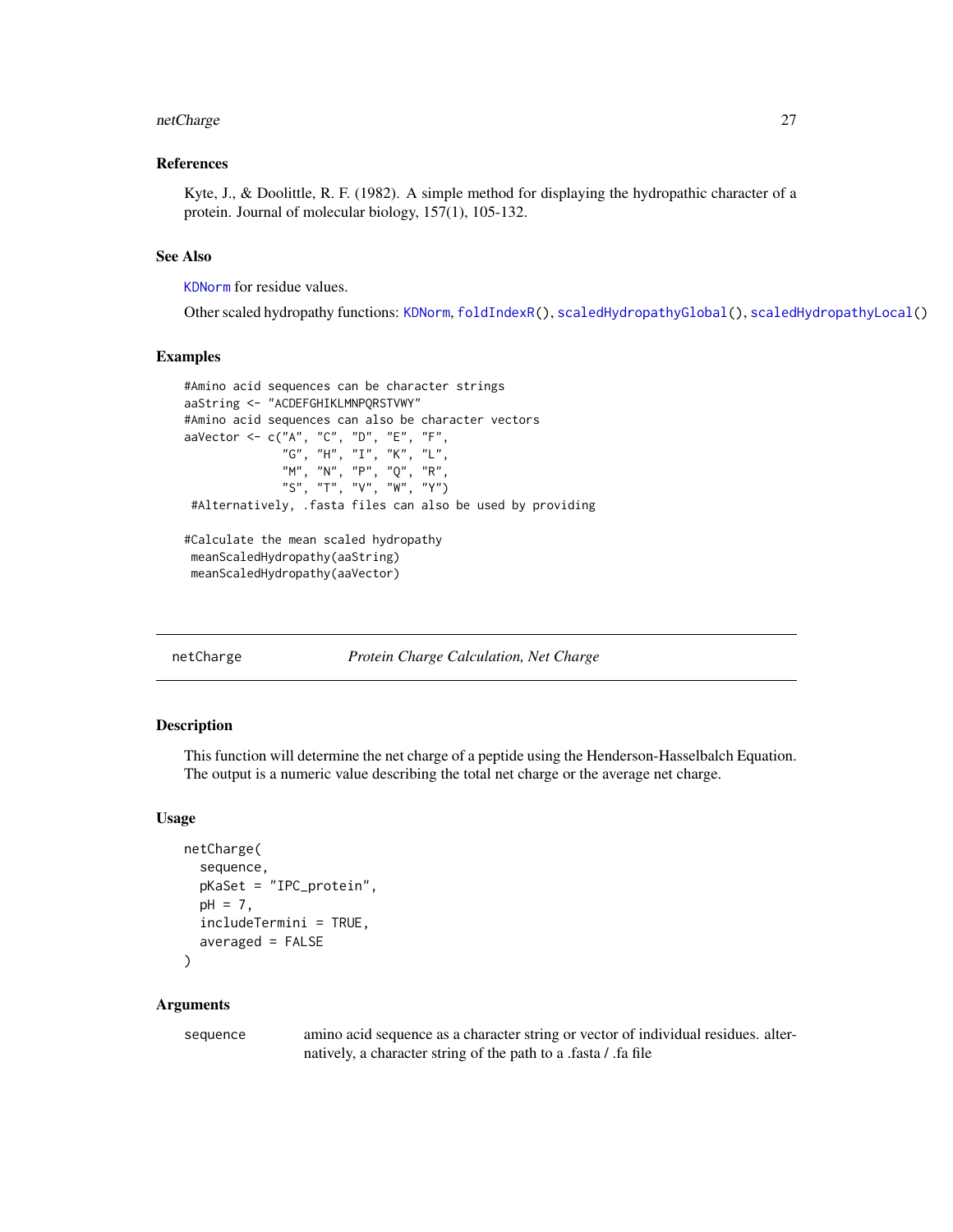<span id="page-27-0"></span>

| pKaSet   | A character string or data frame. "IPC_protein" by default. Character string<br>to load specific, preloaded pKa sets. c("EMBOSS", "DTASelect", "Solomons",<br>"Sillero", "Rodwell", "Lehninger", "Toseland", "Thurlkill", "Nozaki", "Daw-<br>son", "Bjellqvist", "ProMoST", "Vollhardt", "IPC_protein", "IPC_peptide") Al-<br>ternatively, the user may supply a custom pKa dataset. The format must be<br>a data frame where: Column 1 must be a character vector of residues named<br>"AA" AND Column 2 must be a numeric vector of pKa values. |
|----------|---------------------------------------------------------------------------------------------------------------------------------------------------------------------------------------------------------------------------------------------------------------------------------------------------------------------------------------------------------------------------------------------------------------------------------------------------------------------------------------------------------------------------------------------------|
| pH       | numeric value, 7.0 by default. The environmental pH used to calculate residue<br>charge.                                                                                                                                                                                                                                                                                                                                                                                                                                                          |
|          | includeTermini Logical value, TRUE by default. This determines how the calculation handles<br>the N- and C- terminus. include Termini determines if the calculation will use<br>the charge of the amine and carboxyl groups at the ends of the peptide (When<br>TRUE). These charges are ignored when includeTermini = FALSE.                                                                                                                                                                                                                     |
| averaged | logical value. FALSE by default. When averaged = FALSE, the total net charge<br>is returned. When averaged = TRUE, the total net charge is averaged by the<br>sequence length. This gives a value of $-1$ to $+1$ .                                                                                                                                                                                                                                                                                                                               |

#### Value

numeric value. Either the net charge or average net charge, depending on the value of the averaged argument

# See Also

[pKaData](#page-28-1) for residue pKa values and citations. See [hendersonHasselbalch](#page-16-1) for charge calculations.

Other charge functions: [chargeCalculationGlobal\(](#page-1-1)), [chargeCalculationLocal\(](#page-4-1)), [hendersonHasselbalch\(](#page-16-1))

# Examples

```
#Amino acid sequences can be character strings
aaString <- "ACDEFGHIKLMNPQRSTVWY"
#Amino acid sequences can also be character vectors
aaVector <- c("A", "C", "D", "E", "F",
              "G", "H", "I", "K", "L",
              "M", "N", "P", "Q", "R",
              "S", "T", "V", "W", "Y")
#Alternatively, .fasta files can also be used by providing a character string
# of the path to the file.
#Calculate the Net Charge
netCharge(aaString,
          averaged = FALSE)
netCharge(aaVector,
          averaged = FALSE)
#Calculate the Average Net Charge
netCharge(aaString,
          averaged = TRUE)
netCharge(aaVector,
          averaged = TRUE)
```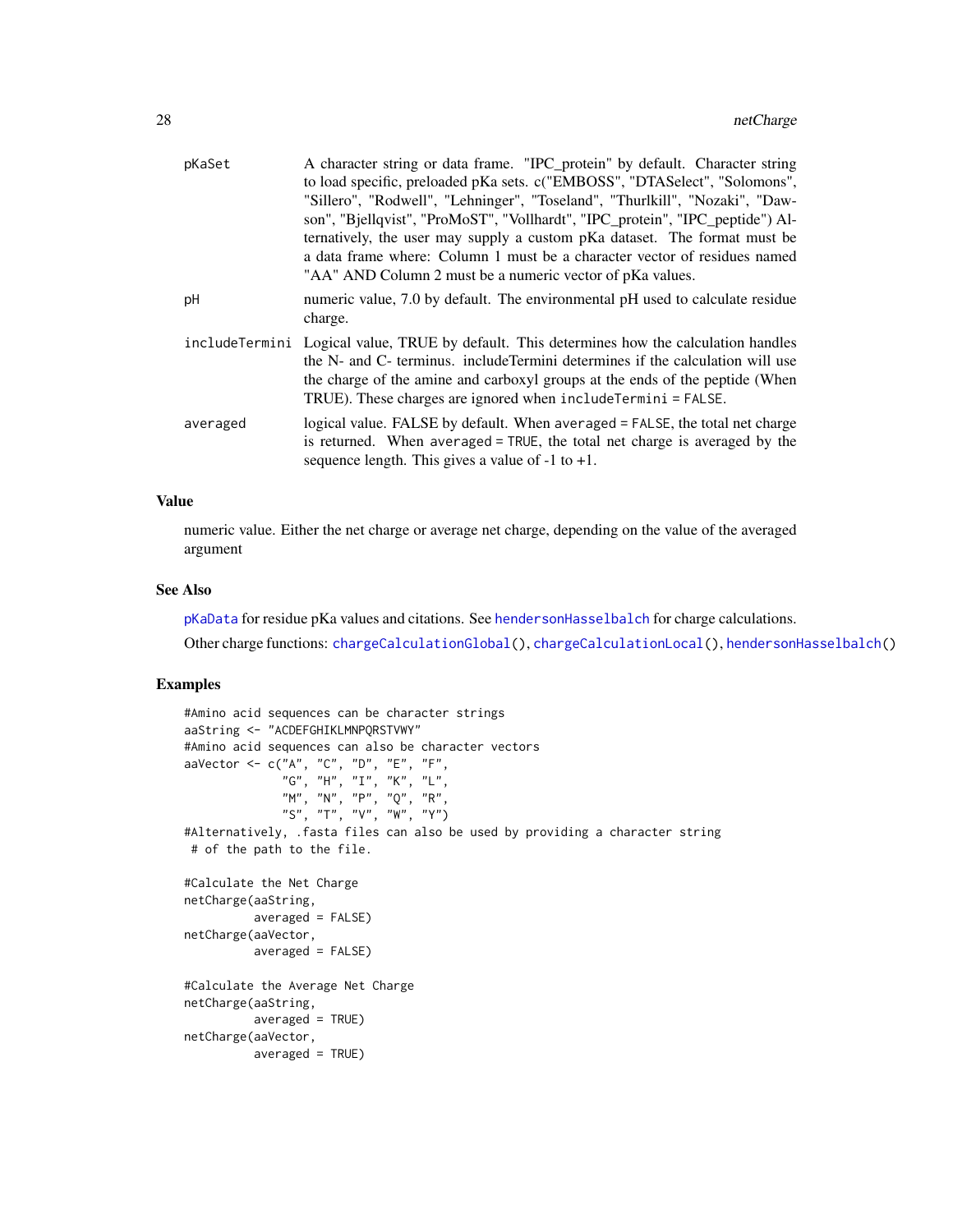#### <span id="page-28-0"></span>pKaData 29

```
#Change the pH
netCharge(aaString,
         pH = 8)
netCharge(aaString,
         pH = 7netCharge(aaString,
         pH = 5.5)
#Specify which pKa set to use
netCharge(aaString,
          pKaSet = "IPC_protein") #Default
netCharge(aaString,
          pKaSet = "IPC_peptide")
netCharge(aaString,
         pKaSet = "Dawson")
netCharge(aaString,
         pKaSet = "EMBOSS")
#Should the termini be included in charge calculations?
netCharge(aaString,
          includeTermini = TRUE) #Default
netCharge(aaString,
          includeTermini = FALSE)
```
<span id="page-28-1"></span>

pKaData *Sets of pKa values for Charged Amino Acids*

#### Description

A dataset containing the various pKa accepted values for each charged amino acid residue. N- and C-terminus values are also included. See "IPC - Isoelectric Point Calculator" Kozlowski (2016) for information on variability in pKa Data sets. <https://doi.org/10.1186/s13062-016-0159-9> Citations are also contained in the data frame for convenience. Please cite the specific pKa set source and/or Kozlowski (2016).

#### Usage

pKaData

#### Format

a data frame with 10 rows and 16 variables.

AA Amino acid residues as a single letter. Residues are: Cys  $(C)$ , Asp  $(D)$ , Glu  $(E)$ , His  $(H)$ , Lys  $(K)$ , Arg  $(R)$ , and Tyr  $(Y)$ . N- and C-termini as NH2 and COOH, respectively. "citation" in the final row

EMBOSS pKa Dataset from [https://doi.org/10.1016/S0168-9525\(00\)02024-2](https://doi.org/10.1016/S0168-9525(00)02024-2)

DTASelect pKa Dataset from <https://doi.org/10.1021/pr015504q>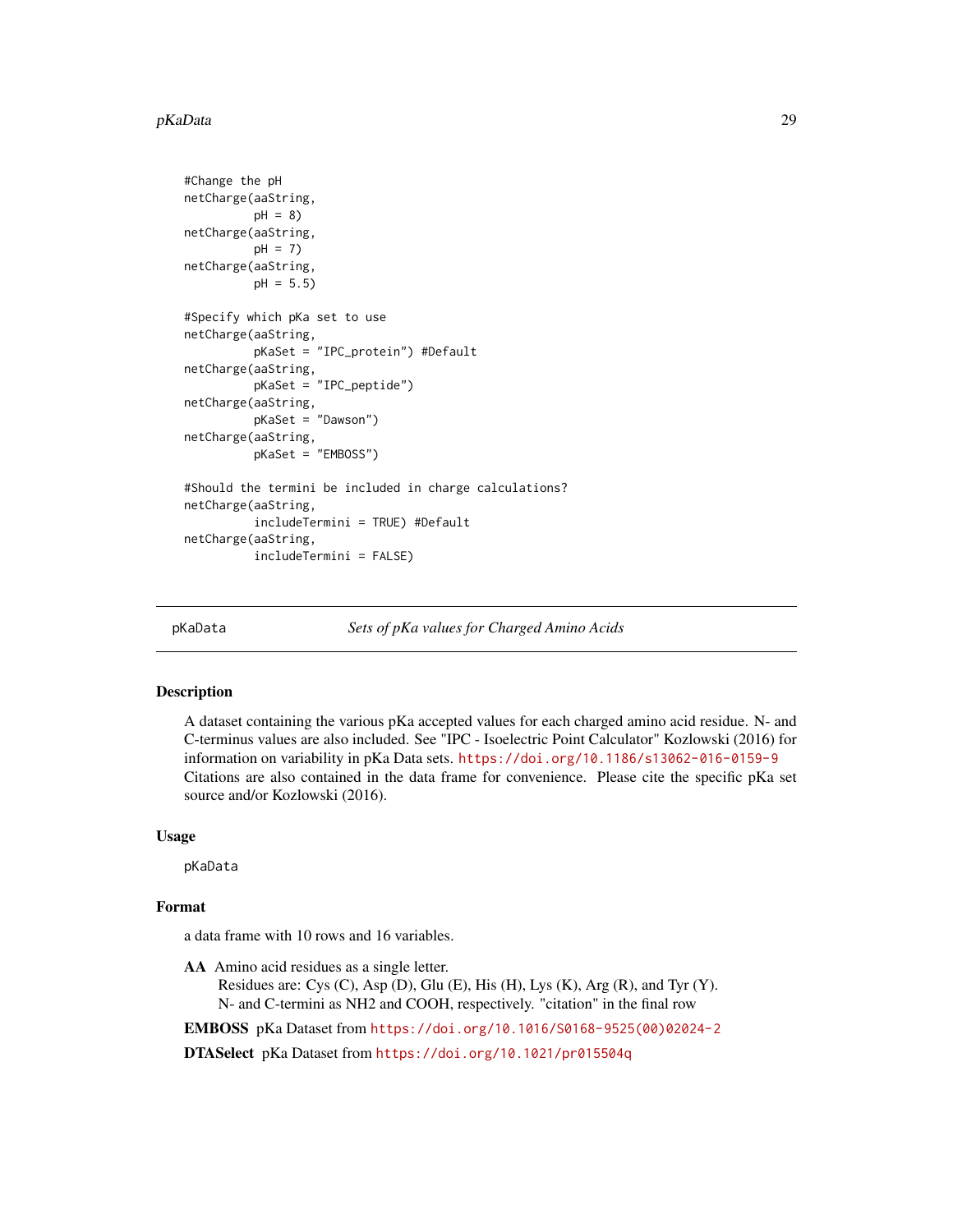| Solomons pKa Dataset from: https://doi.org/10.1186/s13062-016-0159-9 |
|----------------------------------------------------------------------|
| pKa Dataset original source: ISBN: 978-1-118-87576-6                 |

Sillero pKa Dataset from [https://doi.org/10.1016/0003-2697\(89\)90136-X](https://doi.org/10.1016/0003-2697(89)90136-X)

Rodwell pKa Dataset from [https://doi.org/10.1016/0003-2697\(82\)90611-X](https://doi.org/10.1016/0003-2697(82)90611-X)

Lehninger pKa Dataset from ISBN-13: 978-1-4641-2611-6

Toseland pKa Dataset from <https://doi.org/10.1093/nar/gkj035>

Thurlkill pKa Dataset from <https://doi.org/10.1110/ps.051840806>

Nozaki pKa Dataset from: <https://doi.org/10.1110/ps.051840806> pKa Dataset original source: [https://doi.org/10.1016/S0076-6879\(67\)11088-4](https://doi.org/10.1016/S0076-6879(67)11088-4)

Dawson pKa Dataset from: <https://doi.org/10.1186/s13062-016-0159-9> pKa Dataset original source: ISBN: 9780198552994

Bjellqvist pKa Dataset from: <https://doi.org/10.1186/s13062-016-0159-9> pKa Dataset original source: <https://doi.org/10.1002/elps.1150150171>

ProMoST pKa Dataset from <https://doi.org/10.1093/nar/gkh356>

IPC\_protein pKa Dataset from <https://doi.org/10.1186/s13062-016-0159-9>

IPC\_peptide pKa Dataset from <https://doi.org/10.1186/s13062-016-0159-9>

Vollhardt pKa Dataset from ISBN-13: 978-1-4641-2027-5

# Additional Information

Values for NH2 and COOH are averages of values provided within the Lehringer, ProMoST, and Volhardt datasets. Lehringer and Volhardt both are the Seventh edition. Lehringer varies from data presented in the IPC paper.

When values could not be sourced to the original source, values were taken from Kozlowski (2016), <https://doi.org/10.1186/s13062-016-0159-9>. Both Kozlowski (2016) and the original source DOI (where available) or ISBN are provided within the Format section of this documentation.

# Full Citations

Dawson, Elliott, Elliott, & Jones, 2002; Halligan et al., 2004; Kozlowski, 2016; Nelson & Cox, 2017; Nozaki & Tanford, 1967; Rice, Longden, & Bleasby, 2000; Rodwell, 1982; Sillero & Ribeiro, 1989; Tabb, McDonald, & Yates, 2002; TG, 1992; Thurlkill, Grimsley, Scholtz, & Pace, 2006; Toseland, McSparron, Davies, & Flower, 2006; Vollhardt & Schore, 2014)

Dawson, R. M. C., Elliott, D. C., Elliott, W. H., & Jones, K. M. (2002). Data for biochemical research (Vol. 3): Clarendon Press.

Halligan, B. D., Ruotti, V., Jin, W., Laffoon, S., Twigger, S. N., & Dratz, E. A. (2004). Pro-MoST (Protein Modification Screening Tool): a web-based tool for mapping protein modifications on two-dimensional gels. Nucleic Acids Research, 32(Web Server issue), W638-W644. doi:10.1093/nar/gkh356

Kozlowski, L. P. (2016). IPC – Isoelectric Point Calculator. Biology Direct, 11(1), 55. doi:10.1186/s13062- 016-0159-9

Nelson, D. L., & Cox, M. M. (2017). Lehninger Principles of Biochemistry (Seventh ed.). New York, NY: W. H. Freeman and Company.

Nozaki, Y., & Tanford, C. (1967). [84] Examination of titration behavior. In Methods in Enzymology (Vol. 11, pp. 715-734): Academic Press.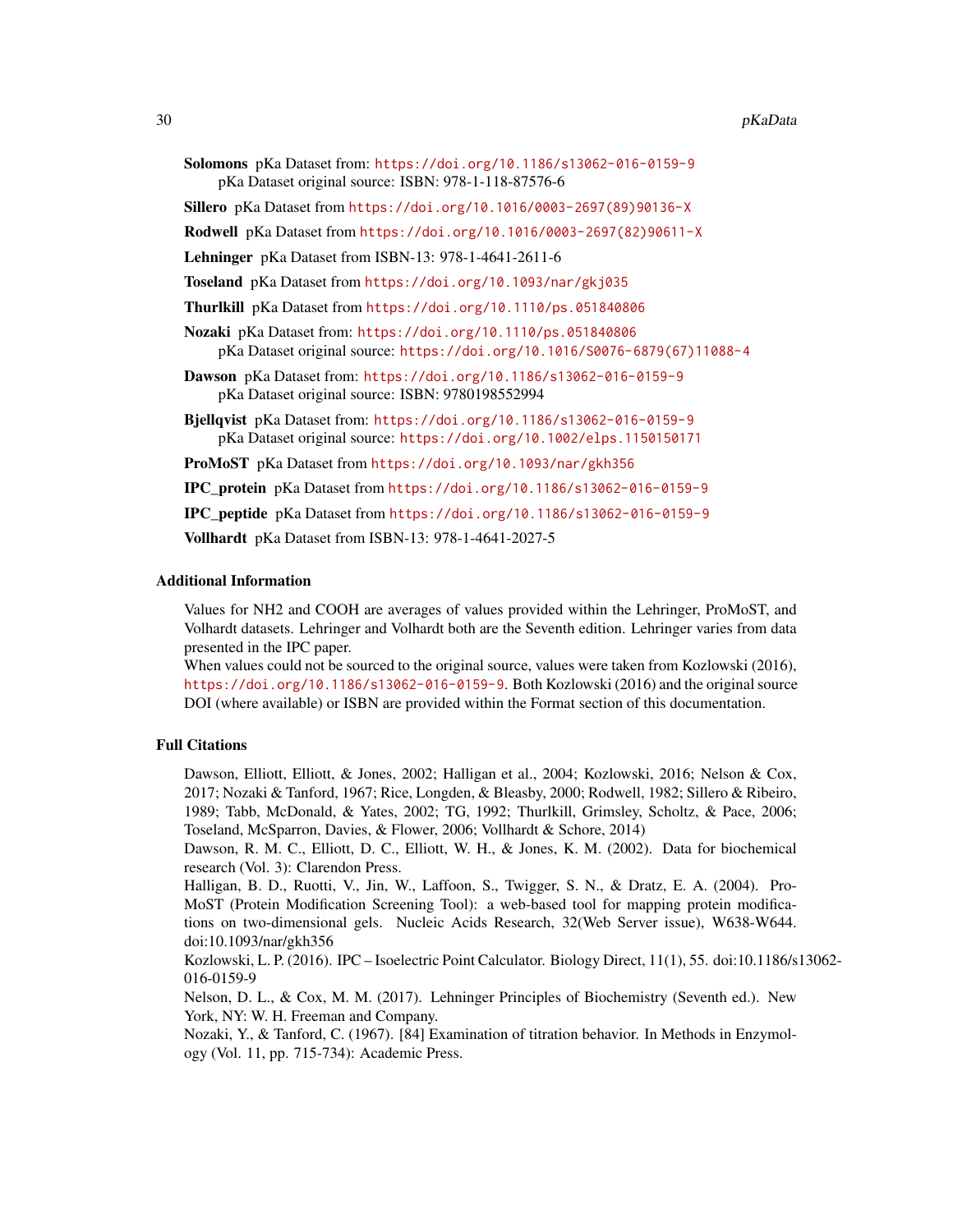<span id="page-30-0"></span>Rice, P., Longden, I., & Bleasby, A. (2000). EMBOSS: The European Molecular Biology Open Software Suite. Trends in Genetics, 16(6), 276-277. doi:10.1016/S0168-9525(00)02024-2

Rodwell, J. D. (1982). Heterogeneity of component bands in isoelectric focusing patterns. Analytical Biochemistry, 119(2), 440-449. doi:https://doi.org/10.1016/0003-2697(82)90611-X

Sillero, A., & Ribeiro, J. M. (1989). Isoelectric points of proteins: Theoretical determination. Analytical Biochemistry, 179(2), 319-325. doi:https://doi.org/10.1016/0003-2697(89)90136-X

Tabb, D. L., McDonald, W. H., & Yates, J. R. (2002). DTASelect and Contrast: Tools for Assembling and Comparing Protein Identifications from Shotgun Proteomics. Journal of Proteome Research, 1(1), 21-26. doi:10.1021/pr015504q

TG, S. (1992). Organic chemistry. USA: John Wiley & Sons.

Thurlkill, R. L., Grimsley, G. R., Scholtz, J. M., & Pace, C. N. (2006). pK values of the ionizable groups of proteins. Protein science : a publication of the Protein Society, 15(5), 1214-1218. doi:10.1110/ps.051840806

Toseland, C. P., McSparron, H., Davies, M. N., & Flower, D. R. (2006). PPD v1.0—an integrated, web-accessible database of experimentally determined protein pKa values. Nucleic Acids Research, 34(suppl\_1), D199-D203. doi:10.1093/nar/gkj035

Vollhardt, P., & Schore, N. (2014). Organic Chemistry: Structure and Function (Seventh ed.). New York, NY: W. H. Freeman and Company.

#### Source

Kozlowski, L. P. (2016). IPC – Isoelectric Point Calculator. Biology Direct, 11(1), 55. [doi:](doi:10.1186/s13062-016-0159-9) [10.1186/s13062-016-0159-9](doi:10.1186/s13062-016-0159-9)

#### See Also

[hendersonHasselbalch](#page-16-1)

<span id="page-30-1"></span>scaledHydropathyGlobal

*Protein Scaled Hydropathy Calculations*

#### Description

This is used to calculate the scaled hydropathy of an amino acid sequence for each residue in the sequence. The output is either a data frame or graph showing the matched scores for each residue along the sequence.

#### Usage

```
scaledHydropathyGlobal(sequence, plotResults = FALSE, proteinName = NA, ...)
```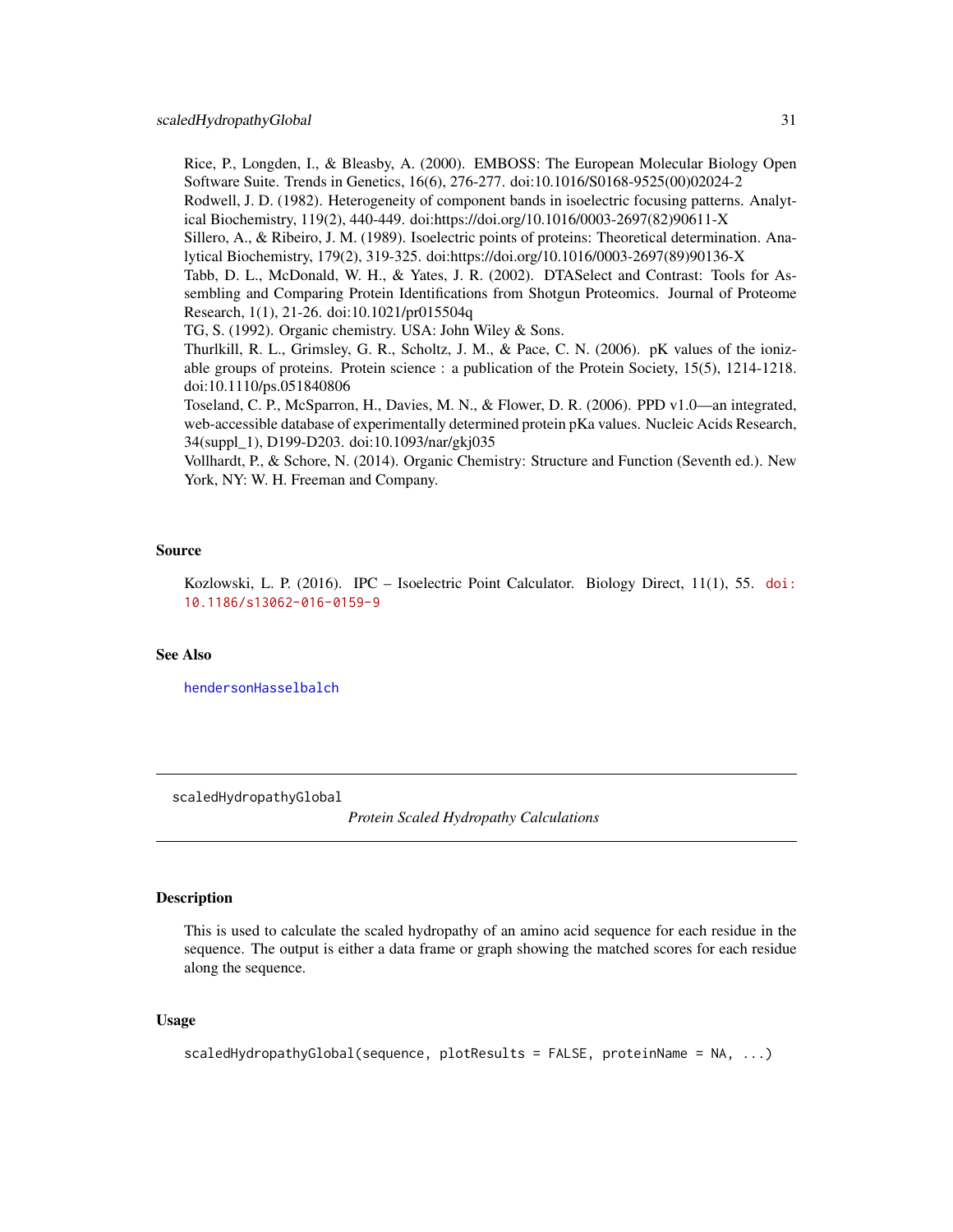#### <span id="page-31-0"></span>Arguments

| sequence    | amino acid sequence as a single character string, a vector of single characters,<br>or an AAString object. It also supports a single character string that specifies<br>the path to a fasta or fa file. |
|-------------|---------------------------------------------------------------------------------------------------------------------------------------------------------------------------------------------------------|
| plotResults | logical value, FALSE by default. If plot Results = TRUE a plot will be the<br>output. If plot Results = FALSE the output is a data frame for each residue.                                              |
| proteinName | character string with length $= 1$ . optional setting to include the name in the plot<br>title.                                                                                                         |
| $\ddots$    | any additional parameters, especially those for plotting.                                                                                                                                               |

# Value

if plotResults = TRUE, a graphical representation data. Average is shown by the horizontal line. If plotResults = FALSE, a data frame is reported with each amino acid and each residue value shown. Score for each residue shown in the column "Hydropathy".

#### Plot Colors

For users who wish to keep a common aesthetic, the following colors are used when plotResults = TRUE.

- Dynamic line colors:
	- Close to  $0 =$  "skyblue3" or "#6CA6CD"
	- Close to 1 = "chocolate1" or "#FF7F24"
	- Close to midpoint = "grey65" or "#A6A6A6"

#### References

Kyte, J., & Doolittle, R. F. (1982). A simple method for displaying the hydropathic character of a protein. Journal of molecular biology, 157(1), 105-132.

#### See Also

[KDNorm](#page-24-1) for residue values.

Other scaled hydropathy functions: [KDNorm](#page-24-1), [foldIndexR\(](#page-14-1)), [meanScaledHydropathy\(](#page-25-1)), [scaledHydropathyLocal\(](#page-32-1))

#### Examples

#Amino acid sequences can be character strings aaString <- "ACDEFGHIKLMNPQRSTVWY" #Amino acid sequences can also be character vectors aaVector <- c("A", "C", "D", "E", "F", "G", "H", "I", "K", "L", "M", "N", "P", "Q", "R", "S", "T", "V", "W", "Y") #Alternatively, .fasta files can also be used by providing ##The path to the file as a character string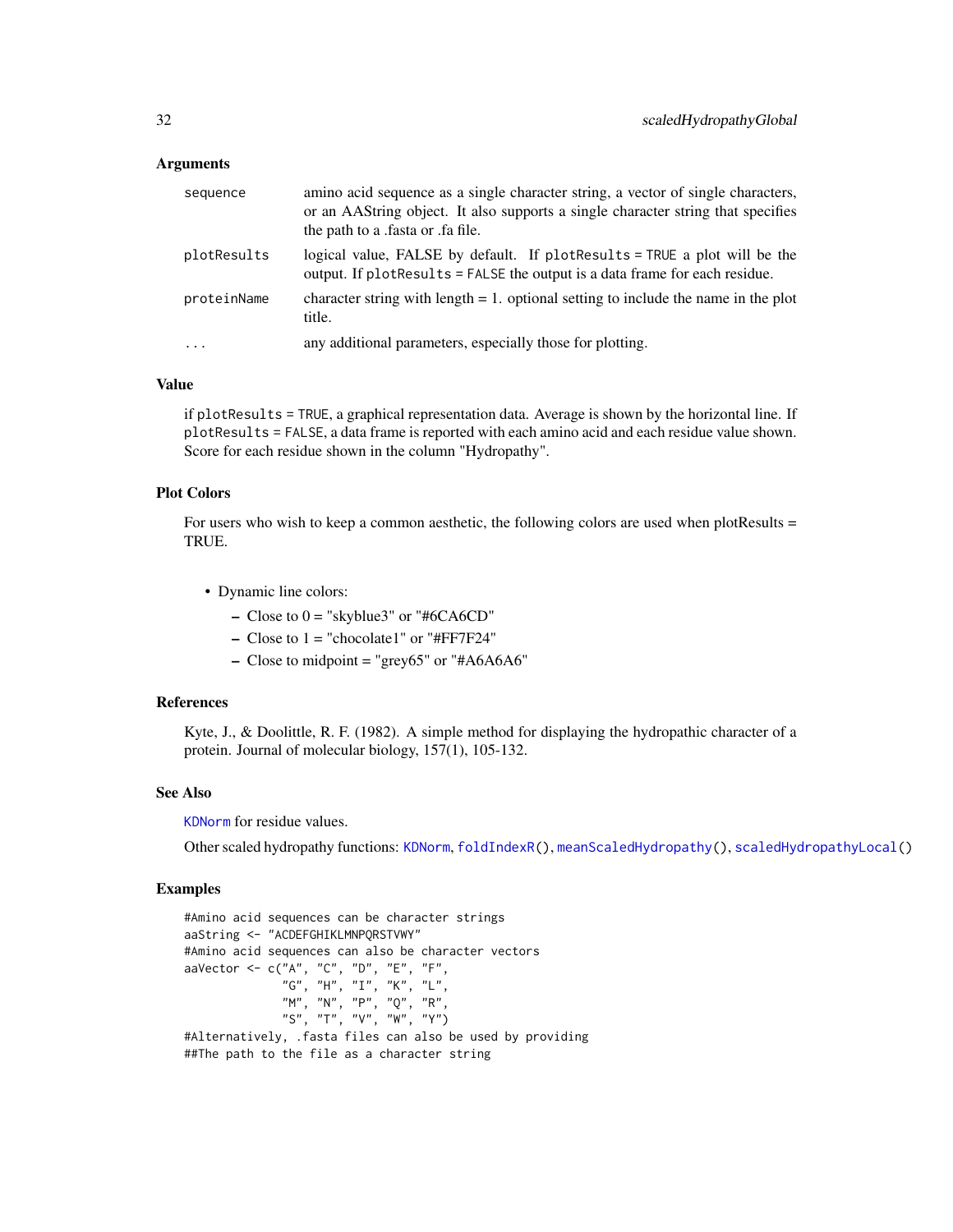```
exampleDF <- scaledHydropathyGlobal(aaString,
                                    plotResults = FALSE)
head(exampleDF)
exampleDF <- scaledHydropathyGlobal(aaVector,
                                    plotResults = FALSE)
head(exampleDF)
#plotResults = TRUE will output a ggplot
 scaledHydropathyGlobal(aaString,
                        plotResults = TRUE)
 #since it is a ggplot, you can change or annotate the plot
 gg <- scaledHydropathyGlobal(aaVector,
                              plotResults = TRUE)
 gg <- gg + ggplot2::ylab("Local Hydropathy")
 gg <- gg + ggplot2::geom_text(data = exampleDF,
                                ggplot2::aes(label = AA,
                                             y = Hydropathy + 0.1)plot(gg)
```
<span id="page-32-1"></span>scaledHydropathyLocal *Calculate the Average Scaled Hydropathy of an Amino Acid Sequence*

#### Description

This is used to calculate the scaled hydropathy of an amino acid sequence using a sliding window. The output is either a data frame or graph showing the calculated scores for each window along the sequence.

# Usage

```
scaledHydropathyLocal(
  sequence,
  window = 9,
  plotResults = TRUE,
  proteinName = NA,
  ...
)
```
### Arguments

| sequence | amino acid sequence as a single character string, a vector of single characters,<br>or an AAString object. It also supports a single character string that specifies<br>the path to a fasta or fa file.             |
|----------|---------------------------------------------------------------------------------------------------------------------------------------------------------------------------------------------------------------------|
| window   | a positive, odd integer. 9 by default. Sets the size of sliding window, must be an<br>odd number. The window determines the number of residues to be analyzed and<br>averaged for each position along the sequence. |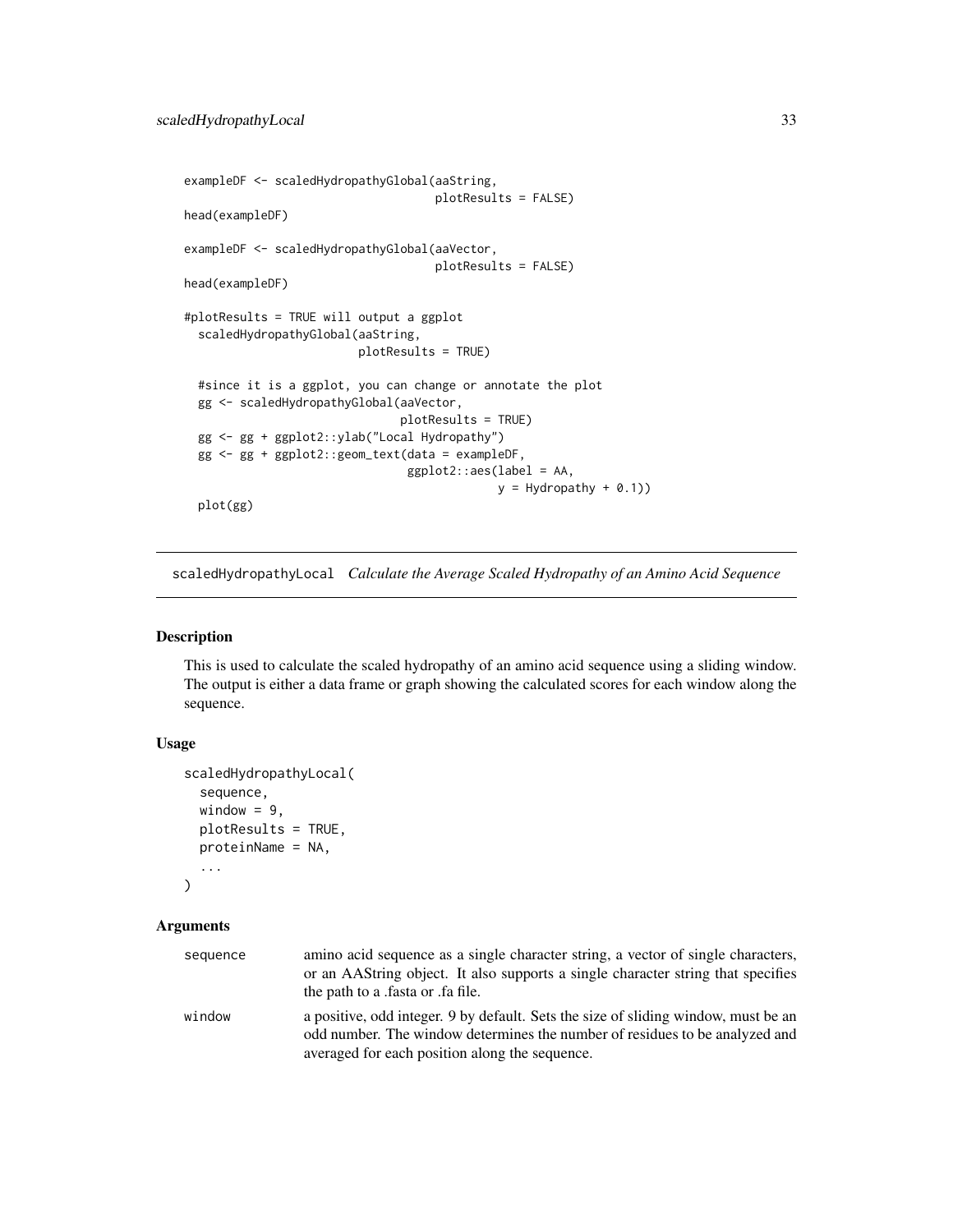<span id="page-33-0"></span>

| plotResults | logical value, TRUE by default. If plot Results = TRUE a plot will be the output.<br>If plot Results = FALSE the output is a data frame with scores for each window<br>analyzed. |
|-------------|----------------------------------------------------------------------------------------------------------------------------------------------------------------------------------|
| proteinName | character string with length $= 1$ . optional setting to replace the name of the plot<br>if hydropathy $=$ TRUE.                                                                 |
| .           | any additional parameters, especially those for plotting.                                                                                                                        |

# Value

see plotResults argument

## Plot Colors

For users who wish to keep a common aesthetic, the following colors are used when plotResults = TRUE.

- Dynamic line colors:
	- Close to  $0 =$  "skyblue3" or "#6CA6CD"
	- $-$  Close to  $1 =$  "chocolate1" or "#FF7F24"
	- Close to midpoint = "grey65" or "#A6A6A6"

#### References

Kyte, J., & Doolittle, R. F. (1982). A simple method for displaying the hydropathic character of a protein. Journal of molecular biology, 157(1), 105-132.

### See Also

[KDNorm](#page-24-1) for residue values.

Other scaled hydropathy functions: [KDNorm](#page-24-1), [foldIndexR\(](#page-14-1)), [meanScaledHydropathy\(](#page-25-1)), [scaledHydropathyGlobal\(](#page-30-1))

#### Examples

```
#Amino acid sequences can be character strings
aaString <- "ACDEFGHIKLMNPQRSTVWY"
#Amino acid sequences can also be character vectors
aaVector <- c("A", "C", "D", "E", "F",
              "G", "H", "I", "K", "L",
             "M", "N", "P", "Q", "R",
              "S", "T", "V", "W", "Y")
#Alternatively, .fasta files can also be used by providing
 ##The path to the file as a character string.
exampleDF <- scaledHydropathyLocal(aaString,
                                   plotResults = FALSE)
head(exampleDF)
exampleDF <- scaledHydropathyLocal(aaVector,
                                   plotResults = FALSE)
```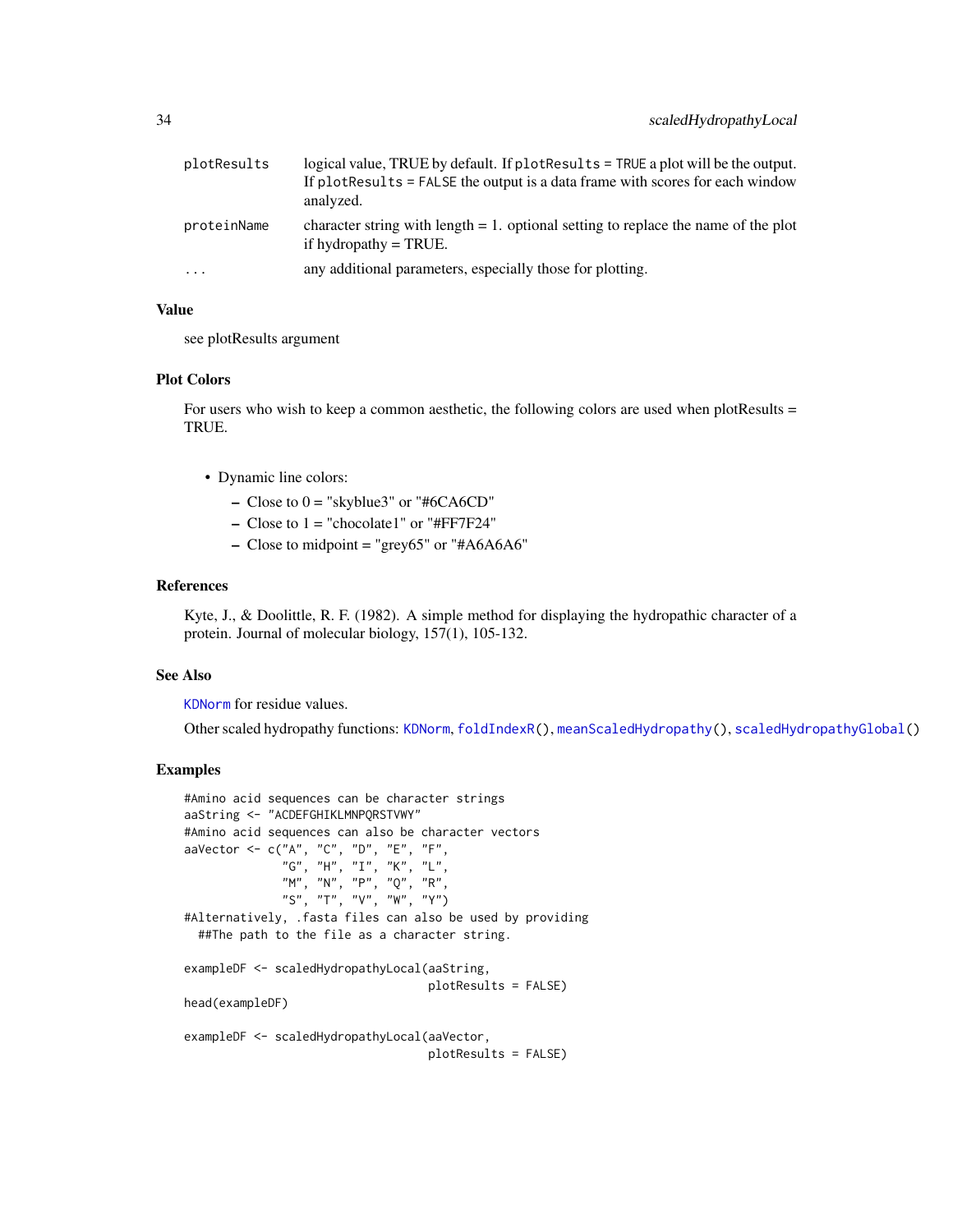```
head(exampleDF)
#Changing window will alter the number of residues analyzed
exampleDF_window3 <- scaledHydropathyLocal(aaString,
                                           window = 3,
                                           plotResults = FALSE)
head(exampleDF_window3)
exampleDF_window15 <- scaledHydropathyLocal(aaString,
                                            window = 15,
                                            plotResults = FALSE)
head(exampleDF_window15)
#plotResults = TRUE will output a ggplot
  scaledHydropathyLocal(aaString,
                        plot = TRUE)
#since it is a ggplot, you can change or annotate the plot
gg <- scaledHydropathyLocal(aaVector,
                             window = 3,
                             plot = TRUE)
 gg <- gg + ggplot2::ylab("Local Hydropathy")
 gg <- gg + ggplot2::geom_text(data = exampleDF_window3,
                               ggplot2::aes(label = CenterResidue,
                                            y = WindowHydropathy + 0.1))
 plot(gg)
```
sequenceCheck *Sequence Check Function*

# Description

This is used validate a sequence of amino acids. It can additionally be used to load an amino acid sequence. It can also be used to coerce a sequence into a specific format.

#### Usage

```
sequenceCheck(
  sequence,
  method = "stop",outputType = "string",
  nonstandardResidues = NA,
  suppressAAWarning = FALSE,
  suppressOutputMessage = FALSE
)
```
#### Arguments

sequence amino acid sequence as a single character string, a vector of single characters, or an AAString object. It also supports a single character string that specifies the path to a .fasta or .fa file.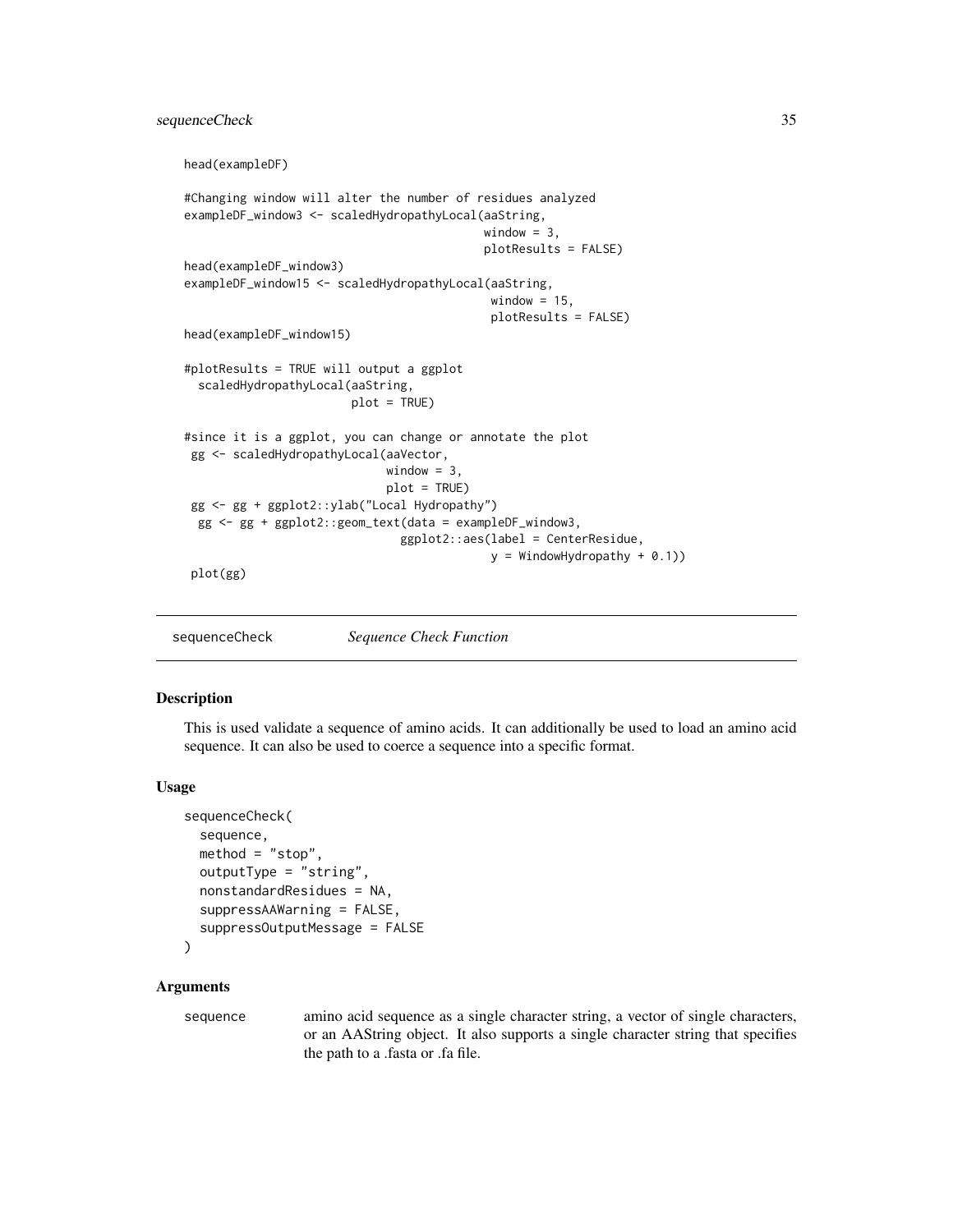| method                | Required Setting. method = c("stop", "warn"). "stop" by default. "stop" Re-<br>ports invalid residues as an error and prevents the function from continuing.<br>"warn" Reports invalid residues through a warning Any invalid sequences will<br>be reported as intended.                   |
|-----------------------|--------------------------------------------------------------------------------------------------------------------------------------------------------------------------------------------------------------------------------------------------------------------------------------------|
| outputType            | Required Setting. "string" By default. outputType = $c$ ("string", "vector",<br>"none") "string" returns the sequence as a single string of amino acids. "vector"<br>returns the sequence as a vector of individual characters. "none" prevents the<br>function from returning a sequence. |
| nonstandardResidues   |                                                                                                                                                                                                                                                                                            |
|                       | Optional setting. Expands the amino acid alphabet. NA or Character vector<br>required. Default values are "ACDEFGHIKLMNPQRSTVWY". Additional<br>letters added here. nonstandard Residues = $c("0, U")$ to allow Pyrrolysine (O)<br>and Selenocysteine (U).                                 |
| suppressAAWarning     |                                                                                                                                                                                                                                                                                            |
|                       | If using nonstandard Residues, a warning will be issued. set nonstandard Residues<br>= T to confirm addition of non-standard residues.                                                                                                                                                     |
| suppressOutputMessage |                                                                                                                                                                                                                                                                                            |
|                       | Set suppress0utputMessage = T to prevent sequence validity message                                                                                                                                                                                                                         |

# Value

A message and sequence are returned. If suppressOutputMessage = T, the message is not returned. If outputType = "None"), the sequence is not returned. Otherwise, outputType will determine the format of the returned sequence. If the sequence contains an error, it will be reported based on the value of method. The Sequence will be assigned to the value "Sequence" if sequenceName is not specified. Otherwise the sequence is assigned to the value of sequenceName. This allows the sequences to be called by the user.

# Examples

```
#Amino acid sequences can be character strings
aaString <- "ACDEFGHIKLMNPQRSTVWY"
#Amino acid sequences can also be character vectors
aaVector <- c("A", "C", "D", "E", "F",
           "G", "H", "I", "K", "L",
           "M", "N", "P", "Q", "R",
           "S", "T", "V", "W", "Y")
#Alternatively, .fasta files can also be used by providing
##The path to the file as a character string
## Not run:
sequenceCheck(aaString)
sequenceCheck(aaVector)
#To allow O and U
sequenceCheck(aaString,
          nonstandardResidues = c("O", "U"),
           suppressAAWarning = TRUE)
```
#To turn off output message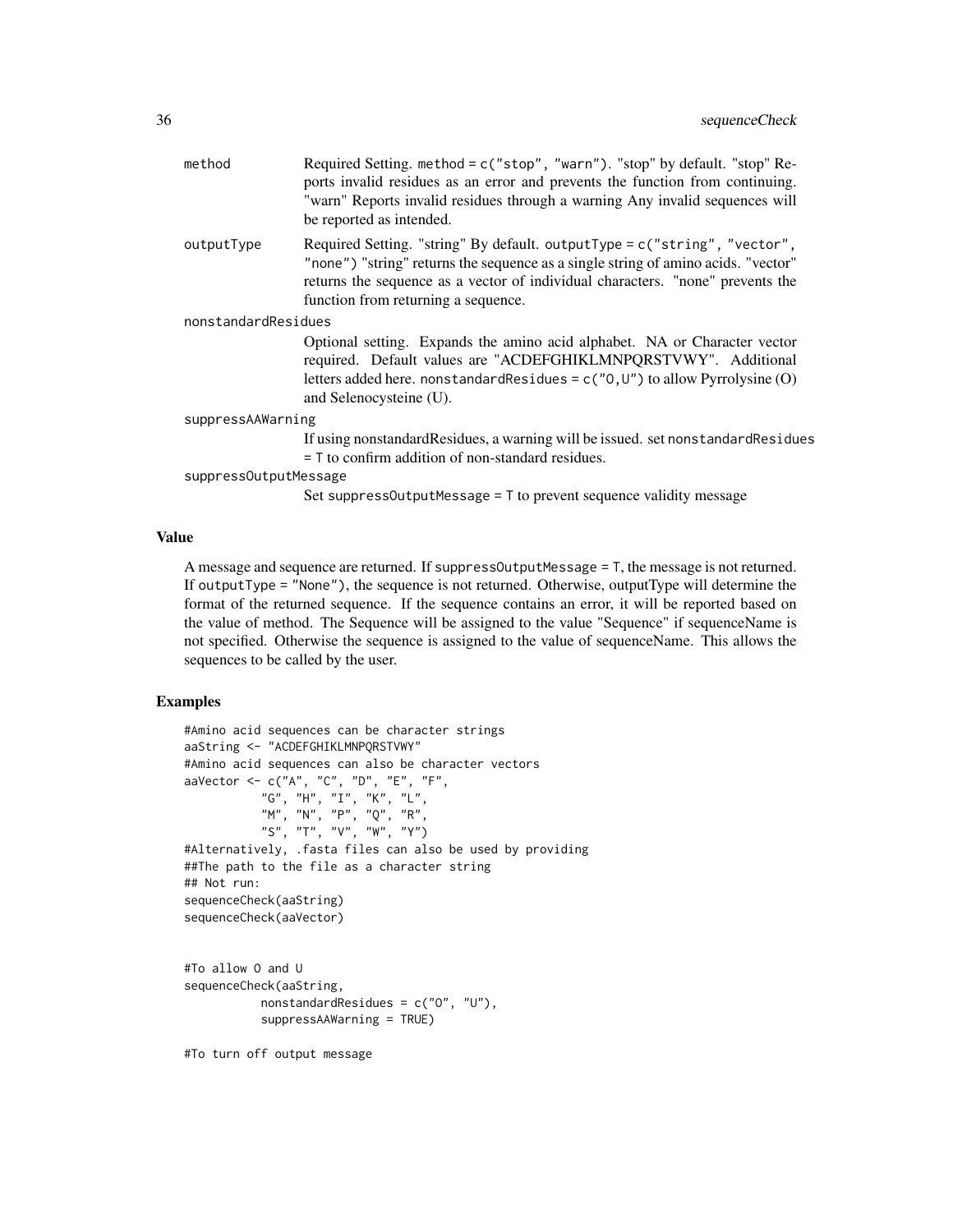# <span id="page-36-0"></span>sequenceMap 37

```
sequenceCheck(aaString,
           suppressOutputMessage = TRUE)
#To change string to be a vector
sequenceCheck(aaString,
          outputType = "vector")
#To not return a sequence but check the input
sequenceCheck(aaVector,
            outputType = "none")
## End(Not run)
```
<span id="page-36-1"></span>sequenceMap *Sequence Map Function*

# Description

This is a graphical function used to visualize data along an amino acid sequence.

The purpose of this function is to show the entire sequence and color residues based on properties. This may help identify important residues along a protein. This was designed with the goal of visualizing discrete values, but has since been expanded to visualize numeric/continuous values.

## Usage

```
sequenceMap(
  sequence,
 property,
  nbResidues = 30,
 labelType = "both",
  everyN = c(1, 10),labelLocation = c("on", "below"),rotationAngle = c(\theta, \theta),
  customColors = NA
)
```
# Arguments

| sequence   | amino acid sequence as a single character string, a vector of single characters,<br>or an AAString object. It also supports a single character string that specifies<br>the path to a fasta or fa file.                             |
|------------|-------------------------------------------------------------------------------------------------------------------------------------------------------------------------------------------------------------------------------------|
| property   | a vector with length equal to sequence length. This is what is visualized on the<br>function. Can be discrete or continuous values.                                                                                                 |
| nbResidues | numeric value, 30 by default. The number of residues to display on each row of<br>the plot. It is not recommended to be over 50 or under 10 for standard sequences.<br>Optimal value may vary between sequences of extreme lengths. |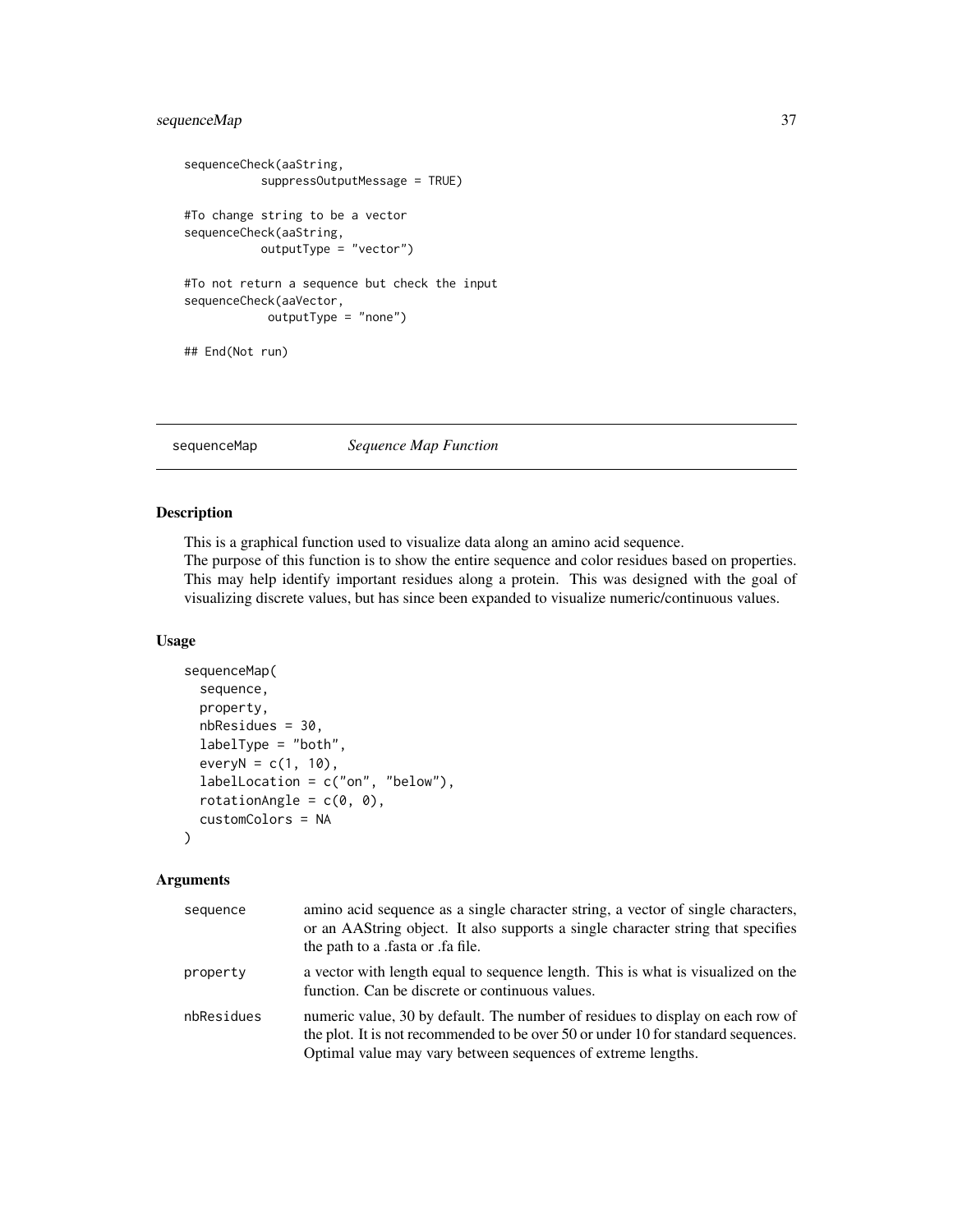<span id="page-37-0"></span>

| labelType     | character string, "both" by default. accepted values are $labeledType = c("both",$<br>"AA", "number", "none"). "both" shows both amino acid residue and residue<br>number. "AA" and "number" show either the amino acid residue or the residue<br>number, respectively. "none" only shows graphical values without labels. NOTE:<br>When using "both", *everyN*, *labelLocation*, and *rotationAngle* all require<br>vectors of length $= 2$ where the first value applies to the "AA" parameter and the<br>second value applies to the "number" parameter. When using "AA" or "num-<br>ber, *everyN*, *labelLocation*, and *rotationAngle* require a single value. If<br>a vector us provided, only the first value will be used. |
|---------------|------------------------------------------------------------------------------------------------------------------------------------------------------------------------------------------------------------------------------------------------------------------------------------------------------------------------------------------------------------------------------------------------------------------------------------------------------------------------------------------------------------------------------------------------------------------------------------------------------------------------------------------------------------------------------------------------------------------------------------|
| everyN        | numeric value or vector of numeric values with length $= 2$ . This is used to show<br>every Nth amino acid and/or residue number. To show every value, set everyN<br>$= 1$ or every $N = c(1, 1)$ .                                                                                                                                                                                                                                                                                                                                                                                                                                                                                                                                |
| labelLocation | character string or vector of character strings with length = 2. When labelLocation<br>= "on", the text is layered on top of the graphical output. When labelLocation<br>= "below", the text is placed below the graphical output. If labelly pe = "both",<br>do not set labelLocation = $c("on", "on")$ or labelLocation = $c("below",$<br>"below").                                                                                                                                                                                                                                                                                                                                                                              |
| rotationAngle | numeric value or vector of numeric values with length $= 2$ . This value is used to<br>rotate text. Especially useful when printing many residue numbers.                                                                                                                                                                                                                                                                                                                                                                                                                                                                                                                                                                          |
| customColors  | vector of colors as character strings. NA by default. Used to support custom plot<br>colors. If property is a discrete scale, a character vector of colors with length<br>= number of unique discrete observations is required. If property is a continuous<br>scale, a character vector of the colors for c("highColor","lowColor","midColor").<br>Set NA to skip custom colors.                                                                                                                                                                                                                                                                                                                                                  |

# Value

A ggplot.

# See Also

[sequenceMapCoordinates](#page-39-1) for mapping coordinates

# Examples

```
#Get a data frame returned from another function
aaVector <- c("A", "C", "D", "E", "F",
              "G", "H", "I", "K", "L",
              "M", "N", "P", "Q", "R",
              "S", "T", "V", "W", "Y")
## As a continuous property
exampleDF_cont <- chargeCalculationGlobal(sequence = aaVector)
head(exampleDF_cont)
## Or as a discrete property
exampleDF_disc <- structuralTendency(sequence = aaVector)
head(exampleDF_disc)
sequenceMap(sequence = exampleDF_cont$AA,
         property = exampleDF_cont$Charge,
         nbResidues = 3,
```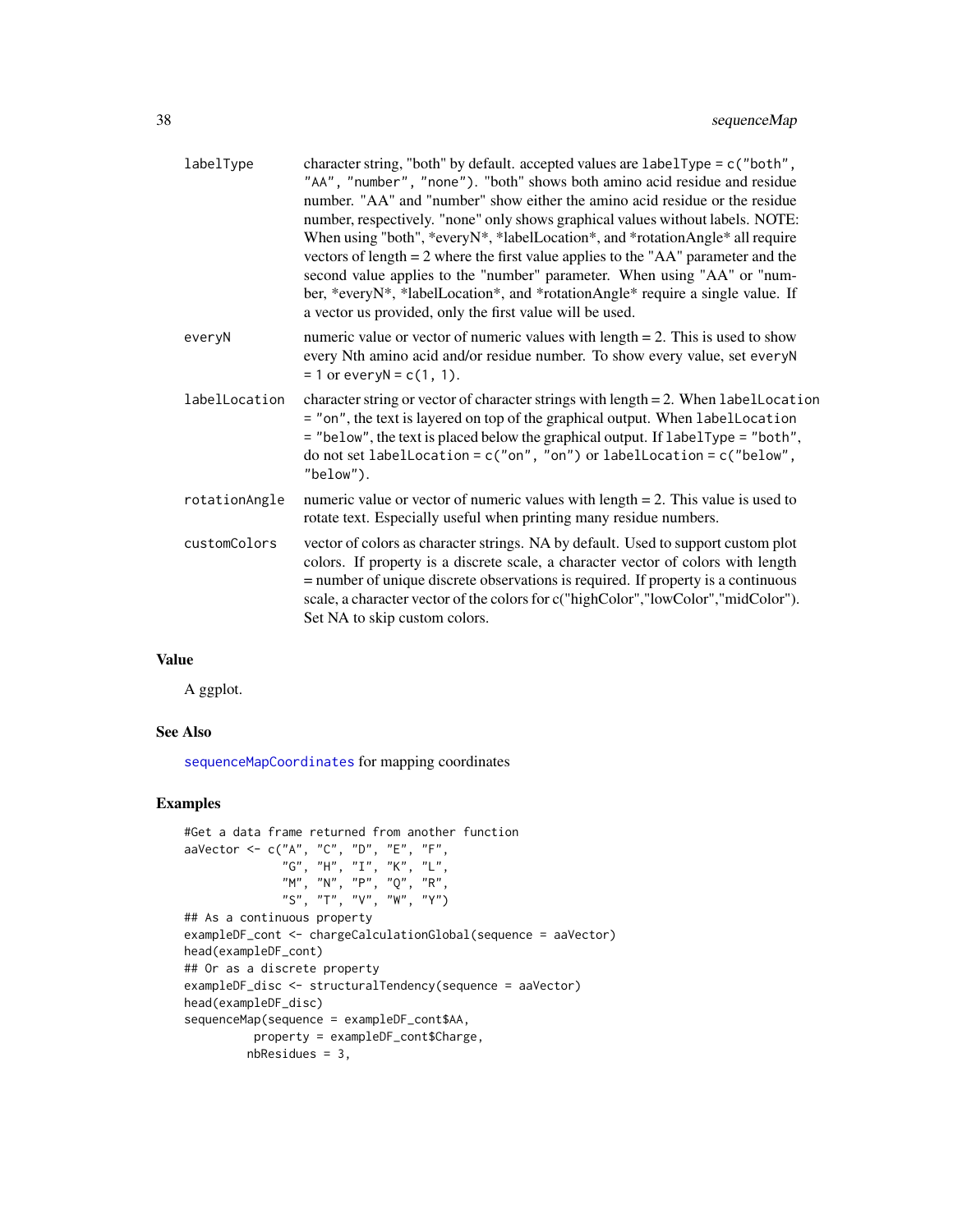# sequenceMap 39

```
labelType = "both")
sequenceMap(sequence = exampleDF_disc$AA,
         property = exampleDF_disc$Tendency,
         nbResidues = 3,
         labelType = "both")
#Change the layout of labels
sequenceMap(
sequence = exampleDF_disc$AA,
property = exampleDF_disc$Tendency,
nbResidues = 3,
labelType = "AA") #Only AA residue Labels
sequenceMap(
sequence = exampleDF_disc$AA,
property = exampleDF_disc$Tendency,
nbResidues = 3,
labelType = "number") #Only residue numner labels
sequenceMap(
sequence = exampleDF_disc$AA,
property = exampleDF_disc$Tendency,
nbResidues = 3,
labelType = "none") #No labels
#The text can also be rotated for ease of reading,
 ## espeically helpful for larger sequences.
sequenceMap(
sequence = exampleDF_disc$AA,
property = exampleDF_disc$Tendency,
labelType = "number",
labelLocation = "on",
  rotationAngle = 90)
#Specify colors for continuous values
sequenceMap(
sequence = exampleDF_cont$AA,
property = exampleDF_cont$Charge,
customColors = c("purple", "pink", "grey90"))
#or discrete values
sequenceMap(
sequence = exampleDF_disc$AA,
property = exampleDF_disc$Tendency,
customColors = c("#999999", "#E69F00", "#56B4E9"))
#change the number of residues on each line with nbResidue
```

```
#or discrete values
sequenceMap(
sequence = exampleDF_disc$AA,
```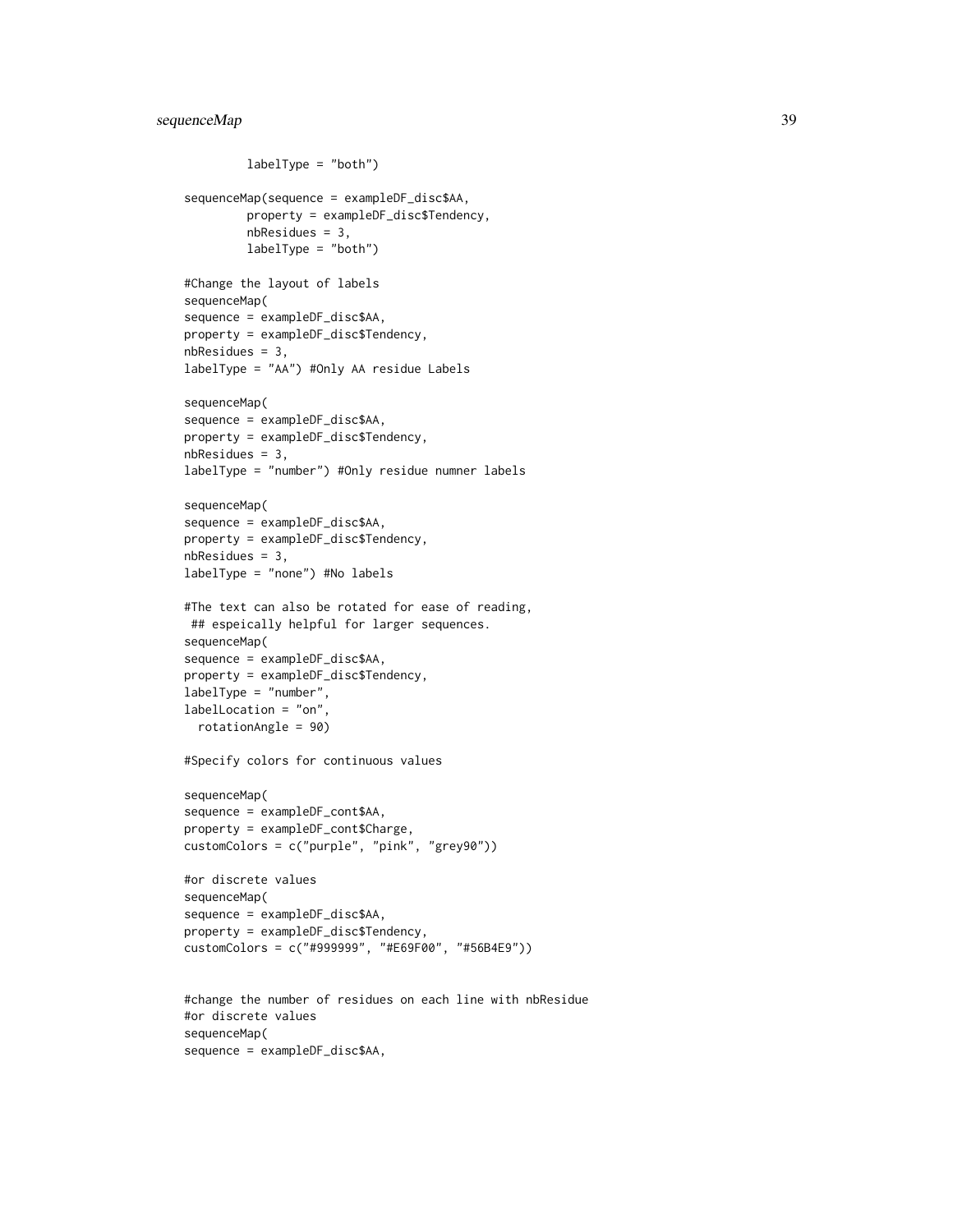```
property = exampleDF_disc$Tendency,
nbResidues = 1)
sequenceMap(
sequence = exampleDF_disc$AA,
property = exampleDF_disc$Tendency,
nbResidues = 3)
sequenceMap(
sequence = exampleDF_disc$AA,
property = exampleDF_disc$Tendency,
nbResidues = 10)
#Use sequenceMapCoordinates for additional annotations
gg <- sequenceMap(sequence = exampleDF_disc$AA,
               property = exampleDF_disc$Tendency,
               nbResidues = 3,
               labelType = "both")
#Change the nbResidues to correspond to the sequenceMap setting
mapCoordDF <- sequenceMapCoordinates(aaVector,
                                  nbResidues = 3)
head(mapCoordDF)
#subsetting for positive residues
mapCoordDF_subset <- mapCoordDF$AA %in% c("K", "R", "H")
mapCoordDF_subset <- mapCoordDF[mapCoordDF_subset,]
library(ggplot2)
gg <- gg + geom_point(inherit.aes = FALSE,
                   data = mapCoordDF_subset,
                   aes(x = col + 0.5, #to center on the residue)y = row + 0.2, #to move above on the residue
                   color = "purple",
                   size = 3,
                   shape = 3)
plot(gg)
```
<span id="page-39-1"></span>sequenceMapCoordinates

*Sequence Map Coordinates*

#### Description

This is a function used to create a coordinate grid for the [sequenceMap](#page-36-1) function. It is based on the length of the sequence being mapped, and how many residues per line are specified. The function wraps the sequence to have a number of columns that is the sequence length / number of residues per row, rounded up.

This is intended for use within the sequenceMap function, however, this can also be used to identify the coordinates of residues within the ggplot coordinate plane for addition annotations.

<span id="page-39-0"></span>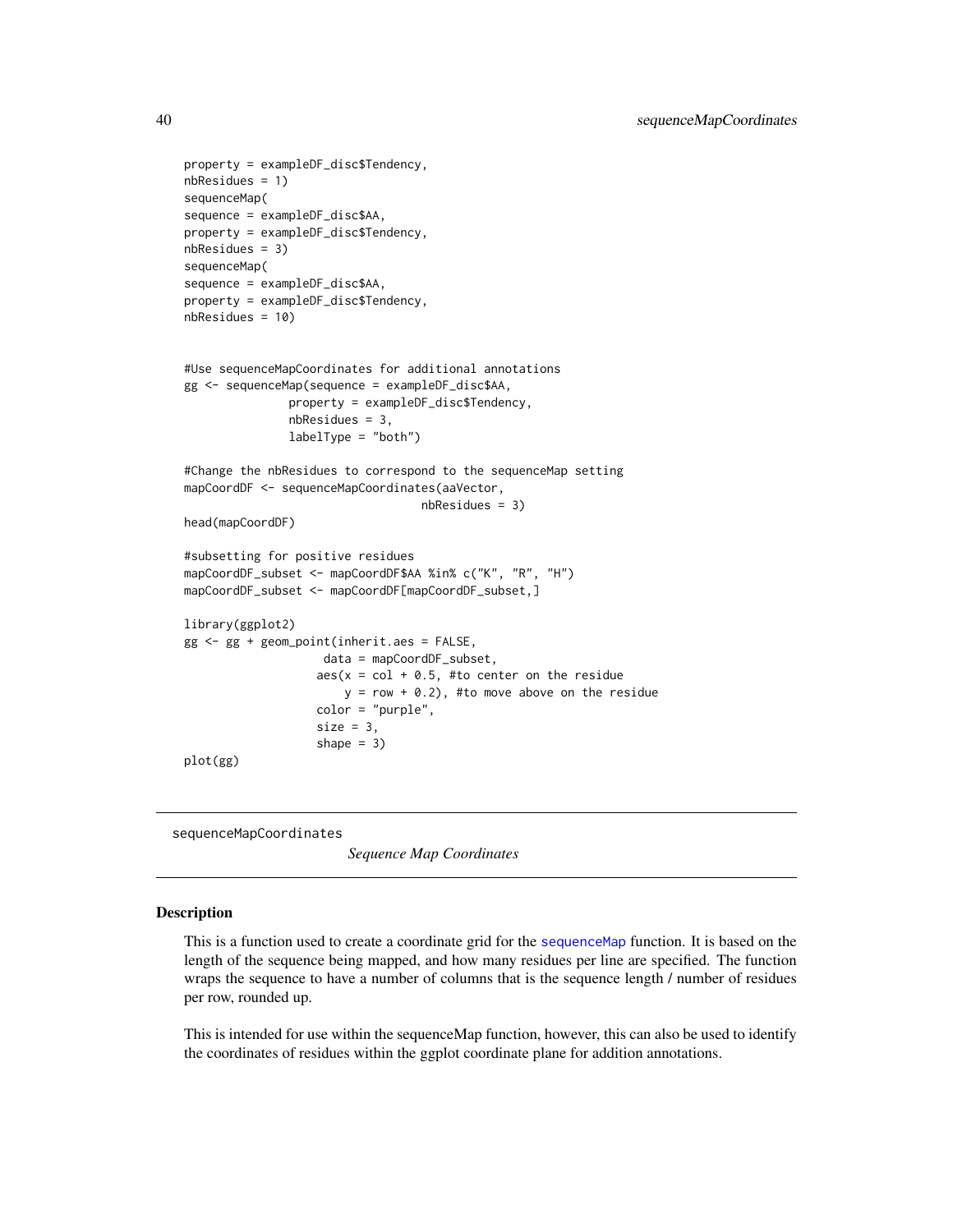#### <span id="page-40-0"></span>Usage

```
sequenceMapCoordinates(sequence, nbResidues = 30)
```
#### Arguments

| sequence   | amino acid sequence as a single character string, a vector of single characters,<br>or an AAString object. It also supports a single character string that specifies<br>the path to a fasta or fa file.                             |
|------------|-------------------------------------------------------------------------------------------------------------------------------------------------------------------------------------------------------------------------------------|
| nbResidues | numeric value, 30 by default. The number of residues to display on each row of<br>the plot. It is not recommended to be over 50 or under 10 for standard sequences.<br>Optimal value may vary between sequences of extreme lengths. |

# Value

A data frame with rows containing the amino acid sequence, residue position within the sequence, as well as the row and column of each residue within the ggplot output of sequenceMap().

#### See Also

[sequenceMapCoordinates](#page-39-1) for mapping coordinates

#### Examples

```
#Amino acid sequences can be character strings
aaString <- "ACDEFGHIKLMNPQRSTVWY"
#Amino acid sequences can also be character vectors
aaVector <- c("A", "C", "D", "E", "F",
          "G", "H", "I", "K", "L",
           "M", "N", "P", "Q", "R",
           "S", "T", "V", "W", "Y")
#Alternatively, .fasta files can also be used by providing
##The path to the file as a character string
exampleDF <- sequenceMapCoordinates(aaString,
                                  nbResidues = 10)
head(exampleDF)
exampleDF <- sequenceMapCoordinates(aaVector,
                                nbResidues = 10)
head(exampleDF)
#Getting a data frame for plotting with sequenceMap
tendencyDF <- structuralTendency(sequence = aaVector)
#Making a sequenceMap ggplot to annotate
gg <- sequenceMap(sequence = tendencyDF$AA,
            property = tendencyDF$Tendency,
            nbResidues = 3,
             labelType = "both")
```
#Change the nbResidues to correspond to the sequenceMap setting mapCoordDF <- sequenceMapCoordinates(aaVector,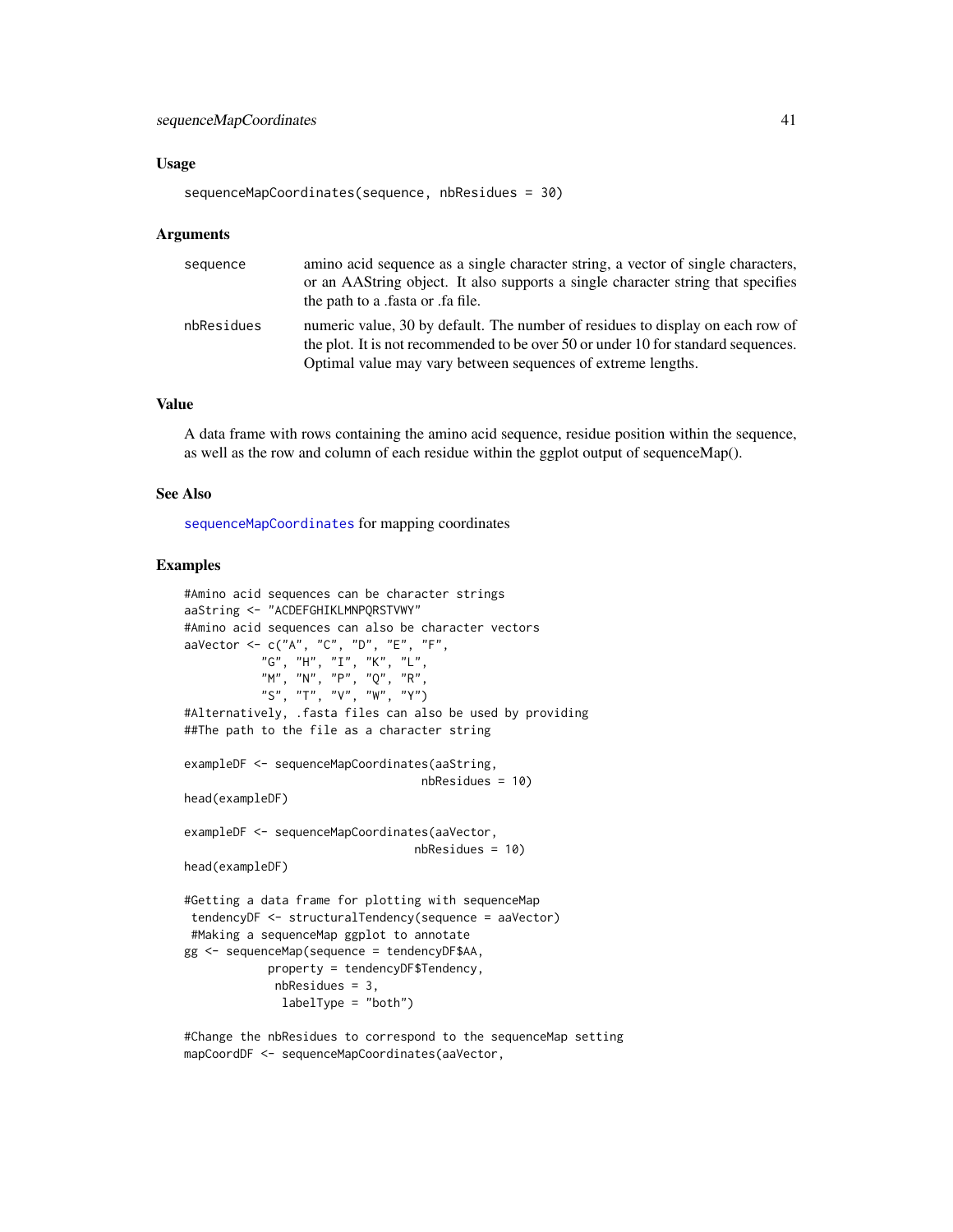```
head(mapCoordDF)
```

```
#subsetting for positive residues
mapCoordDF_subset <- mapCoordDF$AA %in% c("K", "R", "H")
mapCoordDF_subset <- mapCoordDF[mapCoordDF_subset,]
#use mapCoordDF to annotate positive residues with a plus
library(ggplot2)
gg <- gg + geom_point(inherit.aes = FALSE,
                   data = mapCoordDF_subset,
                   aes(x = col + 0.5, #to center on the residue)y = row + 0.2, #to move above on the residue
                   color = "purple",
                   size = 3,shape = 3)
plot(gg)
```
nbResidues = 3)

sequencePlot *Sequence Plot*

#### Description

This is a graphical function used to visualize numeric data along an amino acid sequence.

#### Usage

```
sequencePlot(
 position,
 property,
 hline = NA,
 propertyLimits = NA,
 dynamicColor = NA,
  customColors = NA,
 midpoint = hline,
  customTitle = NA
)
```
#### Arguments

| position              | numeric vector of residue positions. Typically $c(1 : sequenceLength)$ . ie a<br>sequence with 215 amino acids has a vector of values 1 to 215. This is the X<br>ax <sub>1</sub> s |
|-----------------------|------------------------------------------------------------------------------------------------------------------------------------------------------------------------------------|
| property              | vector of values, typically numeric. Equal in length to position. This is the Y<br>axis.                                                                                           |
| hline, propertyLimits |                                                                                                                                                                                    |
|                       | optional, numeric values or numeric vectors. Prints horizontal lines. Set to                                                                                                       |
|                       | NA to skip (default). *hline* specifies the location for a dashed, grey line to                                                                                                    |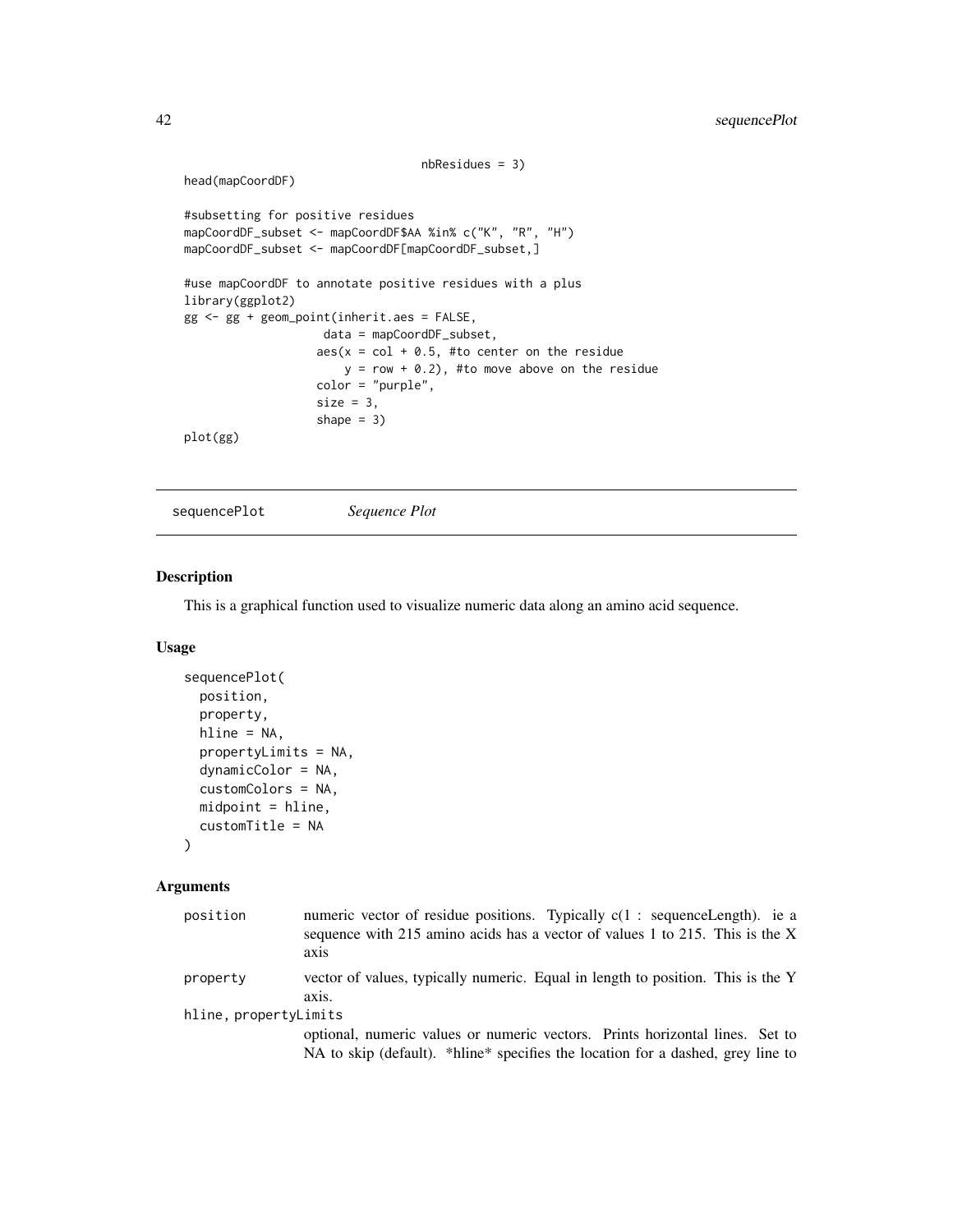|              | be printed underneath the plot's data line. Good for separating cutoff values.<br>*propertyLimits* specifies the location for a solid, black line to be printed. Good<br>for showing maximum and minimum values.                                                                                                                                                                                                        |
|--------------|-------------------------------------------------------------------------------------------------------------------------------------------------------------------------------------------------------------------------------------------------------------------------------------------------------------------------------------------------------------------------------------------------------------------------|
| dynamicColor | optional vector. Typically numeric. Equal in length to position. Can be used to<br>set colors based on values. Can be categorical (discrete) or continuous. Set to<br>NA to skip (default).                                                                                                                                                                                                                             |
| customColors | optional vector of colors as character strings. Used to support custom plot col-<br>ors. If property is a discrete scale, a character vector of colors with length = num-<br>ber of unique discrete observations is required. If property is a continuous scale,<br>a character vector of the colors for c("highColor","lowColor","midColor"). Set<br>NA to skip custom colors (default). Ignored if dynamicColor = NA. |
| midpoint     | needed for proper scales of custom Colors. The default value is equal to hline (if<br>provided). If there is no hline, the average of property Limits is the midpoint (if<br>provided). If neither is provided, the value will be NA. The user can explicitly<br>assign the midpoint to avoid this or to overwrite the defaults.                                                                                        |
| customTitle  | optional, character string. Allows adding custom title. Set to NA to skip (de-<br>fault).                                                                                                                                                                                                                                                                                                                               |

# Value

a ggplot

# Examples

```
#Get a data frame returned from another function
aaVector <- c("A", "C", "D", "E", "F",
           {}^{n}G^{n}, {}^{n}H^{n}, {}^{n}I^{n}, {}^{n}K^{n}, {}^{n}L^{n},
            "M", "N", "P", "Q", "R",
            "S", "T", "V", "W", "Y")
exampleDF <- chargeCalculationGlobal(sequence = aaVector)
head(exampleDF)
#Making a sequence plot
sequencePlot(
  position = exampleDF$Position,
  property = exampleDF$Charge)
#Change the horizontal lines
sequencePlot(
position = exampleDF$Position,
property = exampleDF$Charge,
hline = 0.0,
propertyLimits = c(-1.0, 1.0)#Adding a dynamic colors based on the property values
sequencePlot(
position = exampleDF$Position,
 property = exampleDF$Charge,
hline = 0.0,
propertyLimits = c(-1.0, 1.0),
dynamicColor = exampleDF$Charge,
```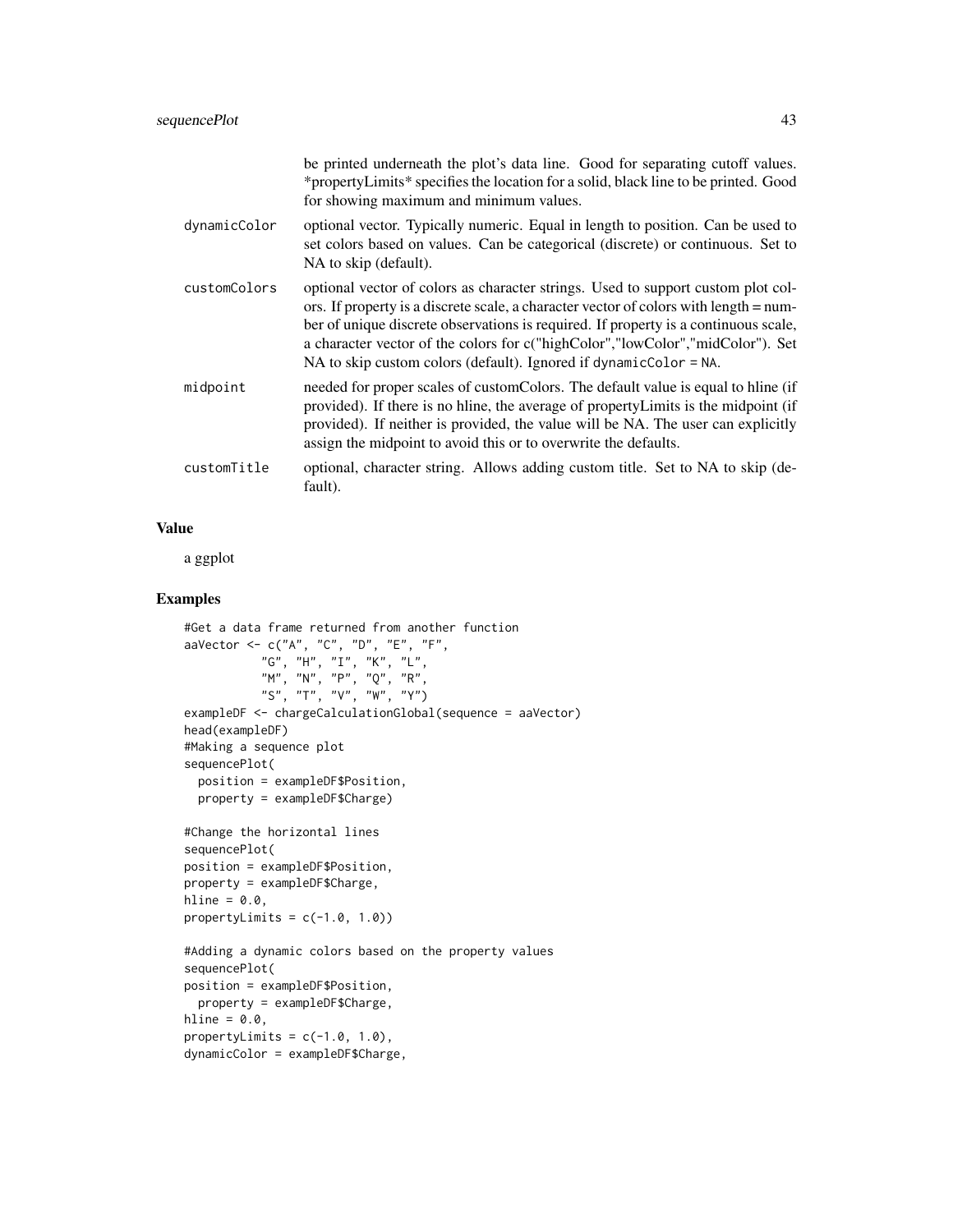```
customColors = c("red", "blue", "grey50"),
customTitle = "Charge of Each Residue / Terminus")
```
<span id="page-43-1"></span>structuralTendency *Structural Tendency of Amino Acid Residues*

#### Description

Each amino acid residue has a tendency to impact the order / disorder of the amino acid sequence. Some residues are disorder promoting, meaning they tend to favor disorder over ordered structures. These are typically hydrophilic, charged, or small residues. Order promoting residues tend to be aliphatic, hydrophobic, aromatic, or form tertiary structures. Disorder neutral residues neither favor order nor disordered structures.

#### Usage

```
structuralTendency(
  sequence,
  disorderPromoting = c("P", "E", "S", "Q", "K", "A", "G"),
  disorderNeutral = c("D", "T", "R"),
  orderPromoting = c("M", "N", "V", "H", "L", "F", "Y", "I", "W", "C"),
  printCitation = FALSE
)
```
#### Arguments

| sequence      | amino acid sequence as a single character string, a vector of single characters,<br>or an AAString object. It also supports a single character string that specifies<br>the path to a <i>fasta</i> or <i>fa file</i> .    |
|---------------|---------------------------------------------------------------------------------------------------------------------------------------------------------------------------------------------------------------------------|
|               | disorderPromoting, disorderNeutral, orderPromoting<br>character vectors of individual residues to be matched with the input sequence.<br>Defaults:                                                                        |
|               | • disorderPromoting = $c("P", "E", "S", "Q", "K", "A", "G")$<br>• orderPromoting = $c("M", "N", "V", "H", "L", "F", "Y", "I", "W", "C")$<br>• disorderNeutral = $c("D", "T", "R")$                                        |
|               | It is not recommended to change these. These definitions are from Uversky<br>(2013).                                                                                                                                      |
| printCitation | logical, FALSE by default. When $printCitation = TRUE$ , a citation to Uversky,<br>V. N. (2013) is printed. This is the paper categorizing the structural impact of<br>each residue that is used as the default settings. |

# Value

a data frame containing each residue from the sequence matched with its structural tendency, defined by disorderPromoting, disorderNeutral, and orderPromoting. For convenient plotting see [structuralTendencyPlot](#page-44-1).

<span id="page-43-0"></span>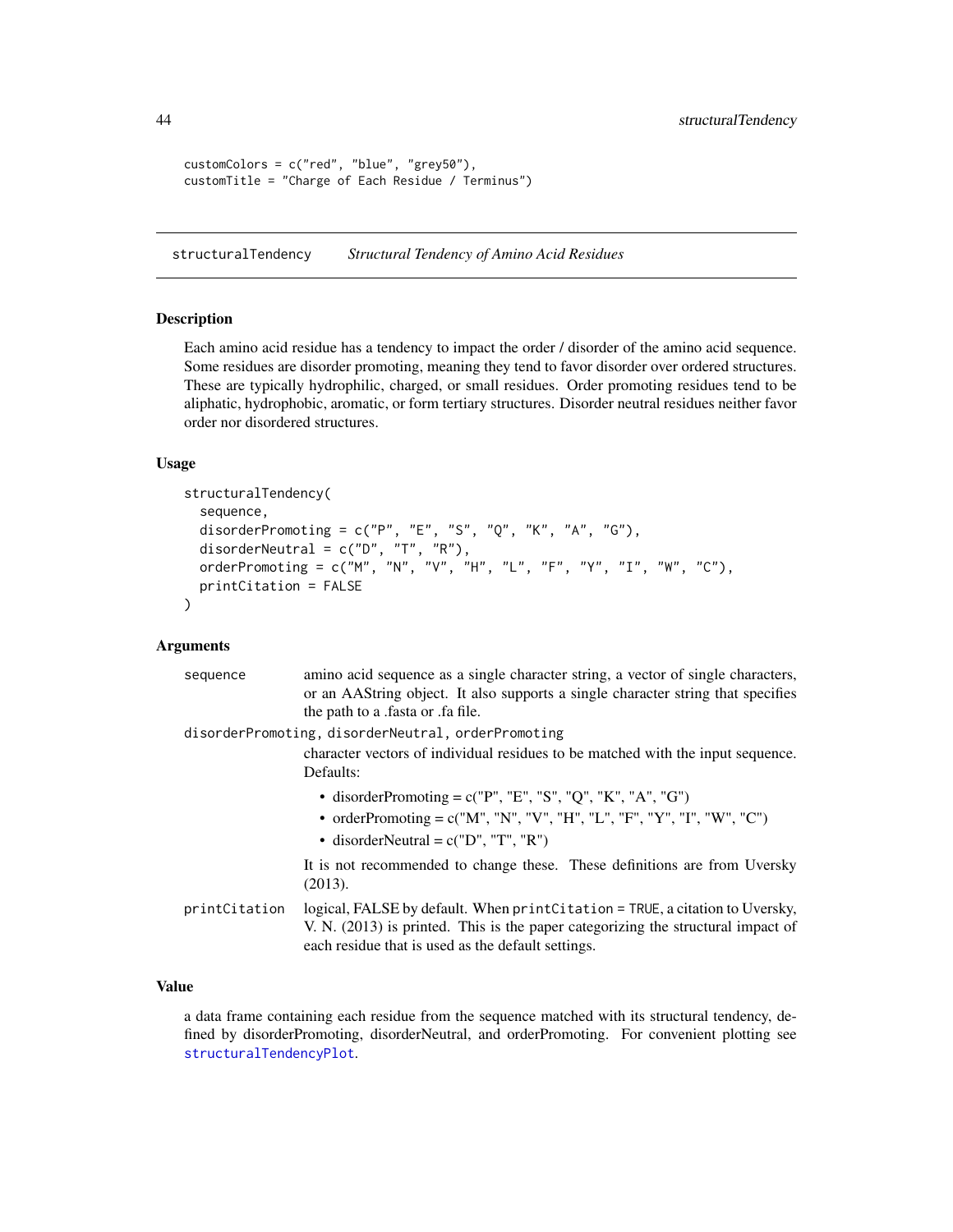#### <span id="page-44-0"></span>References

Uversky, V. N. (2013). A decade and a half of protein intrinsic disorder: Biology still waits for physics. Protein Science, 22(6), 693-724. <https://doi.org/10.1002/pro.2261>. Kulkarni, Prakash, and Vladimir N. Uversky. "Intrinsically disordered proteins: the dark horse of the dark proteome." Proteomics 18.21-22 (2018): 1800061. [https://doi.org/10.1002/pmic.](https://doi.org/10.1002/pmic.201800061) [201800061](https://doi.org/10.1002/pmic.201800061).

#### See Also

Other structural tendency: [structuralTendencyPlot\(](#page-44-1))

#### Examples

```
#Amino acid sequences can be character strings
aaString <- "ACDEFGHIKLMNPQRSTVWY"
#Amino acid sequences can also be character vectors
aaVector <- c("A", "C", "D", "E", "F",
              "G", "H", "I", "K", "L",
             "M", "N", "P", "Q", "R",
             "S", "T", "V", "W", "Y")
#Alternatively, .fasta files can also be used by providing
##The path to the file as a character string
exampleDF <- structuralTendency(aaString)
head(exampleDF)
exampleDF <- structuralTendency(aaVector)
head(exampleDF)
#This example shows if a user changes the default definition of residues.
##These residues are labeled as such from Dunker et al (2001),
##"Intrinsically disordered protein."
exampleDF <- structuralTendency(aaString,
               disorderPromoting = c("A", "R", "G", "Q", "S", "P", "E", "K"),
               disorderNeutral = c("H", "M", "T", "D"),
               orderPromoting = c("W", "C", "F", "I", "Y", "V", "L", "N"))head(exampleDF)
```
<span id="page-44-1"></span>structuralTendencyPlot

*Plotting Structural Tendency of Amino Acid Sequence*

#### **Description**

Convenient graphing for the [structuralTendency](#page-43-1) function.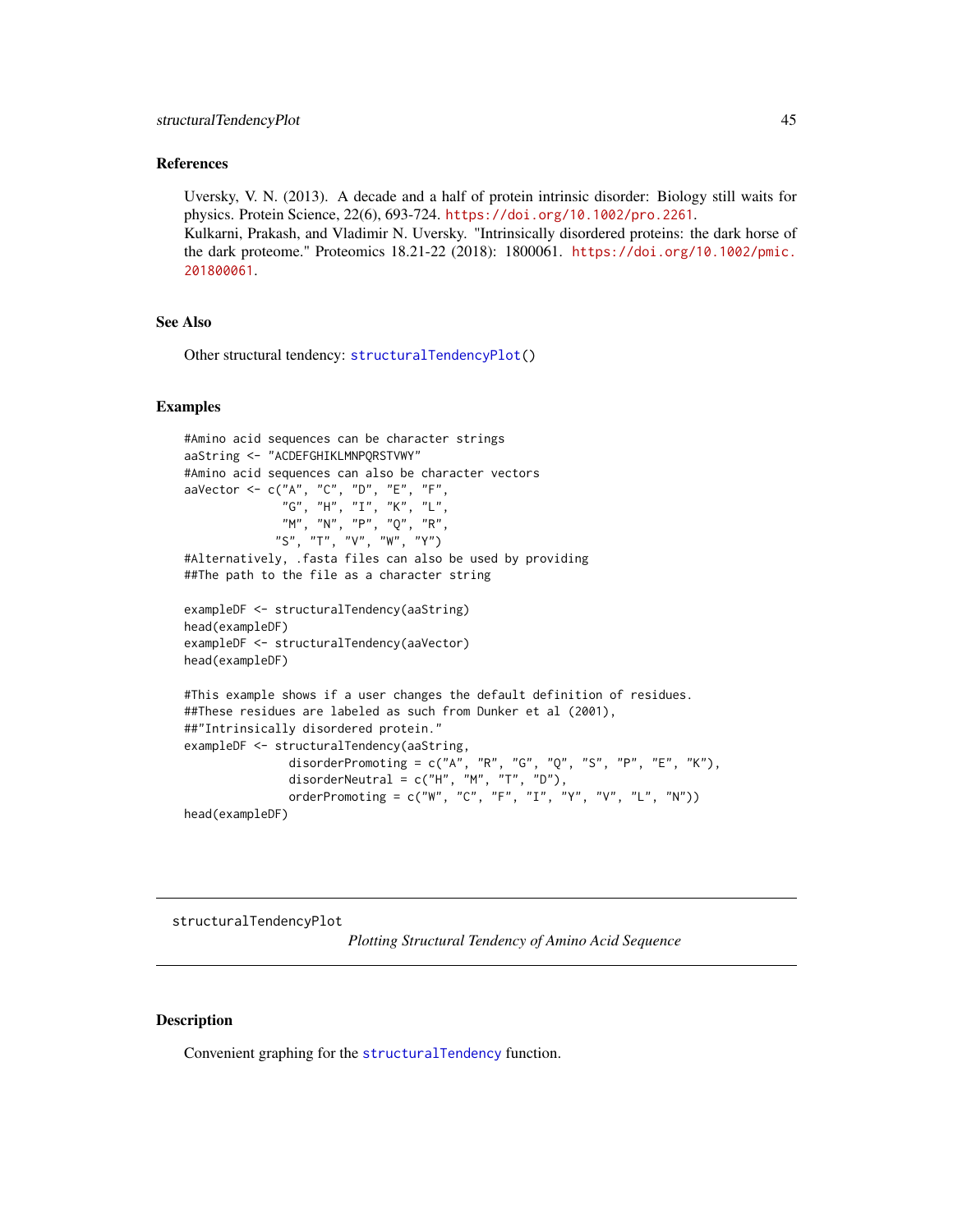# Usage

```
structuralTendencyPlot(
  sequence,
  graphType = "pie",
  summarize = FALSE,
 proteinName = NA,
  alphabetical = FALSE,
 disorderPromoting = c("P", "E", "S", "Q", "K", "A", "G"),disorderNeutral = c("D", "T", "R"),
  orderPromoting = c("M", "N", "V", "H", "L", "F", "Y", "I", "W", "C"),
  ...
\mathcal{L}
```
# Arguments

| sequence                                                                                                                                           | amino acid sequence (or pathway to a fasta file) as a character string. Supports<br>multiple sequences / files, as a character vector of strings.                                                                                                                                                     |
|----------------------------------------------------------------------------------------------------------------------------------------------------|-------------------------------------------------------------------------------------------------------------------------------------------------------------------------------------------------------------------------------------------------------------------------------------------------------|
| graphType                                                                                                                                          | character string, required. graphType must be set to c("pie", "bar", "none").<br>When $graphType = "pie", the output is a pie chart. When graphType = "bar",$<br>the output is a bar chart. When $graphType = "none",$ the output is the data<br>frame that would otherwise be used to plot the data. |
| summarize                                                                                                                                          | logical value, FALSE by default. When summarize = TRUE, each residue is ag-<br>gregated into Disorder Tendency Groups. (See structural Tendency for more<br>details). When summarize = FALSE, residue identity is preserved, and the output<br>is colored by Disorder Tendency Groups.                |
| proteinName,                                                                                                                                       | optional character string. NA by default. Used to either add the name of the<br>protein to the plot title.                                                                                                                                                                                            |
| alphabetical                                                                                                                                       | logical value, FALSE by default. Order of residues on plot axis. Only relevant<br>when summarize = FALSE, otherwise is ignored. If FALSE, ordering is grouped<br>by Disorder Tendency (P, E, S, , W, C). If TRUE, the residues are ordered<br>alphabetically (A, C, D, E, , W, Y).                    |
| disorderPromoting, disorderNeutral, orderPromoting<br>character vectors of individual residues to be matched with the input sequence.<br>Defaults: |                                                                                                                                                                                                                                                                                                       |
|                                                                                                                                                    | • disorderPromoting = $c("P", "E", "S", "Q", "K", "A", "G")$<br>• orderPromoting = c("M", "N", "V", "H", "L", "F", "Y", "I", "W", "C")<br>• disorderNeutral = $c("D", "T", "R")$                                                                                                                      |
|                                                                                                                                                    | It is not recommended to change these.                                                                                                                                                                                                                                                                |
|                                                                                                                                                    | additional arguments to be passed to structural Tendency and ggplot                                                                                                                                                                                                                                   |
|                                                                                                                                                    |                                                                                                                                                                                                                                                                                                       |

# Value

a data frame containing each residue from the sequence matched with its structural tendency, defined by disorderPromoting, disorderNeutral, and orderPromoting.

<span id="page-45-0"></span>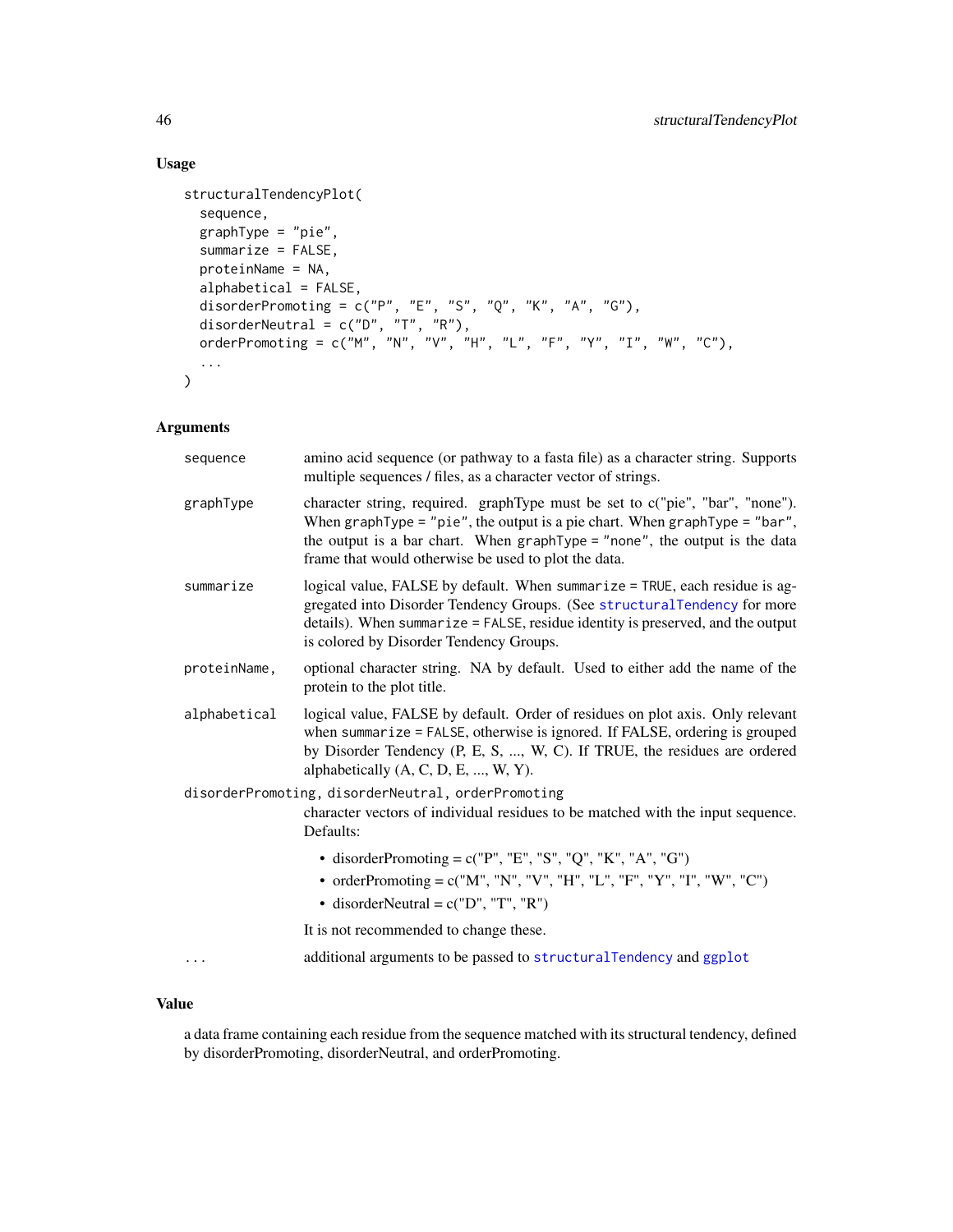# <span id="page-46-0"></span>Plot Colors

For users who wish to keep a common aesthetic, the following colors are used when graphType = "bar" or "pie"

- Disorder Neutral = "#F0B5B3"
- Disorder Promoting = "darkolivegreen3" or "#A2CD5A"
- Order Promoting = "darkorchid1" or "#BF3EFF"

# References

Uversky, V. N. (2013). A decade and a half of protein intrinsic disorder: Biology still waits for physics. Protein Science, 22(6), 693-724. <https://doi.org/10.1002/pro.2261>. Kulkarni, Prakash, and Vladimir N. Uversky. "Intrinsically disordered proteins: the dark horse of the dark proteome." Proteomics 18.21-22 (2018): 1800061. [https://doi.org/10.1002/pmic.](https://doi.org/10.1002/pmic.201800061) [201800061](https://doi.org/10.1002/pmic.201800061).

#### See Also

Other structural tendency: [structuralTendency\(](#page-43-1))

#### Examples

```
#Amino acid sequences can be character strings
aaString <- "ACDEFGHIKLMNPQRSTVWY"
#Amino acid sequences can also be character vectors
aaVector <- c("A", "C", "D", "E", "F",
              "G", "H", "I", "K", "L",
              "M", "N", "P", "Q", "R",
              "S", "T", "V", "W", "Y")
#Alternatively, .fasta files can also be used by providing
##The path to the file as a character string
structuralTendencyPlot(aaString)
structuralTendencyPlot(aaVector)
#The plot can be a pie chart (default)
structuralTendencyPlot(aaString,
                    graphType = "pie")
#Or the plot can be a bar graph
structuralTendencyPlot(aaString,
                    graphType = "bar")
#To display general tendency rather than residues, set summarize = T
structuralTendencyPlot(aaString,
                    graphType = "pie",
                    summarize = TRUE)
structuralTendencyPlot(aaString,
                    graphType = "bar",
                    summarize = TRUE)
```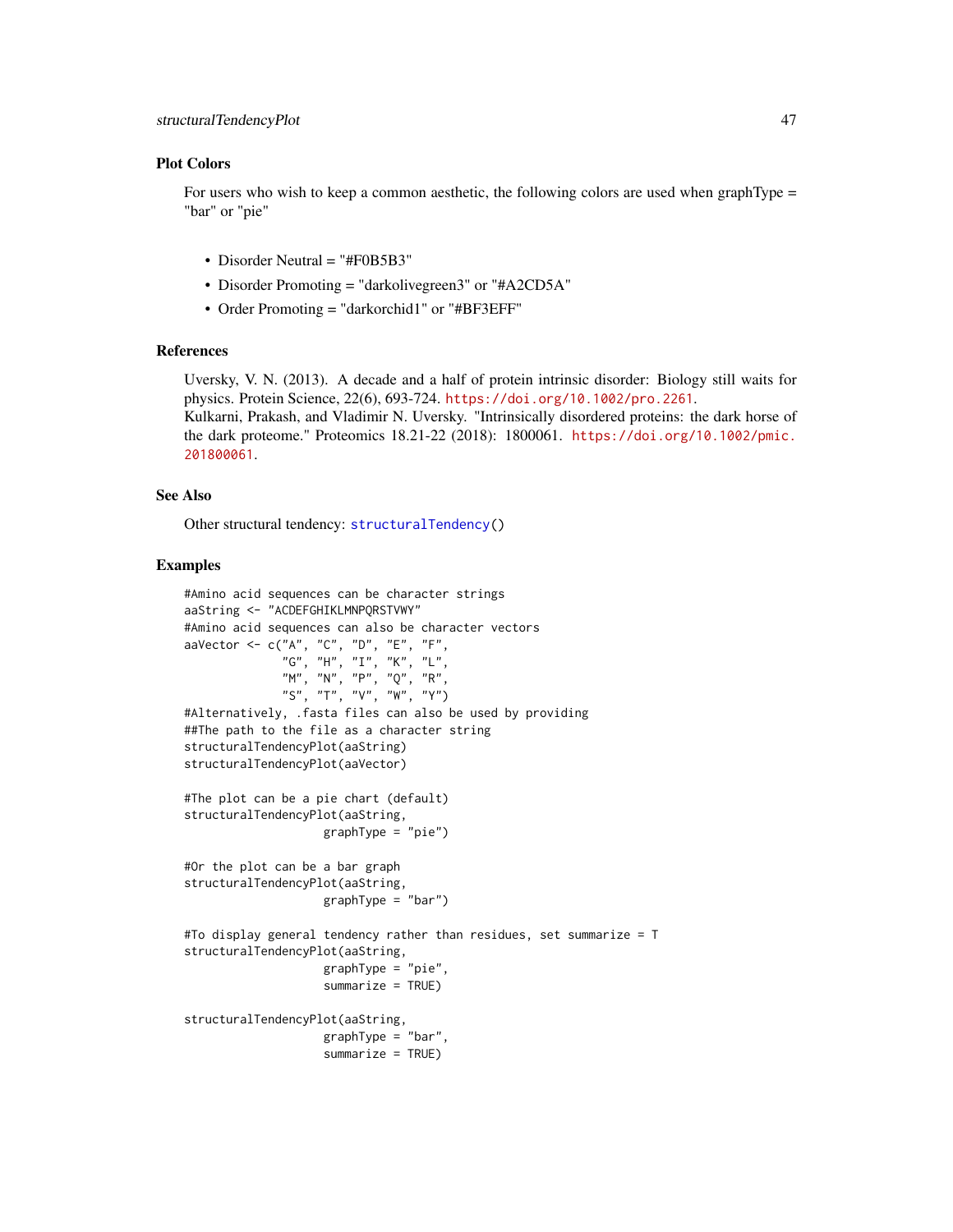```
#If you wish to export this as a dataframe, set graphType = "none"
exampleDF <- structuralTendencyPlot(aaString,
                                  graphType = "none")
head(exampleDF)
#If using a different definition of disordered residues
##These residues are labeled as such from Dunker et al (2001),
##"Intrinsically disordered protein."
structuralTendencyPlot(aaString,
              disorderPromoting = c("A", "R", "G", "Q", "S", "P", "E", "K"),disorderNeutral = c("H", "M", "T", "D"),
              orderPromoting = c("W", "C", "F", "I", "Y", "V", "L", "N"),
              graphType = "bar",
              alphabetical = TRUE)
```
TP53Sequences *Human Cellular tumor antigen p53 and homologs*

#### Description

This is a vector of sequences as character strings. This contains the amino acid sequence of Human Cellular tumor antigen p53 (UniProt ID: P04637) and sequences of several homologous sequences. These sequences in TP53Sequences selected due to their highly similar identity on UniProt ( [The](https://doi.org/10.1093/nar/gky1049) [UniProt Consortium, 2019](https://doi.org/10.1093/nar/gky1049) ).

#### Usage

TP53Sequences

GorillaTP53

# Format

An object of class character of length 9.

An object of class character of length 1.

# UniProt IDs

- P02340
- P04637
- P10361
- Q29537
- Q00366
- O09185
- Q9TTA1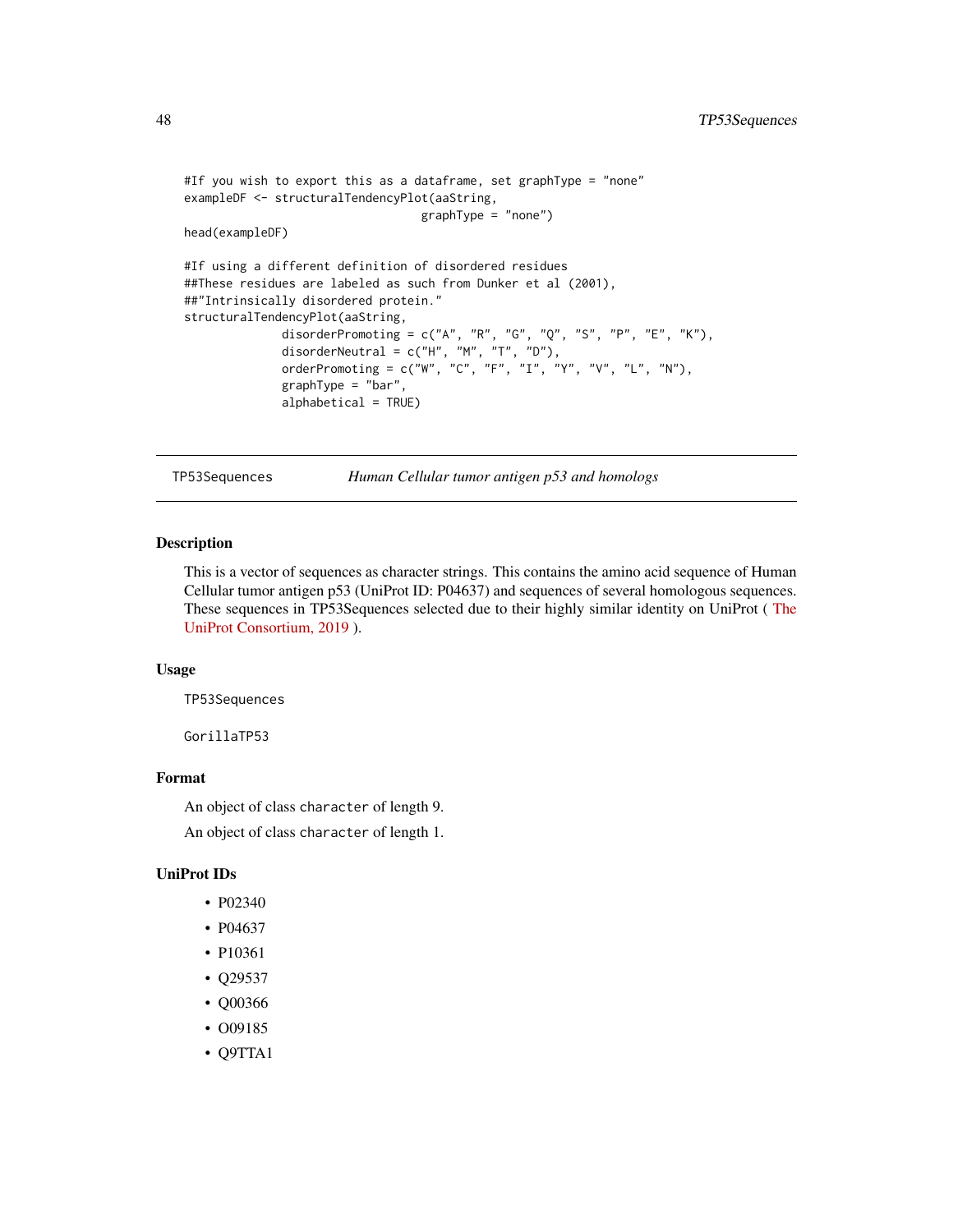# TP53Sequences 49

- Q95330
- A0A2I2Y7Z8\*

\* The Gorilla p53 sequence is not within the TP53Sequences vector, and is its own object named GorillaTP53. This is because the Gorilla p53 is unreviewed on UniProt, so we chose to exclude it from the list of otherwise SwissProt sequences.

# Source

UniProt Consortium. (2019). UniProt: a worldwide hub of protein knowledge. Nucleic acids research, 47(D1), D506-D515. https://doi.org/10.1093/nar/gky1049